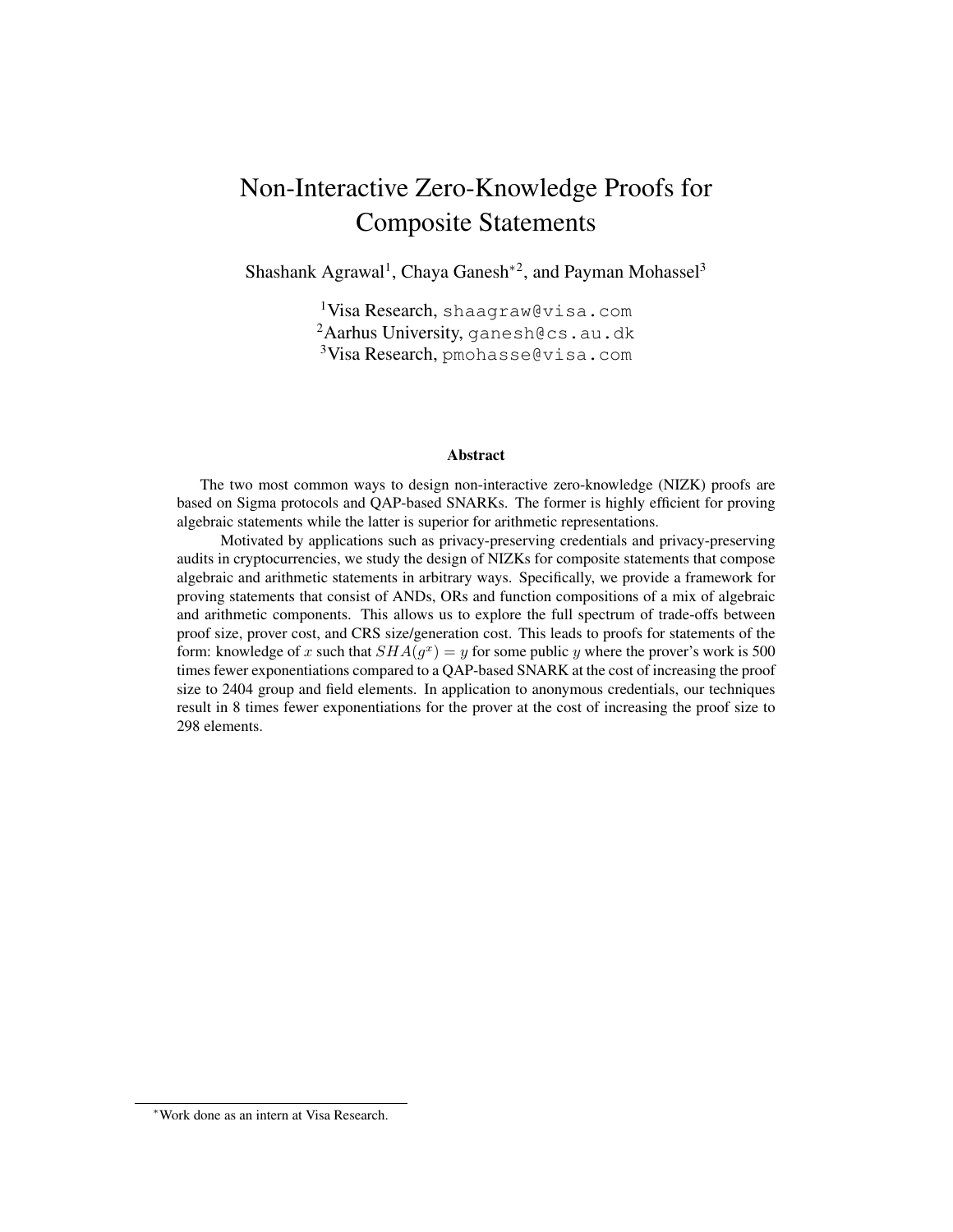# 1 Introduction

Zero-knowledge proofs provide the ability to convince a verifier that a statement is true without revealing the secrets involved. Since their conception in the mid 1980s, zero-knowledge proofs have emerged as a fundamental object in modern cryptography, with connections to the theory of compu-tation [\[GMW86,](#page-28-0) [For87,](#page-27-0) [BOGG](#page-26-0)<sup>+90</sup>, [Vad99\]](#page-29-0). Zero-knowledge proofs (ZKPs) have found numerous applications as a building block in other cryptographic constructions such as identification schemes [\[FFS87\]](#page-27-1), group signature schemes [\[CS97\]](#page-27-2), public-key encryption [\[NY90\]](#page-29-1), anonymous credentials [\[CL01\]](#page-26-1), voting [\[CF85\]](#page-26-2), and secure multi-party computation [\[GMW87\]](#page-28-1). Most recently, ZKPs have been used as a core component in digital cryptocurrencies such as ZCash and Monero to make the transactions private and anonymous  $[BCG^+14, NMT]$  $[BCG^+14, NMT]$  $[BCG^+14, NMT]$ .

Zero-knowledge proofs exist for all languages in NP [\[GMW86\]](#page-28-0), but not all such constructions are efficiently implementable. Indeed, a large body of work has been devoted to the design and implementation of efficient ZKPs for a variety of statements. In case of Non-Interactive Zero-Knowledge (NIZK) proofs, which is the focus of this paper, the most practical approaches are based on (i) Sigma protocols (with the Fiat-Shamir transform), (ii) zk-SNARKs and (iii) "MPC-in-the-head" techniques, each with their own efficiency properties, advantages and shortcomings. While the MPC-in-the-head technique [\[IKOS07\]](#page-28-2) has led to (Boolean) circuit-friendly NIZKs [\[GMO16,](#page-28-3) [CDG](#page-26-3)+17, [AHIV17\]](#page-25-1), this line of work produces large proofs. In this paper we focus on Sigma protocols and zk-SNARKs, and elaborate on these next.

Sigma Protocols. Many of the statements we prove in cryptographic constructions are efficiently representable as algebraic functions over some group  $G$ , such as an elliptic-curve group where the discrete-logarithm problem is hard. For example, Alice may want to convince Bob that she knows an x such that  $g^x = y$  for publicly known values  $g, y \in \mathcal{G}$  (knowledge of discrete log), or she may like to show that x lies between two public integers  $a$  and  $b$  (range proof).

Sigma protocol-based ZKPs are extremely efficient for such statements. They yield short proof sizes, require a constant number of public-key operations, and do not impose trusted common reference string (CRS) generation [\[GQ88,](#page-28-4) [Sch91,](#page-29-3) [CDS94,](#page-26-4) [PS96,](#page-29-4) [GMY06,](#page-28-5) [GK15\]](#page-28-6). Moreover, they can be made non-interactive, i.e. only a single message from prover to verifier, using the efficient Fiat-Shamir transformation [\[FS87\]](#page-28-7).

While Sigma protocols are efficient for algebraic statements, they are significantly slower when it comes to non-algebraic ones. Consider a cryptographic hash function or a block cipher represented by a Boolean or arithmetic circuit  $C$ , and suppose Alice wants to show that she knows an input  $x$ such that  $C(x) = y$  for some public y. Alice can treat each gate of C as an algebraic function and provide a proof that the input and output wires of each gate satisfy the associated algebraic relation, to show that she indeed knows  $x$ , but this would be prohibitively expensive. In particular, both the proving/verification time and the proof size would grow linearly with the size of circuit which in case of hash functions and block-ciphers can be *tens of thousands* of exponentiations and group elements.

zk-SNARKS. There has been a series of works on constructing zero-knowledge *Succinct* Noninteractive ARguments of Knowledge (zk-SNARKs) [\[Gro10,](#page-28-8) [Lip12,](#page-29-5) [BCI](#page-25-2)+13, [GGPR13,](#page-28-9) [PHGR13,](#page-29-6)  $BCG<sup>+</sup>13$  $BCG<sup>+</sup>13$ , [Lip13,](#page-29-7) [BCTV14\]](#page-25-4). Starting with the construction of Kilian [\[Kil92\]](#page-29-8) based on probabilistically checkable proofs (PCPs), made non-interactive by Micali [\[Mic00\]](#page-29-9), there has been further works [\[GLR11,](#page-28-10) [BCCT12,](#page-25-5) [DFH12\]](#page-27-3) that construct succinct arguments by removing interaction in Kilian's PCP-based protocol. Despite these advances, PCPs remain concretely expensive and current implementations along this line are not yet efficient. A more effective approach for proving state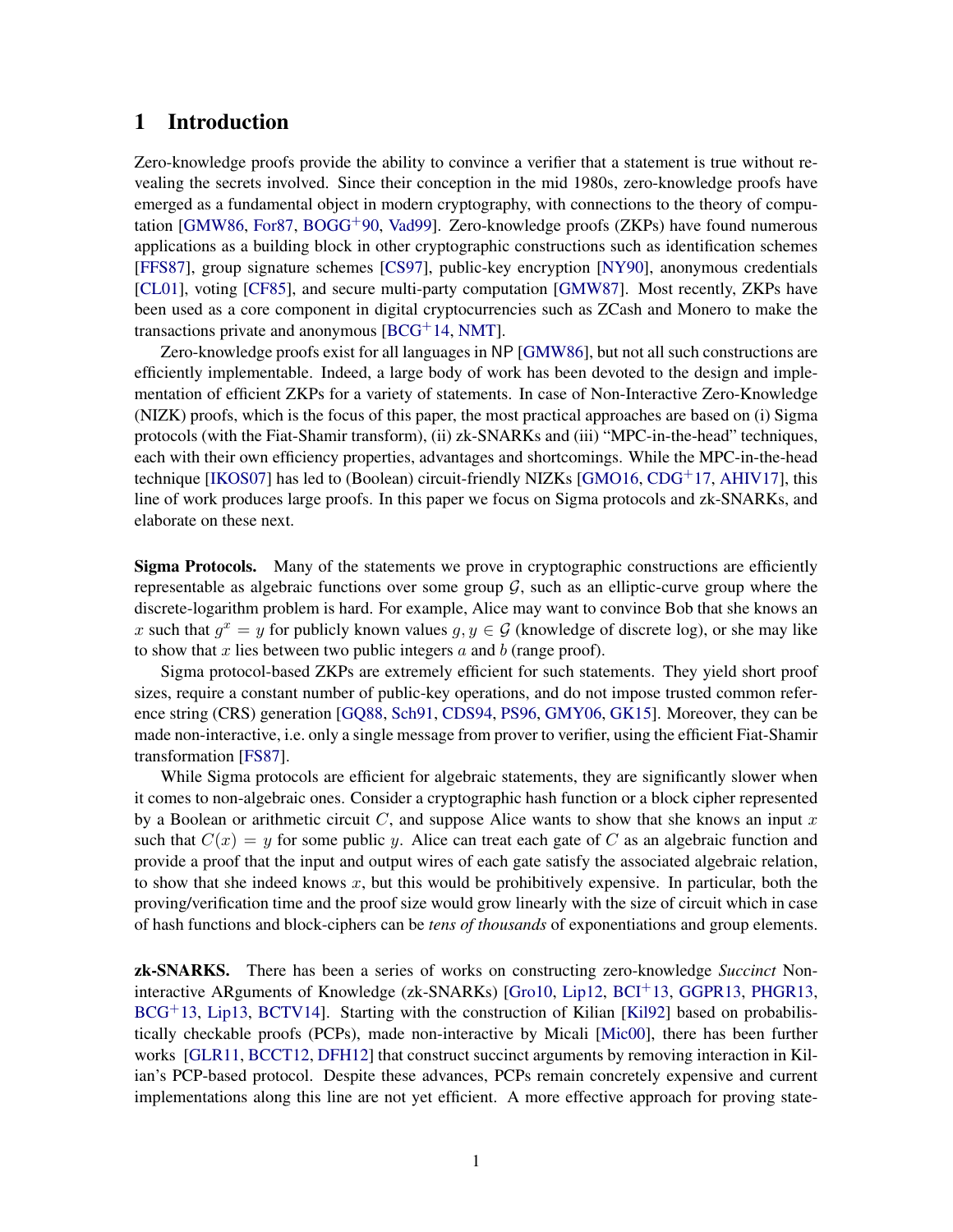ments about functions represented as Boolean or arithmetic circuits is based on Quadratic Arithmetic Programs (QAPs) [\[GGPR13\]](#page-28-9) and throughout the paper, we will be concerned with QAP-based zk-SNARK proofs. Such proofs are very short and have fast verification time. More precisely, the proofs have constant size and can be verified in time that is linear in the length of the input  $x$ , rather than the length of the circuit C. Thus, zk-SNARKs are better suited for proving statements about hash functions or block ciphers than (non-interactive) Sigma protocols.

In principle, zk-SNARKs could also be used to prove algebraic statements, such as knowledge of discrete-log in a cyclic group by representing the exponentiation circuit as a QAP. The circuit for computing a single exponentiation is in the order of *thousands or millions* of gates depending on the group size. In zk-SNARKs based on QAP, the prover cost is linear in the size of circuit and an honestly generated common reference string (CRS) is needed, whose size also grows proportional to the circuit size. This makes them extremely inefficient for algebraic statements. In contrast, Sigma protocols can be used to prove knowledge of discrete-log with a constant number of exponentiations.

Another disadvantage of zk-SNARKs is that the CRS is generated with respect to a particular circuit  $C$  and, in the most efficient instantiations, needs to be regenerated when proving a new statement represented with a different circuit  $C'$ . This is not desirable since in current applications such as ZCash, where CRS is generated using an expensive secure multi-party computation (MPC) protocol in order to guarantee soundness of the proof system [\[parb\]](#page-29-10). In contrast, Sigma protocols have constant-size untrusted CRSs that can be used to prove arbitrary statements and can be generated inexpensively (without an MPC).

#### 1.1 Composite Statements and Applications

Composite statements that include multiple algebraic and arithmetic components appear in various applications. We discuss three important cases here.

**Proof of Solvency.** Consider privacy-preserving proofs of solvency for Bitcoin exchanges [\[Wil,](#page-29-11)  $DBB+15$  $DBB+15$ ]. Here an exchange wants to prove to its customers that it has enough reserves to cover its liabilities, or, in simple words, that it is solvent. A proof of reserves in the Bitcoin network amounts to showing that the exchange has control over certain Bitcoin addresses. A Bitcoin address is a 160 bit hash of the public portion of a public/private ECDSA keypair [\[bit\]](#page-26-5), where the public portion is derived from the private key by doing an exponentiation operation on the secp256k[1](#page-2-0) curve  $[sec]$ <sup>1</sup>. Thus the exchange wants to show that it knows the private keys corresponding to some hashed public keys available on the blockchain. Furthermore, the proof should not reveal the public keys themselves otherwise an adversary would be able to track the movement of exchange's funds.

In particular, the exchange wants to show that it knows a secret x such that  $H(g^x) = y$  where H is a hash function such as SHA-256. The statement has both algebraic  $(g<sup>x</sup>)$  and Boolean (hash function H) parts. One can express the composite function (exponentiate then hash) as a purely algebraic or Boolean function and then use a Sigma protocol or zk-SNARK respectively, but, in the former case, the proof size and verification time will be quite large, while in the latter, the proof generation time will increase substantially and a much larger CRS is needed. Ideally, one would like to use a Sigma protocol for the algebraic part and a zk-SNARK for the Boolean part, and then combine the two proofs so that no extra information about x is revealed (beyond the fact that  $H(g^x) = y$ ).

Thus any proof of solvency for a Bitcoin exchange must deal with a zero-knowledge proof that combines both Boolean and algebraic statements. Existing proposals for proofs of solvency

<span id="page-2-0"></span> $1<sup>1</sup>$ Most cryptocurrencies generate public/private keys and define an address in a similar manner. Apart from Bitcoin and its fork Bitcoin Cash, Ethereum is another prominent example (see Appendix F in the yellow paper [\[Woo\]](#page-29-13)).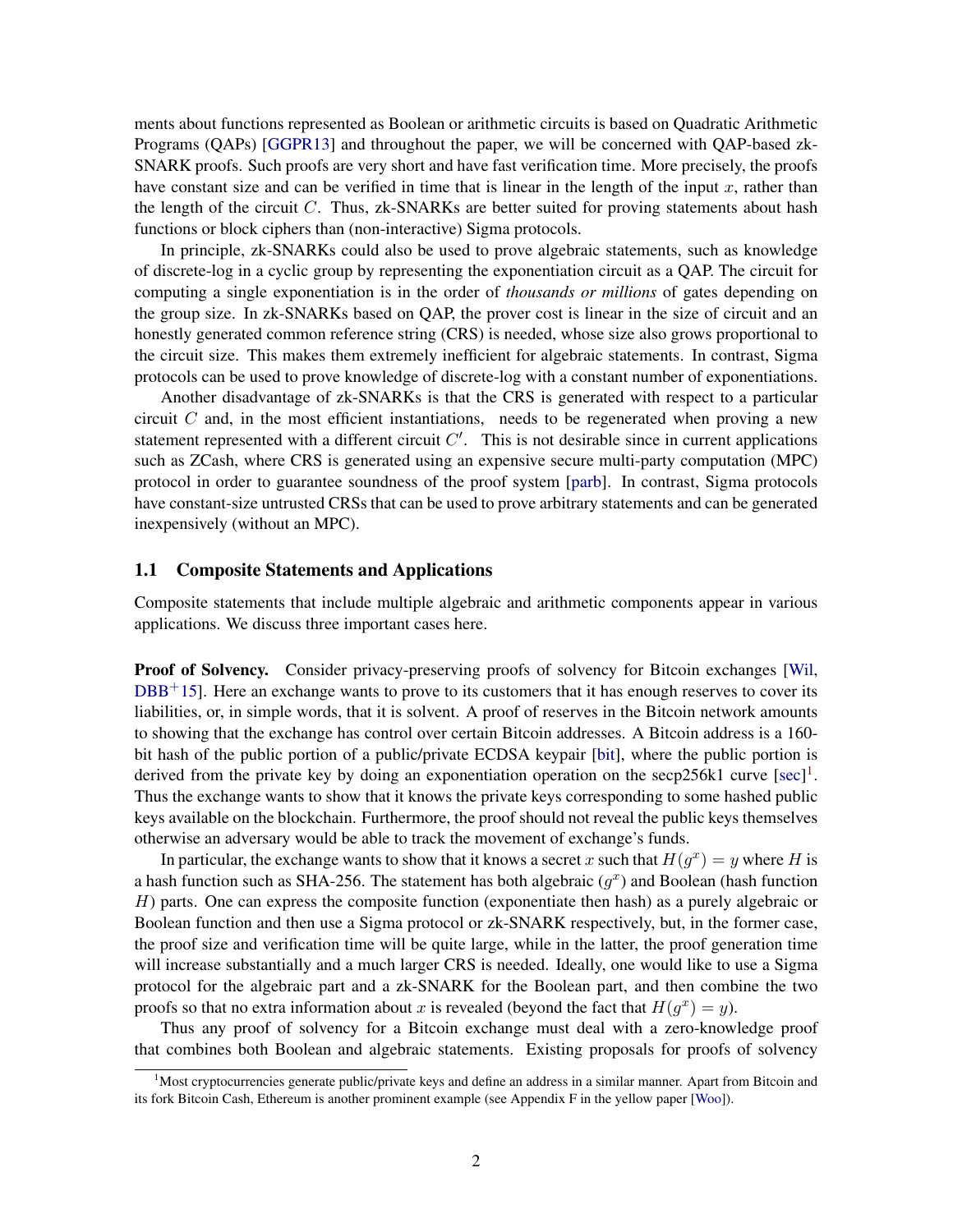get around this problem by assuming (incorrectly) that public keys themselves are available on the blockchain so that Sigma protocols alone suffice  $[DBB+15]$  $[DBB+15]$ . As we will see later, our efficient techniques allow designing NIZKs for proving knowledge of x given  $H(g^x)$  that require roughly 500 times fewer exponentiations for the prover compared to proving the same statement using a QAPbased SNARK.

Privacy-Preserving Credentials. Digital certificates (X.509) are commonly used to identify entities over the Internet. They include a message  $m$  that may contain various identifying information about a user or a machine, and a digital signature (by a certificate authority) on the message attesting to its authenticity. The signature can then be verified by anyone who holds the public verification key. Typically, certificates reveal the message  $m$  and hence the identity of their owner. Anonymous credentials [\[Cha82\]](#page-26-6) provide the same authentication guarantees without revealing the identifying message, and are widely studied due to their strong privacy guarantees. A main ingredient for making digital certificates anonymous is a ZKP of knowledge of a message m and a signature  $\sigma$ , where  $\sigma$  is a valid signature on message m with respect to the verification key  $vk$ . The ZKP ensures that we do not leak any information about m beyond the knowledge of a valid signature. A large body of work has studied anonymous credentials, but only a handful of techniques can turn commonly used X.509 certificates into anonymous credentials. The main challenge is that the ZKP statement being proven is a hybrid statement containing both algebraic (RSA or elliptic-curve operations) and Boolean functions (hashing), since the message is hashed before being algebraically signed. The work of Delignat-Lavaud et al. [\[DLFKP16\]](#page-27-5) constructs a proof for such a hybrid statement using only zk-SNARKs which, as discussed earlier, is inefficient for the algebraic component, while the work of Chase et al. [\[CGM16\]](#page-26-7) design such ZKP proofs in the interactive setting where the prover and verifier exchange multiple messages. Efficient NIZK for composite statements based on both zk-SNARKs and Sigma protocols would yield more efficient anonymous credential systems. Using our techniques for RSA signature results in prover's work that is about 8 times fewer group exponentiations compared to Cinderella [\[DLFKP16\]](#page-27-5).

zk-SNARKs with composable CRSs. Anonymous decentralized digital crypto-currencies such as ZCash use zk-SNARKs to prove a massive statement containing many different smaller components. For example, at a high level, one of the statement being proven in ZCash is of the form: I have knowledge of  $x_i$ 's such that  $H(x_1||H(x_2|| \dots H(x_n))) = y$  for a large value of n. The CRS generated for proving this statement is extremely large (about a gigabyte for ZCash [\[para\]](#page-29-14)) and cannot be reused to prove any other statement. A better alternative is to generate a much smaller CRS for proving a statement of the form: I have knowledge of x, y such that  $H(x||H(y))$ , combined with a technique for composing many such proofs. More generally, one can envision a general system with CRSs for small size statements  $C_1, \ldots, C_n$  that enables NIZKs for arbitrary composition of these statements without having to generate new CRSs for each new composition. This yields a trade-off between proof size and the CRS size (and its reusability).

### 1.2 Contributions

Motivated by the above applications, we study the design of NIZKs for composite statements that compose algebraic and arithmetic statements in arbitrary ways. Specifically, we provide new protocols for statements that consist of ANDs, ORs and function compositions of a mix of algebraic and arithmetic components. In doing so, our goal is to maintain the invariant that algebraic components are proven using Sigma protocols, and arithmetic statements using QAP-based zk-SNARKs. This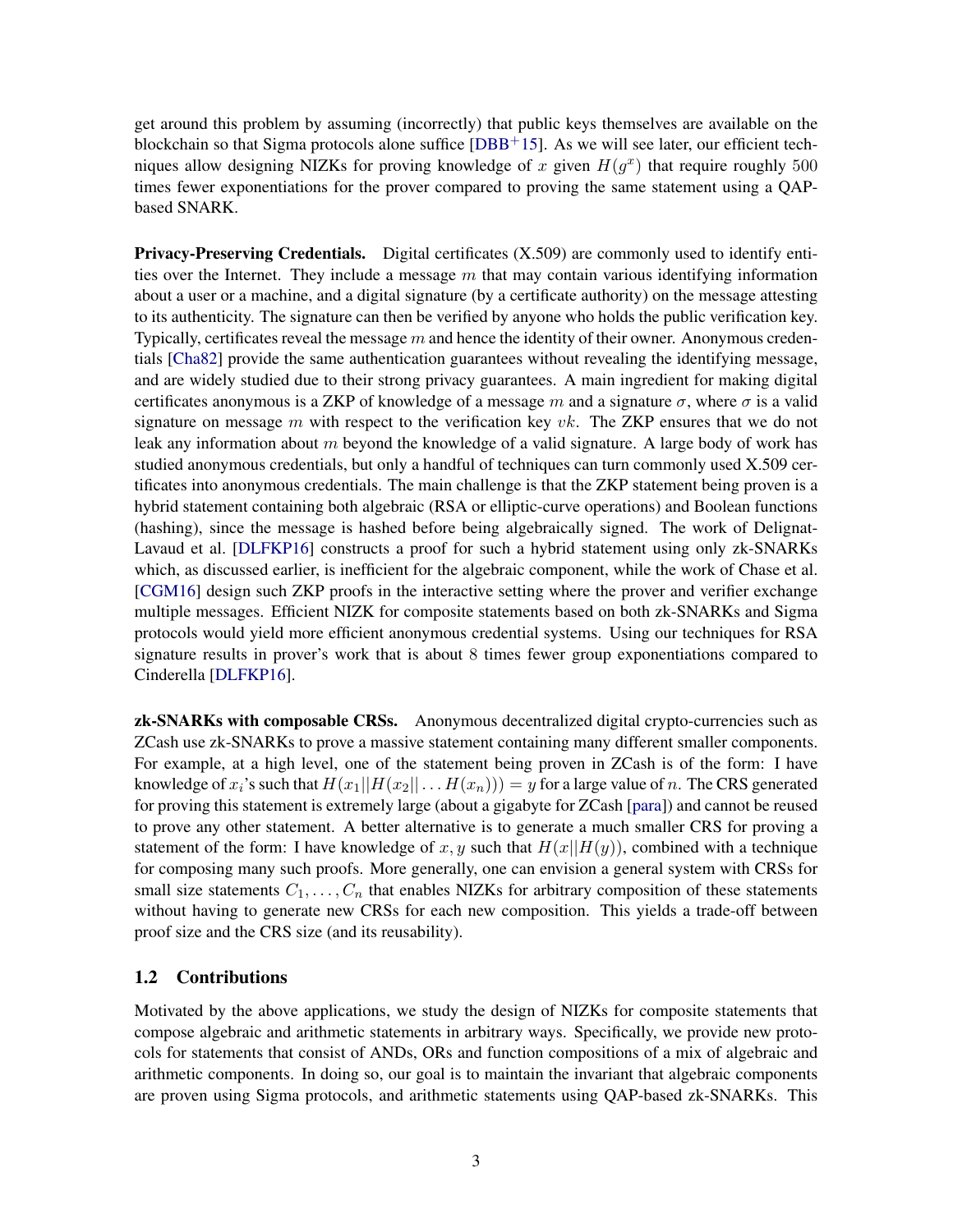allows us to explore the full spectrum of trade-offs between proof size (verification cost), prover cost, and CRS size (and cost of generation) for composite statements.

More precisely, we propose new NIZKs for proof of knowledge of  $x, x_1, x_2, y_1, y_2$  such that

- $f_1(x_1, f_2(x_2)) = z$ ,
- $f_1(x, y_1) = z_1$  *AND*  $f_2(x, y_2) = z_2$ ,
- $f_1(x, y_1) = z_1 \text{ OR } f_2(x, y_2) = z_2$

for public values  $z$ ,  $z_1$ ,  $z_2$ , and where  $f_1$  and  $f_2$  can be either algebraic or arithmetic. Given our NIZKs for these compositions, it is easy to handle arbitrary composite statements. This is the first work that directly addresses the question of non-interactive proofs for composite statements and how disparate techniques can be used to prove them in zero-knowledge efficiently. We highlight two important technical ingredients that enable our NIZKs for composite statements below. We note that in this paper we primarily focus on elliptic curves as our algebraic group, as they are the most efficient for instantiating both zk-SNARKs and Sigma protocols.

Sigma protocols for statements on algebraically committed inputs and outputs: We show techniques for proving that the input/output used in a Sigma protocol for an algebraic statement are the same as input/output committed to by an algebraic commitment scheme, say Com. This enables using the output of an algebraic statement as an intermediate output in a composite statement. For instance, we can prove knowledge of h,  $x_1$ ,  $x_2$  such that  $h = g_1^{x_1} g_2^{x_2^2}$  given  $g_1$ ,  $g_2$ , Com $(h)$ , Com $(x_1)$ , Com(x<sub>2</sub>). To enable such proofs, we commit to a point P on an elliptic curve  $E(\mathbb{F}_t)$  by committing to its coordinates, i.e.  $\text{Com}(P) = (\text{Com}_q(P_x), \text{Com}_q(P_y))$  where  $P = (P_x, P_y)$  and  $q > t$ .

- Proof of addition of committed elliptic curve points. We show efficient techniques for proving knowledge of two committed elliptic curve points  $P, Q$  such that  $T = P + Q$  for a public point T. To do so, we expand the elliptic curve addition/subtraction operation  $P + Q - T$  such that  $T = P + Q$  holds if and only if two sets of equations of the form  $L(\cdot) = R(\cdot)$  hold, where  $L$  and  $R$  are multivariate polynomials of degree 3 in the coordinates. Given commitments to the coordinate values and the output of polynomials  $L$  and  $R$ , we prove the corresponding relations between the committed values using Sigma protocols. For this to work, we address an additional technical subtlety that the addition operation over elliptic curve points is defined over  $\mathbb{F}_t$ , while the commitment scheme maybe over a different group of size q. While this may be addressed by using two different commitment schemes in groups of different orders, it would require performing the Complex Multiplication method to choose an elliptic curve group of a specific order which is a quite inefficient. The proof can be extended to the case where  $T$  is also private and committed to.
- Double-discrete log proofs for elliptic-curve groups. We show efficient techniques for committing to a group element  $g^x$  where g is a generator for an elliptic curve group, and proving knowledge of x such that  $\textsf{Com}(g^x) = y$  given a public y. Previous techniques for proving such statements are limited to RSA groups [\[CS97,](#page-27-2) [MGGR13\]](#page-29-15) and hence are not usable in many applications including privacy-preserving audits for Bitcoin which uses elliptic curve groups. We show how to securely reduce this problem to that of proving addition of committed EC points.
- Proof of equality of committed values over different groups. We show techniques for proving knowledge of x such that  $\text{Com}_p(x) = y$  and  $\text{Com}_q(x) = z$  for public values y, z where Com<sub>p</sub> denotes an algebraic commitment over an elliptic curve group of size  $p$  (similarly, Com<sub>q</sub>).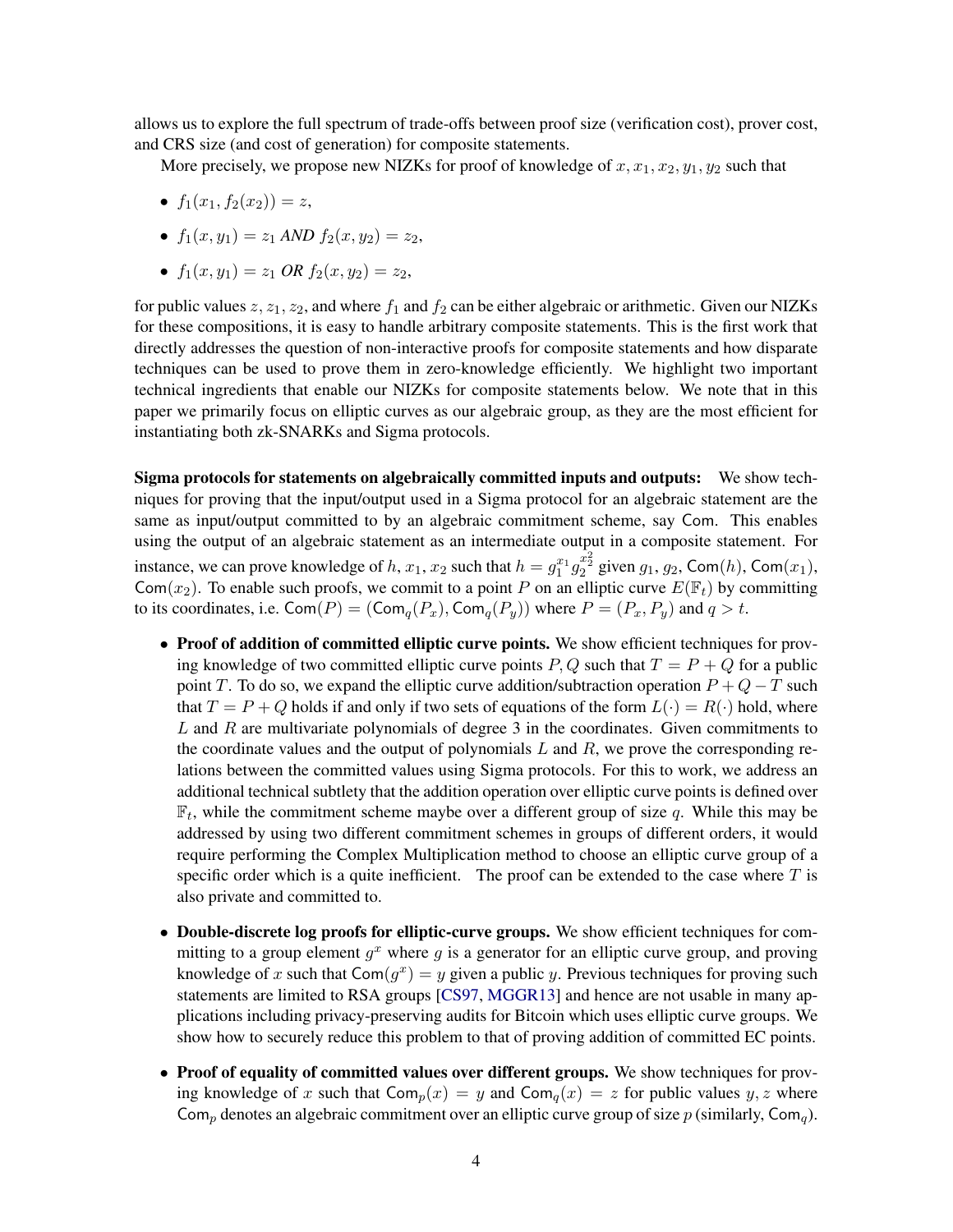This allows us to easily move from proof systems in one group to another by committing to the shared values in both groups and invoking this proof. Existing techniques involve exponentiations in an RSA group and are fairly expensive as the group order is hidden.

zk-SNARKs for statements on algebraically committed inputs and outputs: We show efficient techniques for proving that the input/output used in a zk-SNARK for an arithmetic statement are the same as the input/output committed to by an algebraic commitment scheme. This enables efficient switching between the algebraic and arithmetic world, and helps hide intermediate outputs of an arithmetic statement (by committing to it), when used in a composition. For example, this enables proving knowledge of input x such that  $Com(x) = y$  and  $Com(H(x)) = z$  for public values y, z where H is SHA2 and Com is a Pedersen commitment over an elliptic-curve group, or prove knowledge of  $x$ such that  $Com(x) = y$ ,  $Com(H(x)) = z$ , and  $H(H(x)) = w$ .

To design these new proofs, we dissect existing zk-SNARK constructions, and separately process private input and output wires of the statement circuit during CRS generation, proof generation and verification. We then ensure that the values for those input/output wires are consistent with corresponding algebraic commitments to the same values using customized Sigma protocols.

# 2 Preliminaries

**Notation.** Throughout the paper, we use  $\kappa$  to denote the security parameter or level. A function is negligible if for all large enough values of the input, it is smaller than the inverse of any polynomial. We use negl to denote a negligible function. Let  $\{\mathcal{X}_{\kappa}\}_{\kappa \in \mathbb{N}}$  and  $\{\mathcal{Y}_{\kappa}\}_{\kappa \in \mathbb{N}}$  be ensembles where  $\mathcal{X}_{\kappa}$ and  $\mathcal{Y}_\kappa$  are probability distributions over  $\{0,1\}^{\text{poly}(\kappa)}$  for some polynomial poly. We say X and Y are computationally indistinguishable if for all  $PPT$  distinguishers  $D$ , there exists a negligible function negl such that  $|\Pr[\mathcal{D}(\mathcal{X}_\kappa) = 1] - \Pr[\mathcal{D}(\mathcal{Y}_\kappa) = 1]| \leq \mathsf{negl}(\kappa)$ . We write  $\mathcal{X}_\kappa \equiv \mathcal{Y}_\kappa$  to mean that the distributions  $\mathcal{X}_{\kappa}$  and  $\mathcal{Y}_{\kappa}$  are identical. We use  $[1, n]$  to represent the set of numbers  $\{1, 2, \ldots, n\}$ . If Alg is a randomized algorithm, we use  $y \leftarrow$  Alg(x) to denote that y is the output of Alg on x. We write  $x \stackrel{R}{\leftarrow} \mathcal{X}$  to mean sampling a value x uniformly from the set  $\mathcal{X}$ .

We denote an interactive protocol between two parties A and B by  $\langle A, B \rangle$ .  $\langle A(x), B(y) \rangle (z)$ denotes a protocol where A has input x, B has input y and z is a common input. Also, view<sub>A</sub> denotes the "view" of A in an interaction with B, which consists of the input to A, its random coins, and the messages sent by  $B$  (view $_B$  is defined in a similar manner).

Bilinear groups. Let GroupGen be an asymmetric pairing group generator that on input  $1<sup>\kappa</sup>$ , outputs description of three cyclic groups  $\mathbb{G}$ ,  $\widetilde{\mathbb{G}}$ ,  $\mathbb{G}_T$  of prime order  $p = \Theta(2^{\kappa})$  equipped with a nondegenerate efficiently computable bilinear map  $e : \mathbb{G} \times \mathbb{G} \to \mathbb{G}_T$ , and generators g and  $\tilde{g}$  for  $\mathbb{G}$  and  $\mathbb G$  respectively. The discrete logarithm assumption is said to hold in  $\mathbb G$  relative to GroupGen if for all  $PPT$  algorithms  $\mathcal{A}, \Pr[x \leftarrow \mathcal{A}(\mathbb{G}, p, g, h) \mid (\mathbb{G}, \widetilde{\mathbb{G}}, \mathbb{G}_T) \leftarrow \text{GroupGen}; x \stackrel{R}{\leftarrow} \mathbb{Z}_p; h := g^x]$  is negl( $\kappa$ ).

In this paper, we primarily consider elliptic curves as our algebraic group. Let  $E$  be an elliptic curve defined over a field  $\mathbb{F}_t$ . The set of points on the curve form a group under the point addition operation, and we denote the group by  $E(\mathbb{F}_t)$ . For an element  $P \in E(\mathbb{F}_t)$  of prime order p,  $P_x$  and  $P_y$ represent the  $x$  and  $y$  co-ordinates of the point  $P$  respectively. In some constructions, we use additive notation and write  $Q = \alpha P$  for a scalar  $\alpha \in \mathbb{F}_p$ . The discrete logarithm assumption is believed to hold in well chosen elliptic curve groups where group elements are represented with  $O(\kappa)$  bits. In our constructions, we use asymmetric bilinear groups where  $\mathbb{G} \neq \mathbb{G}$ , and discrete logarithm is hard in  $\mathbb{G}$ . We also rely on q-type assumptions on bilinear maps, and describe them in Appendix [G.](#page-39-0)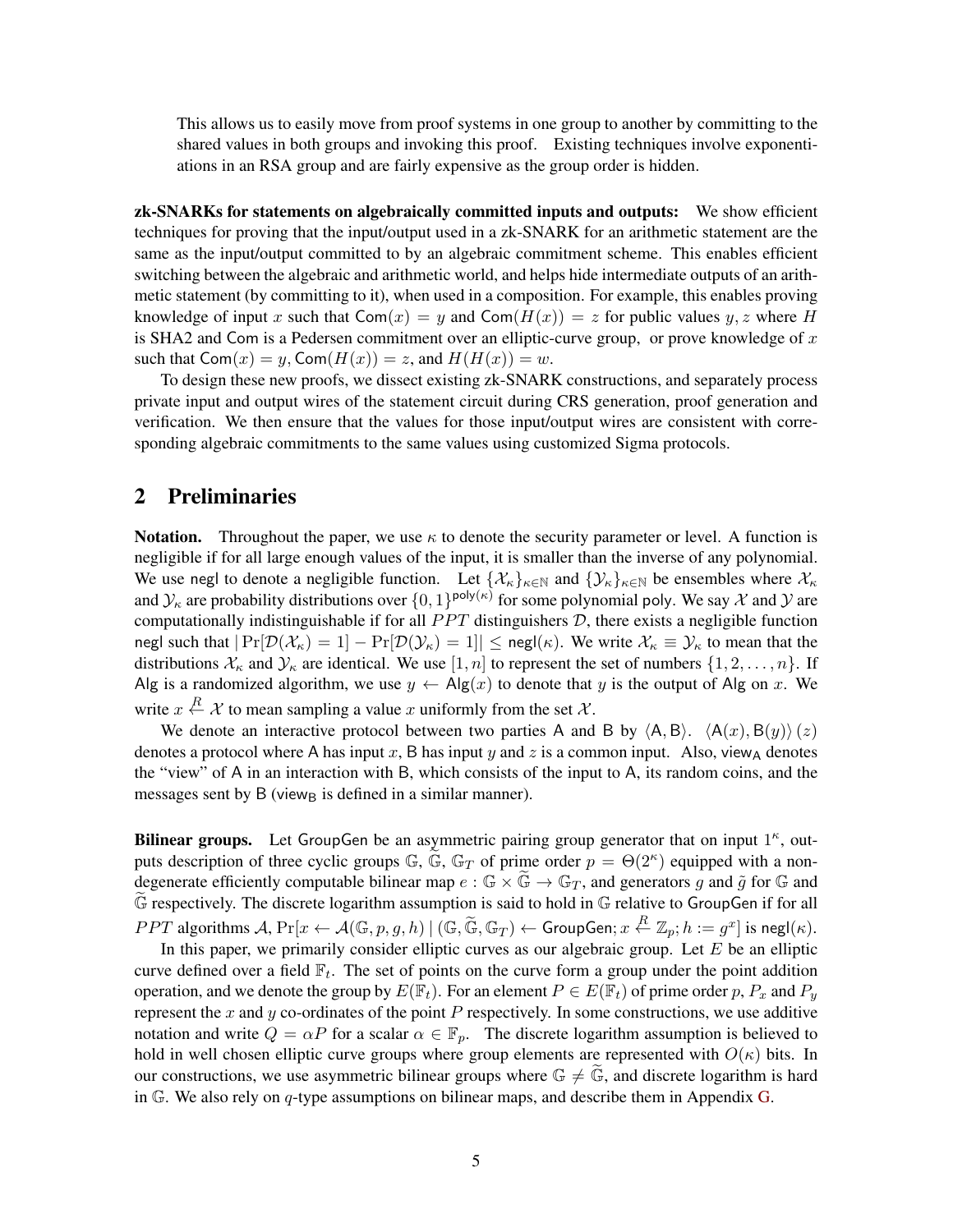**Zero-knowledge Proofs.** Let  $R$  be an efficiently computable binary relation which consists of pairs of the form  $(s, w)$  where s is a statement and w is a witness. Let  $\mathcal L$  be the language associated with R, i.e.,  $\mathcal{L} = \{s \mid \exists w \text{ s.t. } R(s, w) = 1\}.$ 

A zero-knowledge proof for L lets a prover P convince a verifier V that  $s \in \mathcal{L}$  for a common input s without revealing w. A proof of knowledge captures not only the truth of a statement  $s \in \mathcal{L}$ , but also that the prover "possesses" a witness  $w$  to this fact. We are concerned with non-interactive proofs in this paper where  $P$  sends only one message to  $V$ , and  $V$  decides whether to accept or not based on its input, the message, and any public parameters. We define them formally below.

#### <span id="page-6-0"></span>2.1 Non-interactive Zero-knowledge Proofs

Non-interactive zero-knowledge (NIZK) proofs are usually studied in the common reference string (CRS) model, wherein a string of a special structure is generated in a setup phase, and made available to everyone to prove/verify statements.

Definition 2.1 (Non-interactive Zero-knowledge Argument [\[BFM88,](#page-26-8) [FLS90\]](#page-27-6)). *A NIZK argument for an NP relation* R *consists of a triple of polynomial time algorithms* (Setup, Prove, Verify) *defined as follows.*

- Setup( $1^{\kappa}$ ) *takes a security parameter*  $\kappa$  *and outputs a CRS*  $\Sigma$ *.*
- Prove(Σ, s, w) *takes as input the CRS* Σ*, a statement* s*, and a witness* w*, and outputs an argument* π*.*
- Verify(Σ, s, π) *takes as input the CRS* Σ*, a statement* s*, and a proof* π*, and outputs either* 1 *accepting the argument or* 0 *rejecting it.*

*The algorithms above should satisfy the following properties.*

*1. Completeness. For all*  $\kappa \in \mathbb{N}$ ,  $(s, w) \in R$ ,

$$
\Pr\left(\mathsf{Verify}(\Sigma,s,\pi)=1\,:\,\frac{\Sigma\leftarrow\mathsf{Setup}(1^{\kappa})}{\pi\leftarrow\mathsf{Prove}(\Sigma,s,w)}\right)=1.
$$

*2. Computational soundness. For all PPT adversaries* A*, the following probability is negligible in* κ*:*

$$
\Pr\left(\begin{matrix}\mathsf{Verify}(\Sigma, \tilde{s}, \tilde{\pi}) = 1\\ \wedge \tilde{s} \notin L\end{matrix}\right. : \begin{matrix}\Sigma \leftarrow \mathsf{Setup}(1^{\kappa})\\ (\tilde{s}, \tilde{\pi}) \leftarrow \mathcal{A}(1^{\kappa}, \Sigma)\end{matrix}\right).
$$

*3. Zero-knowledge. There exists a PPT simulator*  $(S_1, S_2)$  *such that*  $S_1$  *outputs a simulated CRS*  $\Sigma$  *and trapdoor*  $\tau$ ;  $\mathcal{S}_2$  *takes as input*  $\Sigma$ *, a statement s and*  $\tau$ *, and outputs a simulated proof*  $\pi$ ; *and, for all PPT adversaries*  $(A_1, A_2)$ *, the following probability is negligible in*  $\kappa$ *:* 

$$
\left| \Pr \left( \begin{array}{c} (s, w) \in R \land & \Sigma \leftarrow \mathsf{Setup}(1^{\kappa}) \\ \mathcal{A}_2(\pi, \mathsf{st}) = 1 & : (s, w, \mathsf{st}) \leftarrow \mathcal{A}_1(1^{\kappa}, \Sigma) \\ \pi \leftarrow \mathsf{Prove}(\Sigma, s, w) \end{array} \right) - \Pr \left( \begin{array}{c} (S, w) \in R \land & (\Sigma, \tau) \leftarrow \mathcal{S}_1(1^{\kappa}) \\ \mathcal{A}_2(\pi, \mathsf{st}) = 1 & : (s, w, \mathsf{st}) \leftarrow \mathcal{A}_1(1^{\kappa}, \Sigma) \\ \pi \leftarrow \mathcal{S}_2(\Sigma, \tau, s) \end{array} \right) \right|.
$$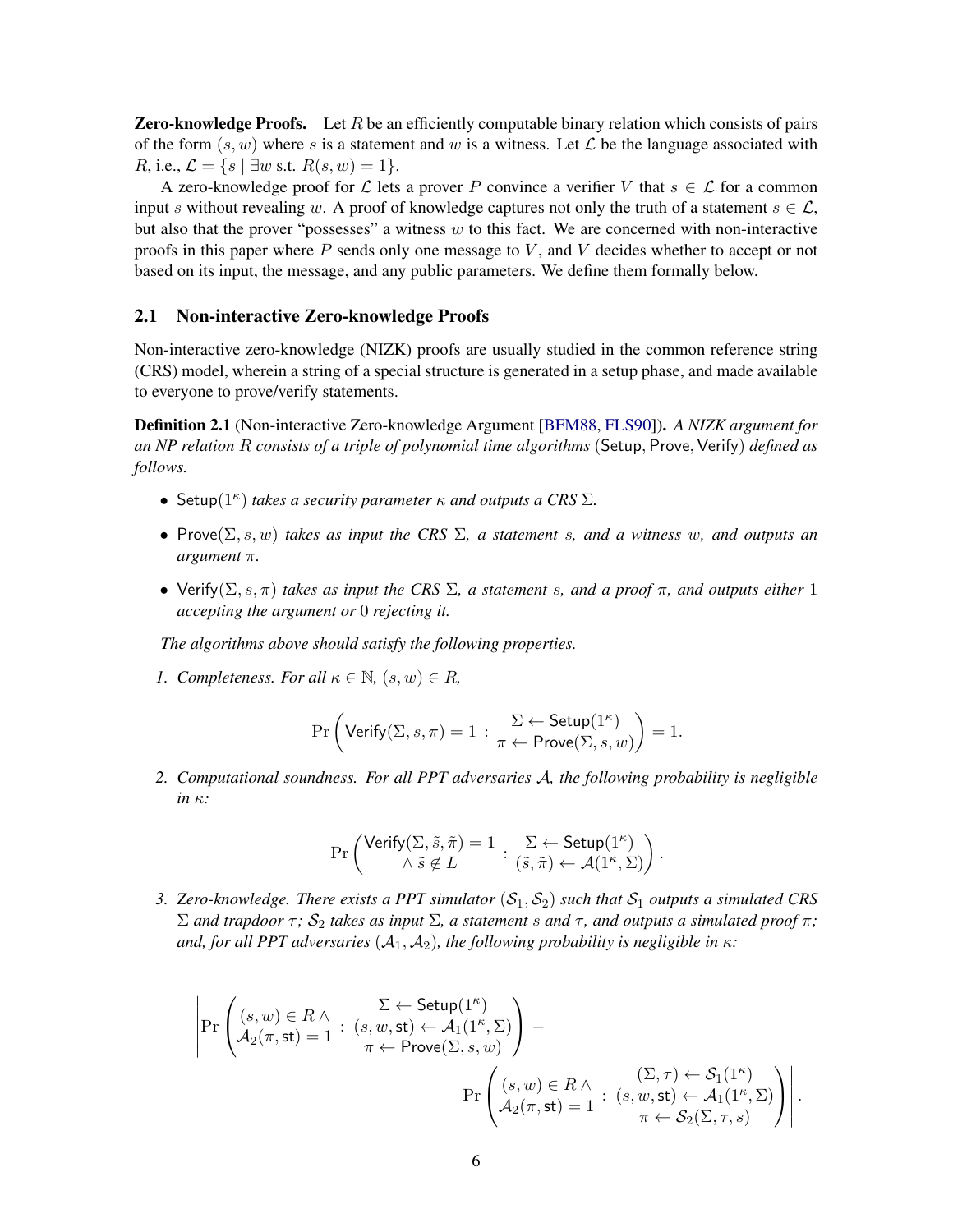<span id="page-7-0"></span>Definition 2.2 (Non-interactive Zero-knowledge Argument of Knowledge). *A NIZK argument of knowledge for a relation* R *is a NIZK argument for* R *with the following additional extractability property:*

• *Extraction. For any PPT adversary* A*, random string* r <sup>R</sup>← {0, 1} ∗ *, there exists a PPT algorithm* Ext *such that the following probability is negligible in* κ*:*

$$
\Pr\left(\begin{matrix}\mathsf{Verify}(\Sigma,\tilde{s},\tilde{\pi})=1\\ \wedge R(\tilde{s},w')=0\end{matrix}\right. : \begin{matrix}\Sigma\leftarrow\mathsf{Setup}(1^{\kappa})\\ (\tilde{s},\tilde{\pi})\leftarrow\mathcal{A}(1^{\kappa},\Sigma;r)\\ w'=\mathsf{Ext}(\Sigma,\tilde{s},\tilde{\pi};r)\end{matrix}\right).
$$

Definition 2.3 (zero-knowledge Succinct Non-interactive ARgument of Knowledge (zk-SNARK)). *A zk-SNARK for a relation* R *is a non-interactive zero-knowledge argument of knowledge for* R *with the following additional property:*

• *Succinctness. For any s and w, the length of the proof*  $\pi$  *is given by*  $|\pi| = \text{poly}(\kappa) \cdot \text{polylog}(|s| + \epsilon)$  $|w|$ ).

### 2.2 Sigma Protocols

Sigma protocols are two-party interactive protocols of a specific structure. Let  $P$  (the prover) and  $V$ (the verifier) be two parties with common input s and a private input w for P. In a Sigma protocol,  $P$ sends a message a, V replies with a random  $\kappa$ -bit string r, P then sends a message e, and V decides to accept or reject based on the transcript  $(a, r, e)$ . If V accepts (outputs 1), then the transcript is called accepting.

**Definition 2.4** (Sigma protocol [Dåm]). An interactive protocol between a prover P and a verifier V *is a* Σ *protocol for a relation* R *if the following properties are satisfied:*

- *1. It is a three move public coin protocol.*
- *2. Completeness: If* P and V follow the protocol then  $Pr[$  $\langle P(w), V \rangle$  (s) = 1] = 1 whenever  $(s, w) \in R$ .
- *3. Special soundness: There exists a polynomial time algorithm called the extractor which when* given  $s$  and two transcripts  $(a, r, e)$  and  $(a, r', e')$  that are accepting for  $s$ , with  $r \neq r'$ , outputs  $w'$  such that  $(s, w') \in R$ .
- *4. Special honest verifier zero knowledge: There exists a polynomial time simulator which on input* s *and a random* r *outputs a transcript* (a, r, e) *with the same probability distribution as that generated by an honest interaction between* P *and* V *on (common) input* s*.*

Fiat-Shamir transform. A  $\Sigma$  protocol can be efficiently compiled into a non-interactive zeroknowledge proof of knowledge (in the random oracle model) through the Fiat-Shamir transform [\[FS87\]](#page-28-7). Not only the transformation removes interaction from the protocol, but also makes it zeroknowledge against malicious verifiers. At a high level, the transform works by having the prover compute the verifier's message by applying an appropriate hash function, modeled as a random oracle in the security proof, to the prover's first message to obtain a random challenge.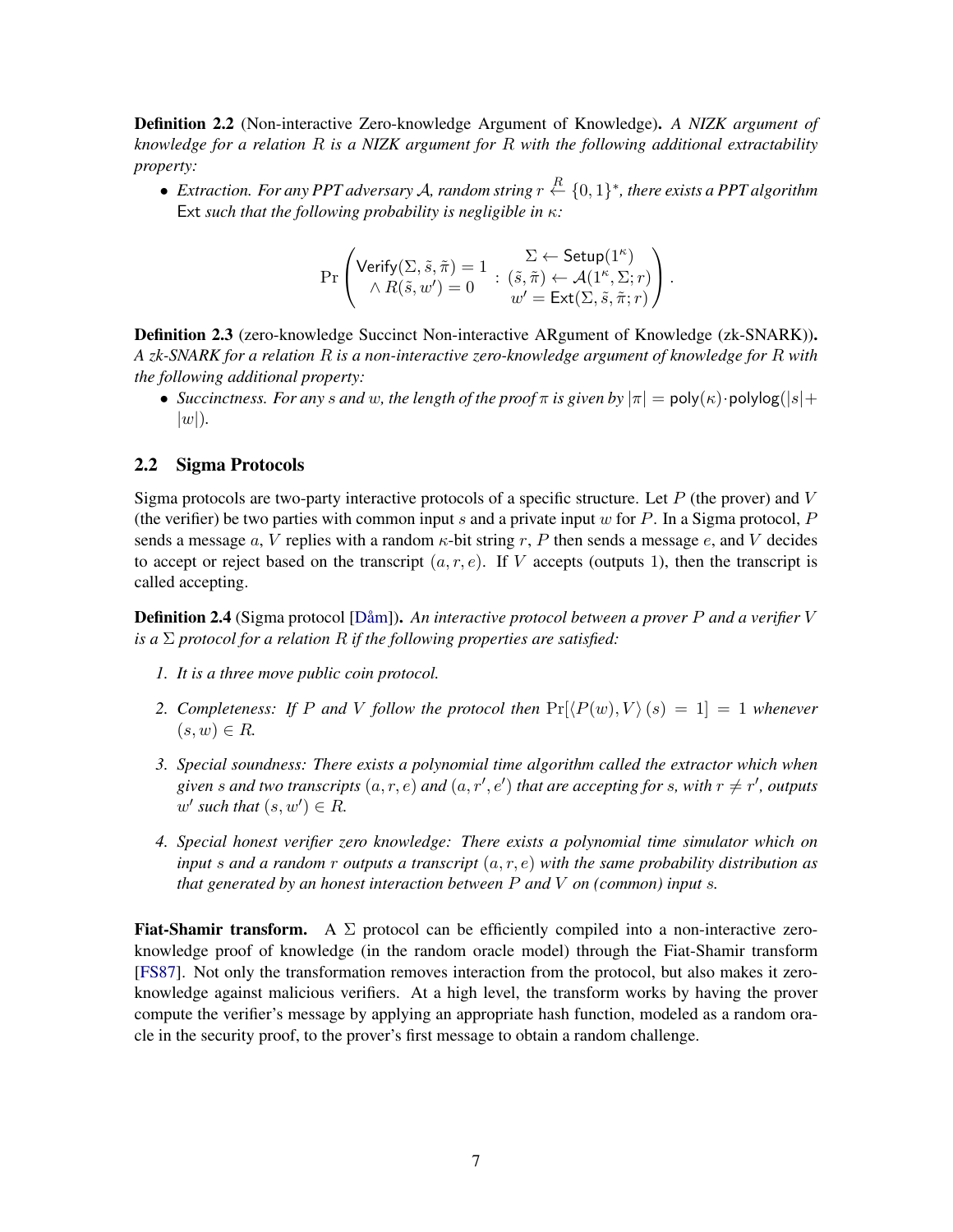**OR composition of**  $\Sigma$ **-protocols.** In Cramer et al. [\[CDS94\]](#page-26-4), the authors devise an OR composition technique for Sigma protocols. Essentially, a prover can efficiently show  $((x_0 \in \mathcal{L}) \vee (x_1 \in \mathcal{L}))$ without revealing which  $x_i$  is in the language. More generally, the OR transform can handle two different relations  $R_0$  and  $R_1$ .

**Theorem 2.5** (OR-composition [\[CDS94\]](#page-26-4)). *If*  $\Pi_0$  *is a*  $\Sigma$ -protocol for  $R_0$  *and*  $\Pi_1$  *a*  $\Sigma$ -protocol for  $R_1$ *, then there is a*  $\Sigma$ *-protocol*  $\Pi_{OR}$  *for the relation*  $R_{OR}$  *given by*  $\{((x_0, x_1), w) : ((x_0, w) \in R_0) \vee ...$  $((x_1, w) \in R_1).$ 

Pedersen commitment. Throughout the paper, we use algebraic commitment schemes that allow proving linear relationships among committed values. The Pedersen commitment scheme [\[Ped92\]](#page-29-16) is one such example which gives unconditional hiding and computational binding properties based on the hardness of computing discrete logarithm in a group  $G$ , say of order q. Given two random generators  $g, h \in G$  such that  $\log_a h$  is unknown, a value  $x \in \mathbb{Z}_q$  is committed to by choosing r randomly from  $\mathbb{Z}_q$ , and computing  $g^x h^r$ . We write Com $_q(x)$  to denote a Pedersen commitment to x in a group of order q.

Sigma protocols are known in literature to prove knowledge of a committed value, equality of two committed values, and so on, and these protocols can be combined in natural ways. In particular, linear relationships between Pedersen commitments can be shown through existing techniques [\[Sch91,](#page-29-3) [FO97,](#page-27-8) [CS97,](#page-27-2) [CM99\]](#page-27-9). For example, one could show that  $y = ax + b$  for some public values a and b, given  $\textsf{Com}_q(x)$  and  $\textsf{Com}_q(y)$ .

We use  $PK{ (x, y, ...) : *statements* about  $x, y, ...$ } to denote a proof of knowledge of  $x, y, ...$$ that satisfies *statements* [\[CS97\]](#page-27-2). Other values in *statements* are public.

#### 2.3 SNARK Construction from QAP

The work of Gennaro et al. [\[GGPR13\]](#page-28-9) showed how to encode computations as quadratic programs. They show how to convert any Boolean circuit into a Quadratic Span Program (QSP) and any arithmetic circuit into a Quadratic Arithmetic Program (QAP). In this work, we will only use the latter definition. Even though QSPs are designed for Boolean circuits, arithmetic *split gates* defined in Parno et al. [\[PHGR13\]](#page-29-6) translate an arithmetic wire into binary output wires, and Boolean functions may be computed using arithmetic gates. Parno et al. also note that such an arithmetic embedding results in a smaller QAP compared to the QSP of the original Boolean circuit. In the rest of the paper, we assume that Boolean functions are computed by a QAP defined over an arithmetic field, and hence will only be concerned with QAP.

<span id="page-8-0"></span>Definition 2.6 (Quadratic Arithmetic Program [\[GGPR13\]](#page-28-9)). *A quadratic arithmetic program (QAP)* Q *over a field*  $\mathbb F$  *consists of three sets of polynomials*  $V = \{v_k(x) : k \in \{0, \ldots, m\}\}, W = \{w_k(x) : k \in \{0, \ldots, m\}\}$  $k \in \{0, ..., m\}$ ,  $Y = \{y_k(x) : k \in \{0, ..., m\} \}$  *and a target polynomial*  $t(x)$ *, all in*  $\mathbb{F}[X]$ *.* 

Let  $f: \mathbb{F}^n \to \mathbb{F}^{n'}$  be a function with input variables labeled  $1, \ldots, n$  and output variables labeled  $m-n'+1, \ldots, m$ . A QAP  $Q$  is said to compute  $f$  if the following holds:  $a_1, \ldots, a_n, a_{m-n'+1}, \ldots, a_m \in$  $\mathbb{F}^{n+n'}$  is a valid assignment to the input and output variables of f (i.e.,  $f(a_1, \ldots, a_n) = (a_{m-n'+1}, a_m)$  $\dots, a_m$ )) iff there exist  $(a_{n+1}, \dots, a_{m-n'}) \in \mathbb{F}^{m-n-n'}$  such that  $t(x)$  divides  $p(x)$ , where

$$
p(x) = \left(v_0(x) + \sum_{k=1}^m a_k v_k(x)\right) \cdot \left(w_0(x) + \sum_{k=1}^m a_k w_k(x)\right) - \left(y_0(x) + \sum_{k=1}^m a_k y_k(x)\right).
$$

*The size of the QAP Q is m, and degree is*  $deg(t(x))$ *.*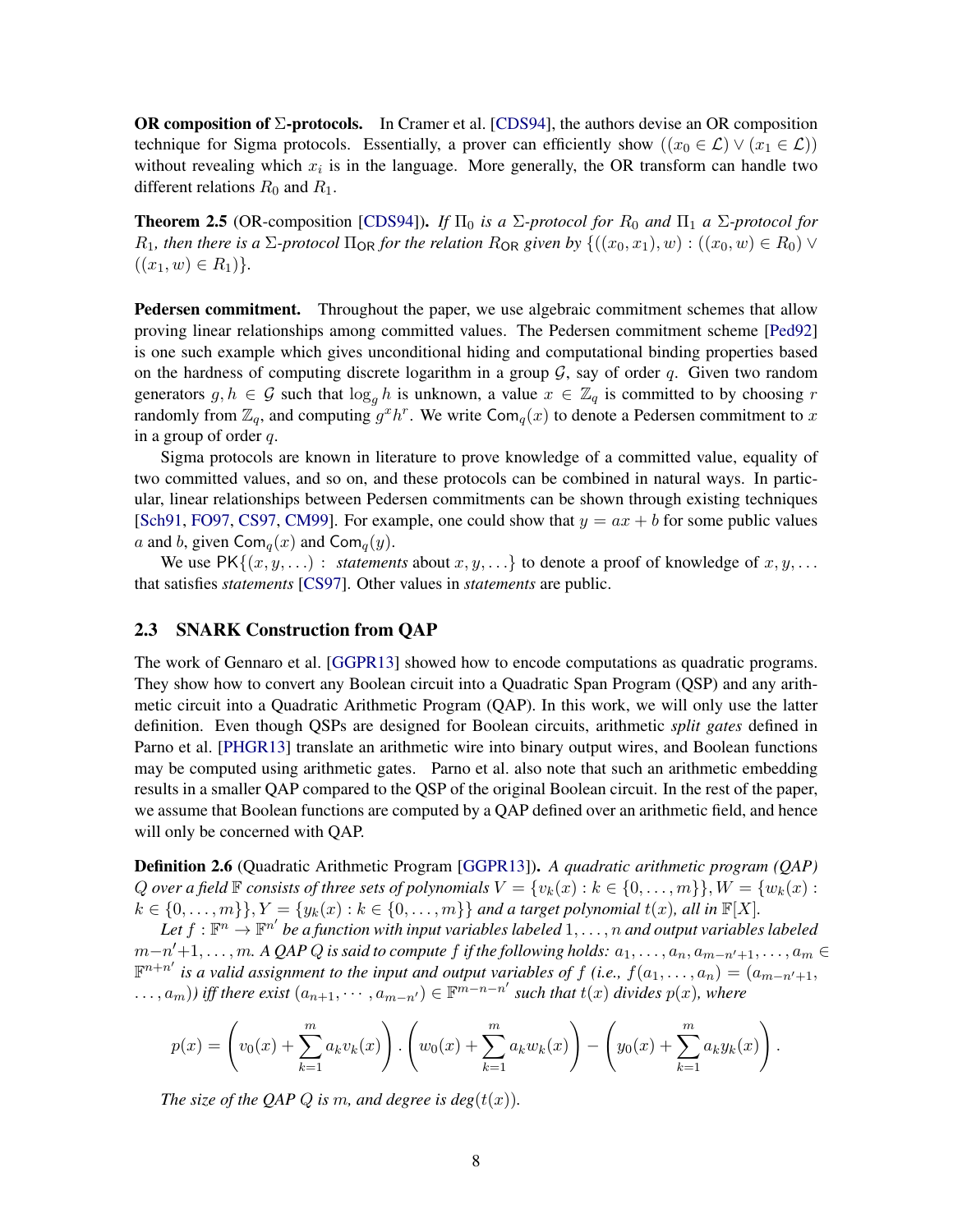The polynomials  $v_k(x)$ ,  $w_k(x)$ ,  $y_k(x)$  have degree at most deg( $t(x)$ )–1, since they can be reduced modulo  $t(x)$  without affecting the divisibility check. We review the QAP-based SNARK construction of Parno et al. [\[PHGR13\]](#page-29-6) in Appendix [H.](#page-40-0)

# <span id="page-9-4"></span>3 NIZK on Committed IO for Algebraic Statements

In this section, we design Sigma protocols for knowledge of inputs and outputs of algebraic statements where the inputs and outputs are committed to. In other words, we enable proof of knowledge of  $x_i$ given commitments Com $(x_i)$  to inputs and a commitment Com $(\Pi g_i^{P_i(x_i)}$  $\binom{F_i(x_i)}{i}$  to the output of an algebraic function where  $g_i$ s are public generators in an elliptic curve group and  $P_i$ s are public single-variable polynomials. An important ingredient in this is a proof of knowledge of double discrete log which we elaborate on next.

#### <span id="page-9-3"></span>3.1 Proof of Knowledge of Double Discrete Logarithm

Our goal is to prove the equality of a committed value and the discrete logarithm of another committed value. When the commitments are in elliptic curve groups, the known techniques for double discrete logarithm proofs will not work [\[CS97,](#page-27-2) [MGGR13\]](#page-29-15). This is because a group element cannot be naturally interpreted as a field element, as can be done in integer groups. Towards this end, we first describe a protocol to prove that the sum of two elliptic curve points that are committed to, is another public point on the curve.

In this section, we consider the family of curves  $E$  given by

<span id="page-9-1"></span><span id="page-9-0"></span>
$$
y^2 = x^3 + ax + b,\t\t(1)
$$

where  $a, b \in \mathbb{F}_t$ , but the techniques we describe below would extend to other curve families like Edwards [\[Edw07\]](#page-27-10). The curve sec256k[1](#page-9-0) used by Bitcoin has the form of equation 1 with  $a = 0, b = 7$ .

The point addition relation is defined by the point addition equation specific to the curve family. Let  $P = (x_1, y_1), Q = (x_2, y_2), P, Q \in E(\mathbb{F}_t)$  for the family E above. For distinct  $P, Q, P \neq -Q$ ,  $(x_3, y_3) = P + Q$  is given by

$$
x_3 = \left(\frac{y_2 - y_1}{x_2 - x_1}\right)^2 - x_1 - x_2,\tag{2}
$$

<span id="page-9-2"></span>
$$
y_3 = \frac{y_2 - y_1}{x_2 - x_1}(x_1 - x_3) - y_1.
$$
 (3)

We use addFormula(P, Q) to denote  $(x_3, y_3)$  computed in this way. When  $P = Q$ , the operation is doubling of the point P, denoted by doubleFormula(P). In this case,  $(x_3, y_3)$  is given by

$$
x_3 = \left(\frac{3x_1^2 + a}{2y_1}\right)^2 - 2x_1,\tag{4}
$$

$$
y_3 = \frac{3x_1^2 + a}{2y_1}(x_1 - x_3) - y_1.
$$
\n(5)

We could prove the above relations for committed  $x_1, x_2, y_1, y_2$  using known Sigma protocol techniques. But since the point addition computation is over  $\mathbb{F}_t$ , the commitments to the coordinates have to be in a group of order t, which is not necessarily the same as p, the order of the group  $E(\mathbb{F}_t)$ . The Complex Multiplication (CM) method could be used to find elliptic curve groups of a specific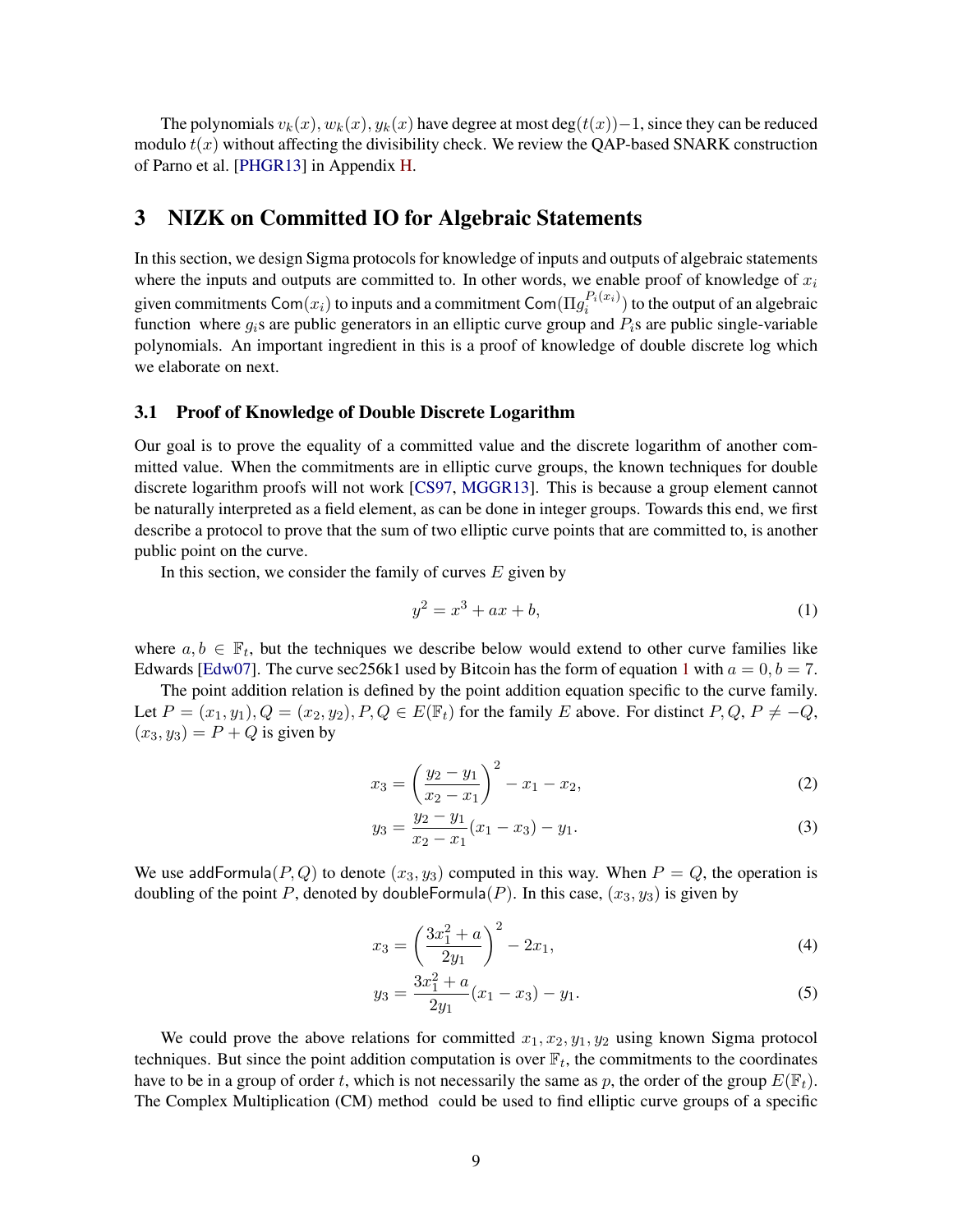order. However, it is quite inefficient for large orders and would make our protocols impractical . We avoid the CM method by proposing a protocol that does not need to find a group of a given order.

We rewrite the point addition formula (equations [2](#page-9-1) and [3\)](#page-9-2) as

$$
x_3x_2^2 + x_3x_1^2 + x_1^3 + x_2^3 + 2y_1y_2 = y_2^2 + y_1^2 + x_1^2x_2 + x_1x_2^2 + 2x_1x_2x_3,
$$
(6)

<span id="page-10-1"></span><span id="page-10-0"></span>
$$
x_2y_3 + x_3y_2 + x_2y_1 = x_1y_2 + x_3y_1 + x_1y_3. \tag{7}
$$

Let  $L_x$  and  $R_x$  denote the left-hand side and right-hand side respectively of equation [6,](#page-10-0) and  $L_y$  and  $R_y$  of equation [7.](#page-10-1) That is:

$$
L_x(x_1, y_1, x_2, y_2) = x_3x_2^2 + x_3x_1^2 + x_1^3 + x_2^3 + 2y_1y_2,
$$
  
\n
$$
R_x(x_1, y_1, x_2, y_2) = y_2^2 + y_1^2 + x_1^2x_2 + x_1x_2^2 + 2x_1x_2x_3,
$$
  
\n
$$
L_y(x_1, y_1, x_2, y_2) = x_2y_3 + x_3y_2 + x_2y_1,
$$
  
\n
$$
R_y(x_1, y_1, x_2, y_2) = x_1y_2 + x_3y_1 + x_1y_3.
$$

We use Sigma protocols to prove that  $L_x, R_x, L_y$  and  $R_y$  satisfy the above relations using committed intermediate values. To do so, in addition to linear relationships, our protocol needs to prove that a committed value is the product of two committed values: given  $C_1 = \text{Com}(a) = g^a h^{r_1}$ ,  $C_2 =$ Com(b) =  $g^b h^{r_2}$ ,  $C_3$  = Com(c) =  $g^c h^{r_3}$ , prove  $c = ab$ . This can be done by proving knowledge of b such that the discrete logarithm of  $C_4$  with respect to  $C_1$  is equal to the committed value in  $C_2$ , and the equality of committed values in  $C_4$  and  $C_3$ , where  $C_4 = C_1^b$ . The prover computes and sends  $C_4 = C_1^b$  with the following proof: PK{(a, b, c, b', c', r<sub>1</sub>, r<sub>2</sub>, r<sub>3</sub>, r<sub>4</sub>) :  $C_1 = g^a h^{r_1} \wedge C_2$  =  $g^bh^{r_2} \wedge C_3 = g^ch^{r_3} \wedge C_4 = C_1^{b'} \wedge C_4 = g^{c'}h^{r_4} \wedge b' = b \wedge c' = c$ . In general, Sigma protocols for polynomial relationships among committed values were given by Camenisch and Michels [\[CM99\]](#page-27-9). For completeness, we sketch the ideas in Appendix [E.](#page-36-0)

Let  $G_2$  be an elliptic-curve group of order q such that  $q > 2t^3$ , and  $P', Q'$  be points in  $G_2$ . We commit to the coordinates and the intermediate values necessary for the proof in  $G_2$ , and since the largest intermediate value in equations [6](#page-10-0) and [7](#page-10-1) is cubic, the choice of  $q$  ensures there is no wrap around when the computation is modulo  $q$ . Since all computation on committed values will now be modulo  $q$ , and the addition equations are to be computed modulo  $t$ , we use division with remainder. We prove equality of  $L_x$  and  $R_x$  modulo q, divide them by t taking away multiples of t, and prove that the remainders are equal. When used together with appropriate range proofs to prove that the remainder does not exceed the divisor, and that the committed coordinates are in the desired range, we get equality modulo t. (There are several known techniques to build range proofs [\[Bou00,](#page-26-9)  $CCs08$ ], that is, to prove that  $x \in [0, S]$  for a public S and committed x, including the recent, very efficient technique called Bulletproof [\[BBB](#page-25-6)+17].)

The protocol addition given in Figure [1](#page-11-0) proves that the addition formula holds for committed points  $P, Q$  and their sum T. We show that addition is secure in Appendix [C.2.](#page-35-0) The protocol's cost is dominated by the range proofs in steps [4,](#page-11-1) [5,](#page-11-2) [6](#page-11-3) and the proof for polynomial relationships in steps [2](#page-11-4) and [3.](#page-11-5) addition roughly has a proof size of  $75 + \log \log t$  elements, and prover's work  $60 + \log t$ exponentiations.

Let  $C_P = \text{Com}_q(P) = (\text{Com}_q(P_x), \text{Com}_q(P_y))$  denote a commitment to a point  $P = (P_x, P_y)$ .

**Theorem 3.1.** Let  $E(\mathbb{F}_t)$  be an elliptic curve given by equation [1,](#page-9-0)  $T \in E$  and  $q > 2t^3$ . Then, addition *in Figure [1](#page-11-0) is a*  $\Sigma$ -protocol for the relation  $R = \{((T, \mathsf{C}_P, \mathsf{C}_Q), (P, Q)) : \mathsf{C}_P = \mathsf{Com}_q(P) \wedge \mathsf{C}_Q =$  $Com<sub>a</sub>(Q) \wedge T = \text{addFormula}(P,Q) \wedge P, Q \in E$ .

Using techniques similar to the above protocol addition, we obtain a protocol double to prove that doubling formula holds, i.e.  $T =$  doubleFormula(P). Now, we can handle all cases of point addition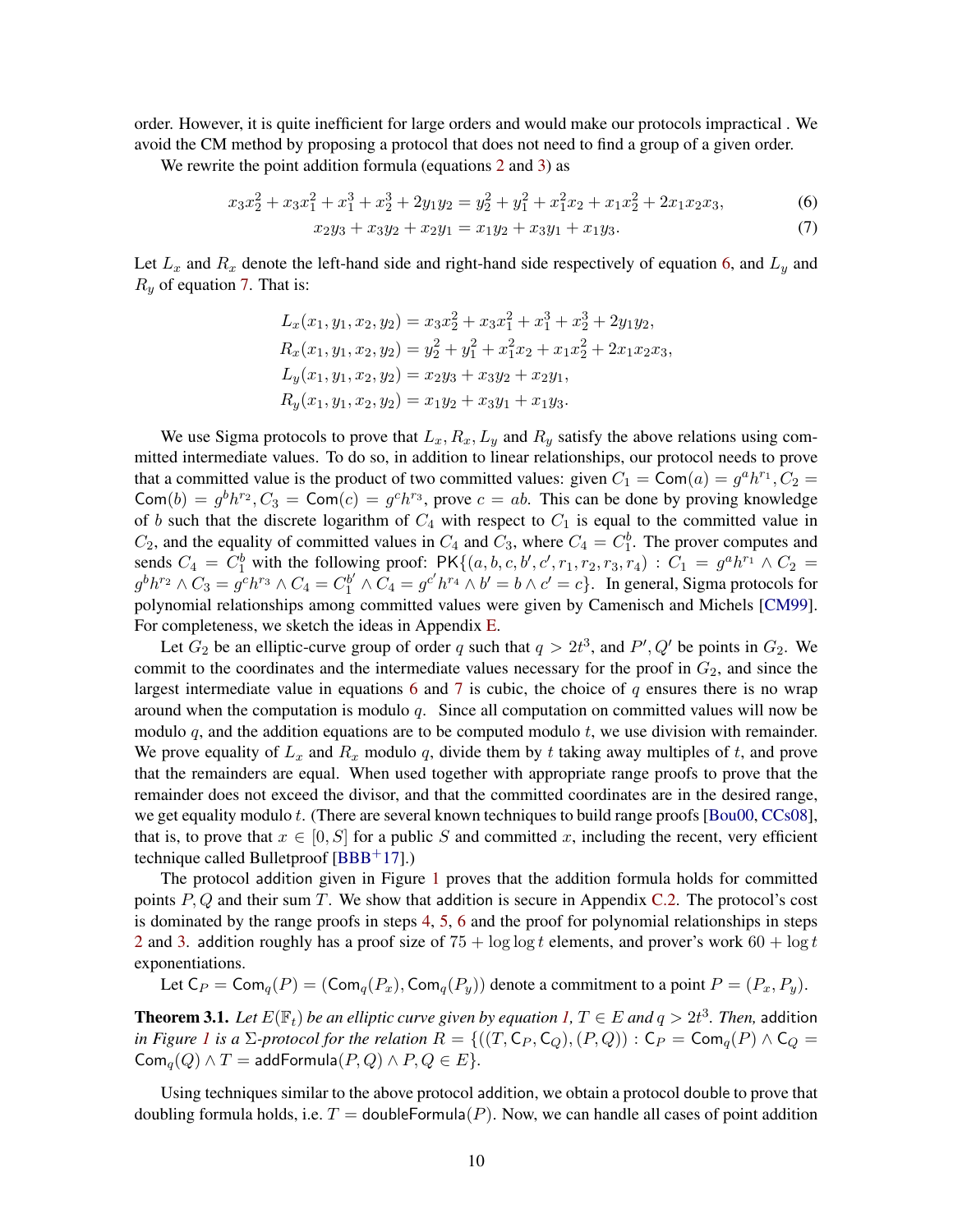<span id="page-11-0"></span>Given  $T = (T_x, T_y)$ ,  $C_1 = \text{Com}_q(P_x)$ ,  $C_2 = \text{Com}_q(P_y)$ ,  $C_3 = \text{Com}_q(Q_x)$ ,  $C_4 = \text{Com}_q(Q_y)$ , prove that  $T = P + Q$ , where  $P = (P_x, P_y), Q = (Q_x, Q_y), T \in E(\mathbb{F}_t)$  and  $q > 2t^3$ .

- 1. Let  $L_x(P_x, P_y, Q_x, Q_y) = k_1t + r_1, R_x(P_x, P_y, Q_x, Q_y) = k'_1t + r'_1, L_y(P_x, P_y, Q_x, Q_y) = k'_2t + r'_1$  $k_2t + r_2, R_y(P_x, P_y, Q_x, Q_y) = k'_2t + r'_2$ , for  $k_1, k'_1, k_2, k'_2 < \frac{q}{t}$  and  $r_1, r'_1, r_2, r'_2 < t$ . Compute and send commitments  $C_4 = \text{Com}_q(L_x)$ ,  $C_5 = \text{Com}_q(R_x)$ ,  $C_6 = \text{Com}_q(L_y)$ ,  $C_7 =$  $\mathsf{Com}_q(R_y), \mathsf{C}_8 \;=\; \mathsf{Com}_q(k_1), \mathsf{C}_9 \;=\; \mathsf{Com}_q(r_1), \mathsf{C}_{10} \;=\; \mathsf{Com}_q(k_1'), \mathsf{C}_{11} \;=\; \mathsf{Com}_q(r_1'), \mathsf{C}_{12} \;=\;$  $\mathsf{Com}_q(k_2), \mathsf{C}_{13} = \mathsf{Com}_q(r_2), \mathsf{C}_{14} = \mathsf{Com}_q(k_2'), \mathsf{C}_{15} = \mathsf{Com}_q(r_2').$
- <span id="page-11-4"></span>2. Prove that  $(P_x, P_y), (Q_x, Q_y)$  and  $(T_x, T_y)$  satisfy the addition equation for the x-coordinate.  $\pi_1 : \mathsf{PK}\{(P_x, P_y, Q_x, Q_y, L_x, R_x) : \mathsf{C}_1 = \mathsf{Com}_q(P_x) \wedge \mathsf{C}_2 = \mathsf{Com}_q(P_y) \wedge \mathsf{C}_3 = \mathsf{Com}_q(Q_x) \wedge \mathsf{C}_4 =$  $\mathsf{Com}_q(Q_y)\wedge \mathsf{C}_4=\mathsf{Com}_q(L_x)\wedge \mathsf{C}_5=\mathsf{Com}_q(R_x)\wedge L_x=T_xQ_x^2+T_xP_x^2+P_x^3+P_y^3+2P_yQ_y\wedge R_x=$  $Q_y^2 + P_y^2 + P_x^2 Q_x + P_x Q_x^2 + 2 P_x Q_x T_x$
- <span id="page-11-5"></span>3. Prove that  $(P_x, P_y), (Q_x, Q_y)$  and  $(T_x, T_y)$  satisfy the addition equation for the y-coordinate.  $\pi_2 : \mathsf{PK}\{(P_x, P_y, Q_x, Q_y, L_y, R_y) : \mathsf{C}_1 = \mathsf{Com}_q(P_x) \wedge \mathsf{C}_2 = \mathsf{Com}_q(P_y) \wedge \mathsf{C}_3 = \mathsf{Com}_q(Q_x) \wedge \mathsf{C}_4 =$  $\mathsf{Com}_q(Q_y) \wedge \mathsf{C}_6 = \mathsf{Com}_q(L_y) \wedge \mathsf{C}_7 = \mathsf{Com}_q(R_y) \wedge L_y = Q_xT_y + T_xQ_y + Q_xP_y \wedge R_y =$  $P_xQ_y + T_xP_y + P_xT_y$
- <span id="page-11-1"></span>4. Prove that the coordinates are in the correct range.

 $\pi_3$ : PK $\{(P_x, P_y, Q_x, Q_y) : C_1 = \textsf{Com}_q(P_x) \wedge C_2 = \textsf{Com}_q(P_y) \wedge C_3 = \textsf{Com}_q(Q_x) \wedge C_4 =$  $\textsf{Com}_q(Q_u) \wedge Q_x < t \wedge Q_y < t \wedge P_x < t \wedge P_y < t$ 

<span id="page-11-2"></span>5. Prove that  $L_x$  and  $R_x$  are equal modulo t, by dividing each side by t, showing correct range for the quotients and the remainders, and proving the remainders are equal.

 $\pi_4: \mathsf{PK}\{(L_x,R_x,k_1,k_1',r_1,r_1'): \mathsf{C}_4 = \mathsf{Com}_q(L_x) \land \mathsf{C}_5 = \mathsf{Com}_q(R_x) \land \mathsf{C}_8 = \mathsf{Com}_q(k_1) \land \mathsf{C}_9 =$  $\mathsf{Com}_q(r_1) \wedge \mathsf{C}_{10} = \mathsf{Com}_q(k'_1) \wedge \mathsf{C}_{11} = \mathsf{Com}_q(r'_1) \wedge L_x = k_1t + r_1 \wedge R_x = k'_1t + r'_1 \wedge r_1 < t \wedge r'_1 <$  $t \wedge k_1 < \frac{q}{t} \wedge k_1' < \frac{q}{t} \wedge r_1 - r_1' = 0$ 

<span id="page-11-3"></span>6. Prove that  $L_y$  and  $R_y$  are equal modulo t, by dividing each side by t, showing correct range for the quotients and the remainders, and proving the remainders are equal.  $\pi_5: \mathsf{PK}\{(L_y,R_y,k_2,k_2',r_2,r_2') : \mathsf{C}_6 = \mathsf{Com}_q(L_y) \wedge \mathsf{C}_7 = \mathsf{Com}_q(R_y) \wedge \mathsf{C}_{12} = \mathsf{Com}_q(k_2) \wedge \mathsf{C}_{13} =$  ${\sf Com}_q(r_2)\wedge {\sf C}_{14} = {\sf Com}_q(k'_2)\wedge {\sf C}_{15} = {\sf Com}_q(r'_2)\wedge L_y = k_2t + r_2\wedge R_y = k'_2t + r'_2\wedge r_2 < t\wedge r'_2 <$  $t \wedge k_2 < \frac{q}{t} \wedge k_2' < \frac{q}{t} \wedge r_2 - r_2' = 0$ 

Figure 1: addition :  $PK\{(P=(P_x,P_y), Q=(Q_x,Q_y)) : T=(T_x,T_y) = \text{addFormula}(P,Q) \land \text{and} \}$  $C_1 = \textsf{Com}_q(P_x) \wedge C_2 = \textsf{Com}_q(P_y) \wedge C_3 = \textsf{Com}_q(Q_x) \wedge C_4 = \textsf{Com}_q(Q_y)$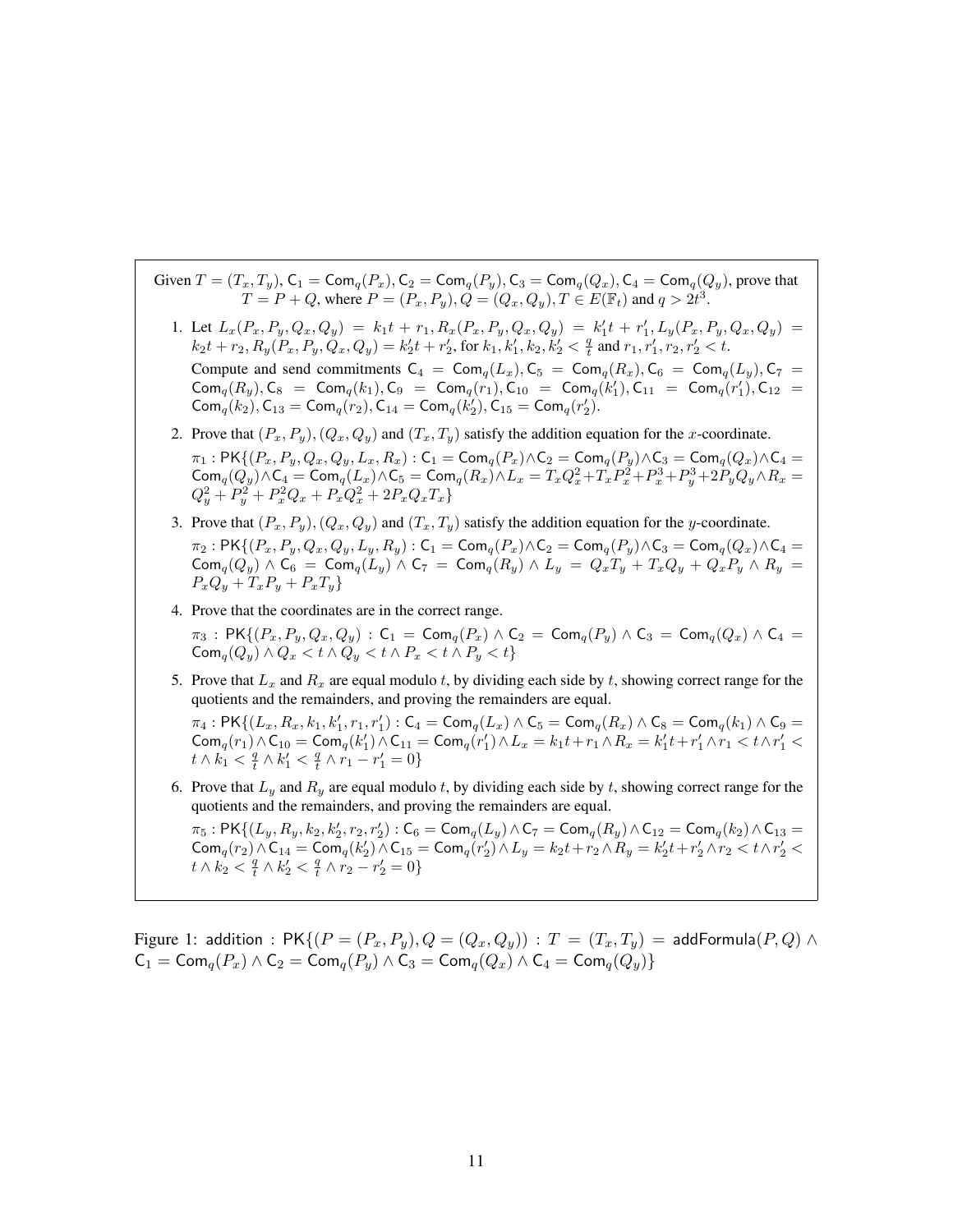through the following statement:

$$
(P \neq Q \land P \neq -Q \land T = \text{addFormula}(P, Q)) \lor
$$
  

$$
(P = Q \land T = \text{doubleFormula}(P)) \lor (P = -Q \land T = 0).
$$

This statement can be proved using OR composition of Sigma protocols: protocol addition for the first part of the OR statement, protocol double for the second, and simple Sigma protocols for the last component. We denote the proof of point addition of two committed points by pointAddition.

$$
\begin{aligned} \text{pointAddition}: \text{PK}\{(P,Q): \mathsf{C}_P&=\mathsf{Com}_q(P) \land \mathsf{C}_Q = \mathsf{Com}_q(Q) \land P, Q \in E \land \\ &((P \neq Q \land P \neq -Q \land T = \mathsf{addFormula}(P,Q)) \lor \\ & (P = Q \land T = \mathsf{doubleFormula}(P)) \lor (P = -Q \land T = 0))\} \end{aligned}
$$

For curves with a complete formula like Edwards, a point addition proof will not have different cases based on the relationship between P and Q.

**Theorem 3.2.** Let  $E(\mathbb{F}_t)$  be an elliptic curve given by equation [1,](#page-9-0)  $T \in E$  and  $q > 2t^3$ . Then, pointAddition *is a*  $\Sigma$ -protocol for the relation  $R = \{((T, C_P, C_Q), (P, Q)) : C_P = \text{Com}_q(P) \wedge C_Q =$  $\mathsf{Com}_q(Q) \wedge T = P + Q \wedge P, Q \in E$ }.

We note that the protocol addition may be modified to prove point addition for a committed point T in the following way. The proofs  $\pi_1$  and  $\pi_2$  are on committed coordinates  $(T_x, T_y)$ , and the range proof  $\pi_3$  also includes proving the range of coordinates of T. We denote the point addition proof  $PK\{(P,Q,T): C_P = \textsf{Com}_q(P) \wedge C_Q = \textsf{Com}_q(Q) \wedge C_T = \textsf{Com}_q(T) \wedge T = P + Q \wedge P, Q, T \in E\}$ on all committed inputs by comPointAddition.

We now construct a protocol to prove the equality of a committed value and the discrete logarithm of another committed value using the point addition proof. The double discrete logarithm proof is given in Figure [2.](#page-13-0) (See Appendix [C.3](#page-35-1) for a proof of security.) While the prover's work is dominated by the protocol pointAddition, we note that the range proofs for each challenge bit may be batched [\[BBB](#page-25-6)<sup>+</sup>17]. For soundness  $2^{-60}$ , the protocol ddlog incurs proof size of about  $2370 + \log \log t$ elements and prover's work of  $1800 + 30 \log t$  exponentiations.

**Theorem 3.3.** Let  $E(\mathbb{F}_t)$  be an elliptic curve given by equation [1,](#page-9-0) and  $P \in E$  be an element of prime *order* p. Then, ddlog *is a*  $\Sigma$ *-protocol for the relation*  $R = \{(P, C, C_h, (\lambda, h)) : C = \text{Com}(\lambda) \wedge C_h =$  $\textsf{Com}(h) \wedge h = \lambda P, 0 < \lambda < p$  *with soundness* 1/2*.* 

#### 3.2 Sigma Protocols on Committed Outputs

In this section, we construct Sigma protocols for committed output. First, we note a simpler construction when the output is a single bit. (This simpler variant is used in our OR compositions.) In particular, given an algebraic commitment to private input  $x$ , public  $y$  and an efficient Sigma protocol to prove that  $f(x, y) = 1$ , we show how to construct an efficient Sigma protocol to prove  $f(x, y) = b$ , for a committed bit b. Let  $f : \mathbb{Z}_q^{n+m} \to \{0,1\}$ , and let C be a commitment to the input x. Let  $f_{\text{com}}$ be the relation,  $f_{com} = \{(y, (x, b)) : ((x, y) \in \mathcal{L}_f \land b = 1) \lor (b = 0)\}\.$  The Sigma protocol for the relation  $f_{\text{com}}$  is given by the proof  $\text{PK}\{(b, x) : f(x, y) = b \land D_b = g^b h^{r_1} \land C = g^x h^r\}$ . Let  $\mathcal G$  be a group of order q, g a generator of  $G$ , and h a random element of  $G$  such that the discrete logarithm of h with respect to g is unknown to the prover. Let  $\Pi$  be a  $\Sigma$ -protocol for the relation f. The  $\Sigma$ -protocol for  $f_{\text{com}}$  is shown in Figure [3.](#page-13-1)

**Theorem 3.4.** *If*  $\Pi$  *is a*  $\Sigma$ -protocol for *f*, then comBitSigma *is a*  $\Sigma$ -protocol for  $f_{\text{com}}$ .

To generalize the above to the case where output is a group element and not a single bit, we need one more building block.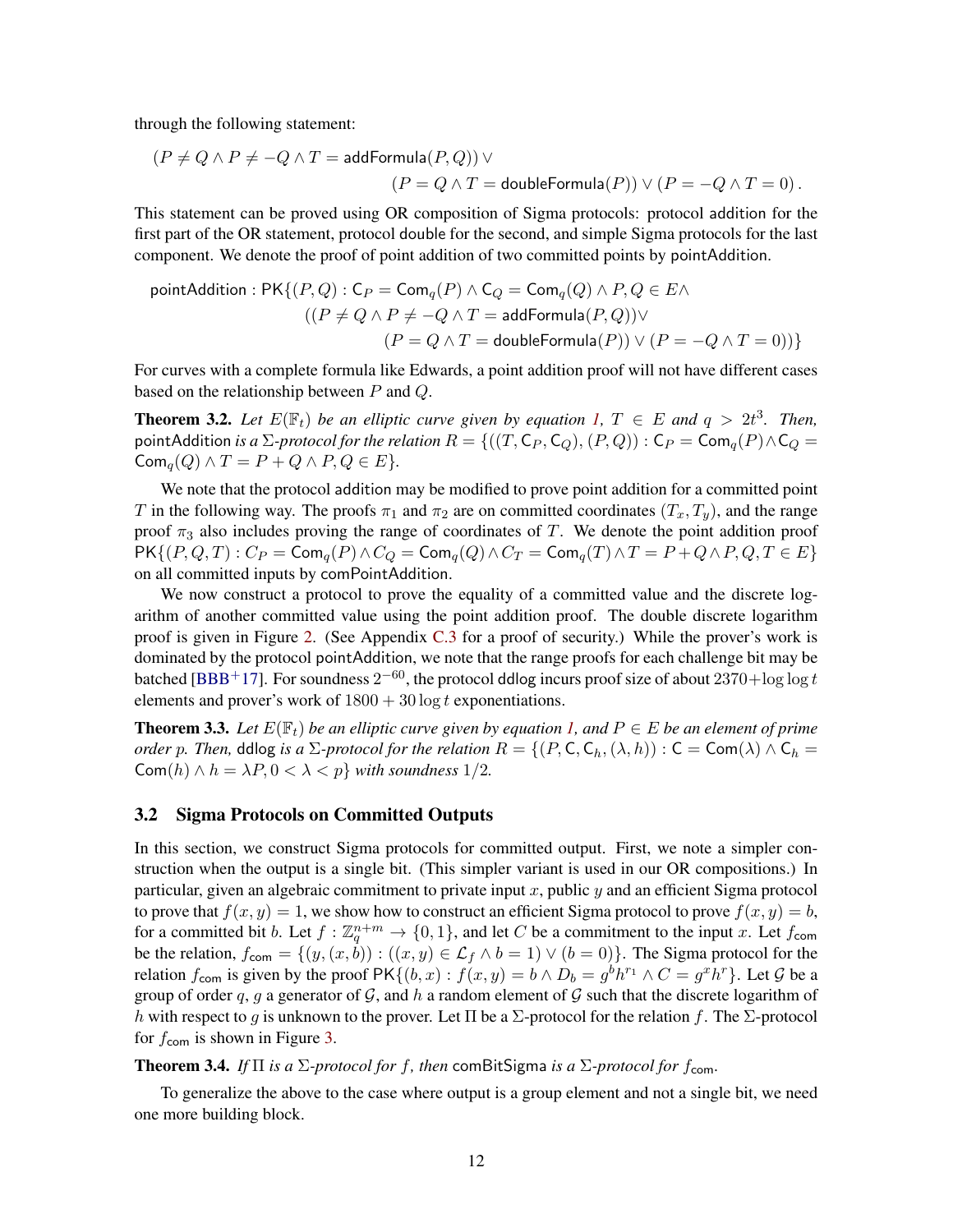- <span id="page-13-0"></span>Given  $C_1 = \text{Com}_p(\lambda)$ ,  $C_2 = \text{Com}_q(x)$ ,  $C_3 = \text{Com}_q(y)$ , for  $q > 2t^3$ , prove that  $(x, y) = \lambda P$ , where  $P \in E$  is an element of prime order  $p, 0 < \lambda < p, P', Q'$ , points in  $G_2$  of order q.
- 1. The prover computes the following values:  $a_1 = \text{Com}_p(\alpha) = \alpha P + \beta_1 Q, a_2 = \text{Com}_q(\gamma_1) =$  $\gamma_1P' + \beta_2Q', a_3 = \textsf{Com}_q(\gamma_2) = \gamma_2P' + \beta_3Q'$  where  $\alpha \in \mathbb{F}_p$  is chosen at random, and  $(\gamma_1, \gamma_2) =$  $\alpha P$ . It sends  $a_1, a_2, a_3$  to the verifier.
- 2. The verifier chooses a random challenge bit  $c$  and sends it to the prover.
- 3. For challenge  $c$ ,
	- If  $c = 0$ , compute  $z_1 = \alpha$ ,  $z_2 = \beta_1$ ,  $z_3 = \beta_2$ ,  $z_4 = \beta_3$ . Send the tuple  $(z_1, z_2, z_3, z_4)$
	- If  $c = 1$ , compute  $z_1 = \alpha \lambda$ . Let  $T = z_1 P = (t_1, t_2)$ . The prover uses pointAddition (Figure [1\)](#page-11-0) to prove that  $T = (\gamma_1, \gamma_2) - (x, y)$ . Let  $\pi$  be PK $\{(x, y, \gamma_1, \gamma_2) : T = (\gamma_1, \gamma_2) - (x, y) \}$  $(x, y)$ . Send  $(z_1, \pi)$ .
- 4. Verification: Compute  $(t_1, t_2) = z_1 P$ . If  $c = 0$ , check if  $a_1 = z_1 P + z_2 Q$ ,  $a_2 = t_1 P' + z_3 Q'$ ,  $a_3 =$  $t_2P' + z_4Q'$ . If  $c = 1$ , verify proof  $\pi$ .

<span id="page-13-1"></span>Figure 2: ddlog : PK $\{(\lambda, x, y, r, r_1, r_2) : Com_p(\lambda) = \lambda P + rQ \wedge Com_q(x) = xP' + r_1Q' \wedge$  $\textsf{Com}_q(y) = yP' + r_2Q' \wedge (x, y) = \lambda P$ 

Given  $y, C = \text{Com}(x), D_b = \text{Com}(b)$ , prove that  $f(x, y) = b$ .

• The prover uses the protocol  $\Pi$  for f,  $\Sigma$ -protocol for proving knowledge of committed values, and the OR-transform to prove the following statement:

$$
\begin{aligned} \mathsf{PK}\{(b,x): \left(f(x,y) = 1 \land b = 1 \land D_b = g^b h^{r_1} \land C = g^x h^r\right) \\ &\lor \left(b = 0 \land D_b = g^b h^{r_1} \land C = g^x h^r\right)\}\end{aligned}
$$

Figure 3: comBitSigma : PK $\{(b,x): f(x,y) = b \land D_b = g^b h^{r_1} \land C = g^x h^r\}$ 

Proof of Point Addition and Discrete Log on Committed Points. Suppose we want to prove that a committed point is the sum of two group elements. But the challenge is that the input group elements are secret and are committed to, hence the prover also needs to prove knowledge of discrete logarithms of the input points with respect to a public base. Specifically, our goal is to design a protocol to prove knowledge of discrete logarithms of two committed points such that their sum is another committed point which we do using comPointAddition. Let  $E$  be an elliptic curve defined over  $\mathbb{F}_t$ , and let  $P \in E$  be an element of prime order p. Let  $q > 2t^3$  be a prime. The protocol comSum : PK $\{(\gamma, \alpha, \beta, x_1, x_2) : \gamma = \alpha + \beta \wedge \alpha = x_1 P \wedge \beta = x_2 P\}$  for  $0 < x_1, x_2 < p$  is shown in Figure [4.](#page-14-0)

When Committed Output is a Group Element. In the following discussion, similar to before, for a group element  $\alpha = (\alpha_x, \alpha_y)$ , where  $\alpha_x, \alpha_y$  are the two coordinates of the elliptic curve point, the commitment to the point is performed by committing to its two coordinates in the proper group, i.e.  $\mathsf{Com}(\alpha) = (\mathsf{Com}(\alpha_x), \mathsf{Com}(\alpha_y)).$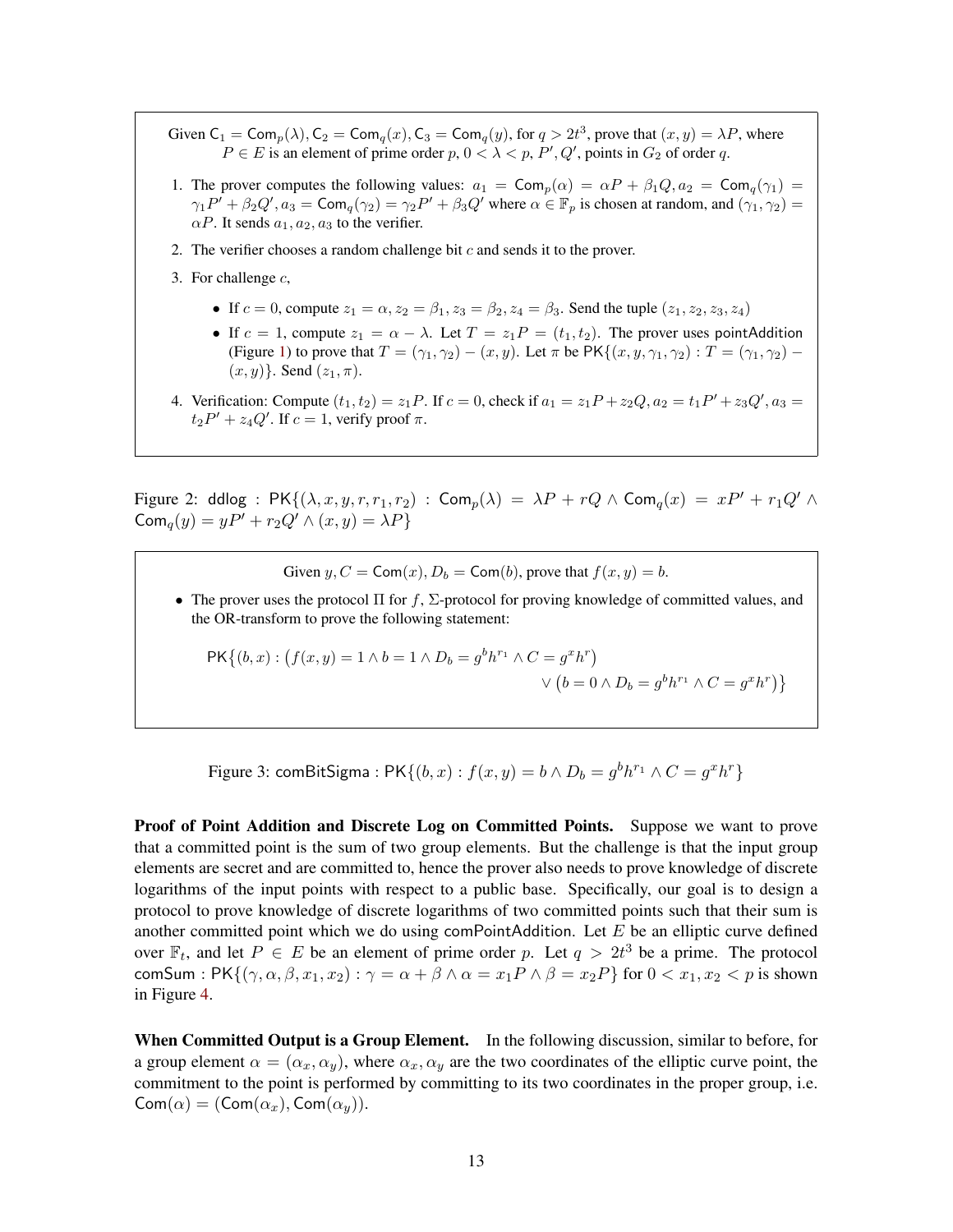- <span id="page-14-0"></span>• The prover computes commitments  $c_1 = \text{Com}_p(x_1), c_2 = \text{Com}_p(x_2), c_3 = \text{Com}_q(\alpha), c_4 =$  $Com_a(\beta), c_5 = Com_a(\gamma)$
- The prover uses ddlog to give the following proof.  $PK{ (x_1, \alpha) : \alpha = x_1 P \wedge c_3 = \textsf{Com}_q(\alpha) \wedge c_1 = \textsf{Com}_p(x_1) }$
- The prover uses ddlog to give the following proof.  $PK{ (x_2, \beta) : \beta = x_2P \wedge c_4 = \textsf{Com}_{q}(\beta) \wedge c_2 = \textsf{Com}_{p}(x_2) }$
- The prover uses comPointAddition to give the following proof, given the commitments  $c_3$  =  $(\text{Com}_q(\alpha_x), \text{Com}_q(\alpha_y)),$   $c_4 = (\text{Com}_q(\beta_x), \text{Com}_q(\beta_y)),$   $c_5 = (\text{Com}_q(\gamma_x), \text{Com}_q(\gamma_y))$  and the point addition formula for the elliptic curve that defines the group (Equations [6](#page-10-0)[,7\)](#page-10-1).  $PK\{(\gamma,\alpha,\beta): \gamma = \alpha + \beta \wedge c_3 = \textsf{Com}_q(\alpha) \wedge c_4 = \textsf{Com}_q(\beta) \wedge c_5 = \textsf{Com}_q(\gamma)\}\$

Figure 4: comSum : PK $\{(\gamma, \alpha, \beta, x_1, x_2) : \gamma = \alpha + \beta \wedge \alpha = x_1 P \wedge \beta = x_2 P\}$ 

We observe that given the above-mentioned building blocks i.e. ddlog and comSum, we can construct Sigma protocol on a committed output group element for algebraic statements of the form  $f(x_1,...,x_n) = \Pi g_i^{P_i(x_i)}$  $i^{I_i(x_i)}$ . We sketch the ideas at a high-level for some simple functions. Let  $f: \mathbb{Z}_p^n \to \mathcal{G}$ , where  $\mathcal G$  is a group  $E(\mathbb{F}_t)$  of order p. When  $f(x) = g^x$ , then this reduces to the ddlog proof. For  $f(x_1, x_2) = g_1^{x_1} g_2^{x_2}$ , it suffices to commit to  $g_1^{x_1}$  and  $g_2^{x_2}$  separately and call the comSum proof. To consider higher degree polynomials in the exponent let us consider  $f(x) = g^{x^2}$ . To construct a proof PK $\{(x,y): g^{x^2} = y \wedge C_1 = \text{Com}(x) \wedge C_2 = \text{Com}(y)\}$ , the prover computes the commitments  $C_1 = \text{Com}_p(x)$ ,  $C_2 = \text{Com}_p(x^2)$  and  $C_3 = \text{Com}_q(k) = (\text{Com}_q(k_x), \text{Com}_q(k_y)),$ where  $k = g^{x^2} = (k_x, k_y)$ , for the choice of q as discussed in Section [3.1.](#page-9-3) Now, the prover gives the following proofs. PK $\{(x_2,k): k = g^{x_2} \wedge C_2 = \textsf{Com}_p(x_2) \wedge C_3 = \textsf{Com}_q(k)\}\$ using ddlog, and a Sigma protocol for PK $\{(x_1, x_2) : x_2 = x_1^2 \wedge C_1 = \textsf{Com}_p(x_1) \wedge C_2 = \textsf{Com}_p(x_2)\}\.$  Given the above building blocks, it is easy to see that we can extend the techniques to devise proofs comSigma for  $f(x_1,...,x_n) = \Pi g_i^{P_i(x_i)}$  $\frac{f_i(x_i)}{i}$ .

# <span id="page-14-1"></span>4 NIZK on Committed IO for Non-Algebraic Statements

In this section we instantiate the following two building blocks which are critical for our NIZKs for composite statements.

- *zk-SNARK on committed input.* Given an algebraic commitment  $C = g^x h^r$ , and a circuit f, a zk-SNARK proof that  $f(x, z) = b$ .
- *zk-SNARK on committed input and output*. Given algebraic commitments  $C_1 = g^x h^r$ ,  $C_2 =$  $g^b h^r$ , and a circuit f, a zk-SNARK proof that  $f(x, z) = b$ .

We first give a brief high-level description of our central ideas. Our starting point is a SNARK where the proof consists of multi-exponentiation that resembles a Pedersen commitment. We identify what part of the proof allows commitments to a private input (witness) and private output (for hiding intermediate values of a larger computation) by suitably separating the input/output wires so there are corresponding distinct proof elements in the SNARK. We then commit to the private input and output of the SNARK proof independently using Pedersen commitment, and show equality of the committed values and the values in the multi-exponentiation proof element. While this observation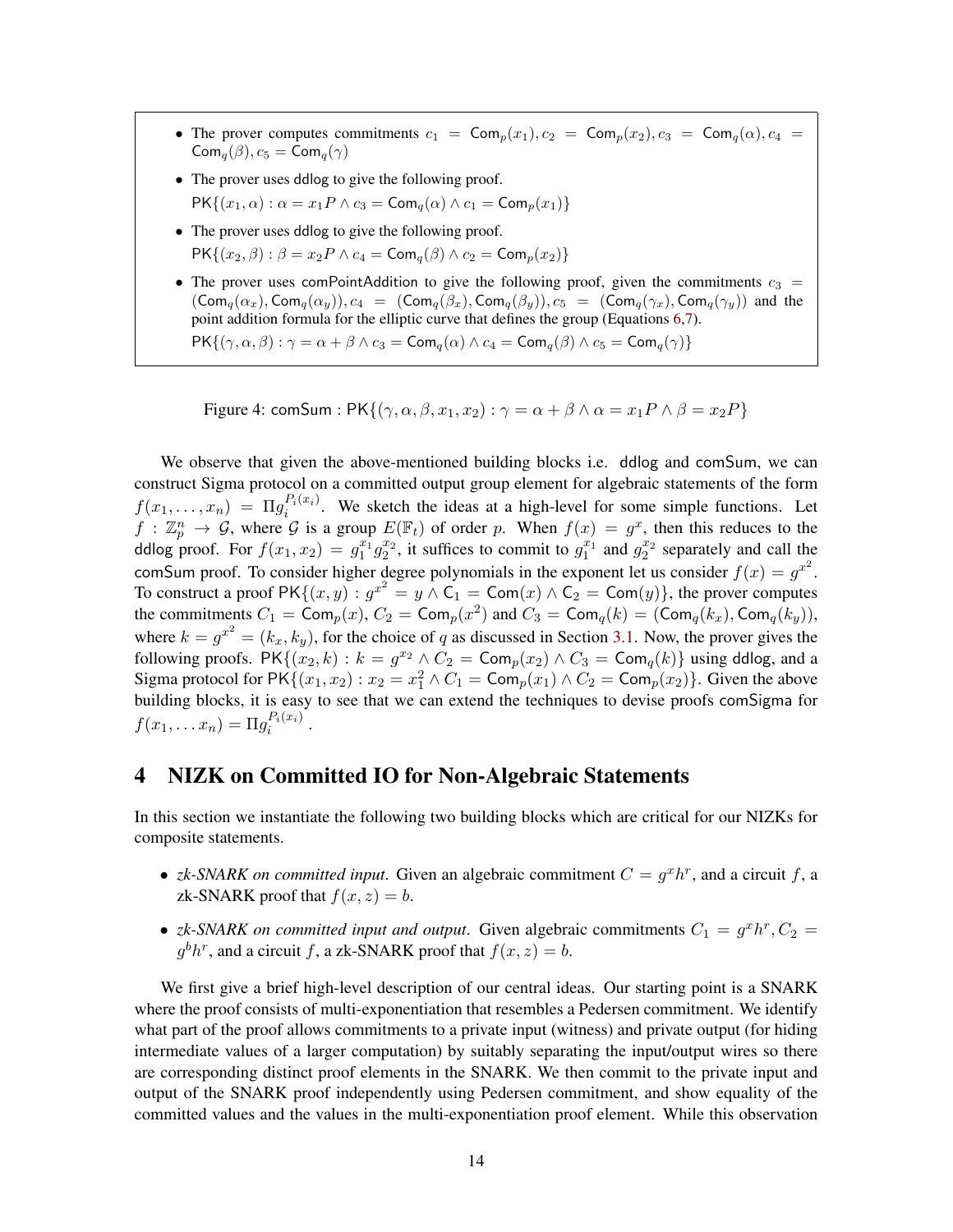has been used in prior works in verifiable computation  $[CFH<sup>+</sup>15, FFG<sup>+</sup>16]$  $[CFH<sup>+</sup>15, FFG<sup>+</sup>16]$  $[CFH<sup>+</sup>15, FFG<sup>+</sup>16]$  $[CFH<sup>+</sup>15, FFG<sup>+</sup>16]$ , it has been in different contexts and for different purposes. We briefly discuss how our ideas relate to two such ideas.

In  $[CFH<sup>+</sup>15]$  $[CFH<sup>+</sup>15]$ , the authors present a verifiable computation scheme called Geppetto where the prover can share state across proofs. They generalize QAPs to create MultiQAPs which allow one to commit to data, and use it in many proofs. But crucially, all the proofs are for statements still represented as circuits while we also utilize the commitment to switch to sigma protocol proofs.

In  $[FFG<sup>+</sup>16]$  $[FFG<sup>+</sup>16]$ , certain proof elements of a SNARK act as "accumulated" value of inputs in the context of large data size. The multi-exponentiations computed by the verifier in  $[FFG^+16]$  $[FFG^+16]$  act as a hash on data and different computations may be performed (verifiably) on it. The verifier computes the hash, and the proof verification involves checking the proof is consistent with the hash along with checks that the computation was performed correctly on the data using only the hash that was computed. On the other hand, in our setting, the multi-exponentiation is part of the proof, and computed by the prover, whose consistency across proofs must be shown. Additionally, these proofs could be different sigma protocols proving a variety of algebraic relations among some subset of the input used in the SNARK. Though our idea of exploiting a proof element with a certain structure is similar to the above works, we use it towards a different end.

For concreteness, we describe our protocol using the verifiable computation protocol Pinocchio [\[PHGR13\]](#page-29-6) (see Appendix [H\)](#page-40-0) as a starting point. But our techniques carry over to other SNARK constructions as well. The key property we need from a SNARK construction is that the proof contains a multi-exponentiation of the input/output. Given this, we separate the circuit wires and obtain in a non-blackbox way, commitments as part of the SNARK proof.

Before giving the description of the above building blocks, we introduce an important ingredient: a protocol for proving equality of the discrete logarithms  $(a_1, \ldots, a_n)$  in  $y = \prod_{i=1}^n G_i^{a_i}$  and individual algebraic commitments to them.

### 4.1 Proof of Equality of Aggregated Discrete Logs & Commitments

Let G be a group of prime order q. Given  $y = \prod G_i^{a_i}$  and  $C_i = g^{a_i} h^{r_i}$ , where  $g, G_i$  are generators of the group  $\mathbb{G}$ , h is a random element of the group, and the prover does not know the discrete logarithm of h with respect to g, and the discrete logarithms of  $G_i$ s with respect to each other. We want to prove equality of the discrete logarithms in y and the respective values committed to in  $C_i$ s. Let k be the statistical security parameter. We give a Sigma protocol, and following standard notation, we denote the protocol by  $PK\{(a_1, ..., a_n, r_1, ..., r_n) : y = \prod_{i=1}^n G_i^{a_i} \wedge C_1 = g^{a_1}h^{r_1} \wedge \cdots \wedge C_n = g^{a_n}h^{r_n}\}.$ 

We show that the protocol in Figure [5](#page-16-0) is correct, has a soundness error of  $1/2^k$ , and is honest verifier zero knowledge in Appendix [C.1.](#page-34-0)

### 4.2 zk-SNARK on Committed Inputs

Recall that at a high level, each polynomial of the quadratic program (Definition [2.6\)](#page-8-0), say,  $v_k(x) \in$  $\mathbb{F}[x]$  is mapped to an element in a bilinear group,  $g^{v_k(s)}$ , where s is a secret value chosen during CRS generation. Given these group elements and the values  $a_i$  on the circuit wires which are the coefficients of the quadratic program, the prover can compute "in the exponent" to obtain  $g^{v(s)}$ , where  $v(s) = \sum a_i v_k(s)$ . The verifier uses the bilinear map to verify that the divisibility check of the QAP holds. We assume the computations are over large fields, that is, the QAP is defined over  $\mathbb{F}_p$ for a large p. The size of the field is exponential in the security parameter. We omit  $p$  in all further descriptions of the field.

Let  $f : \mathbb{F}^N \to \mathbb{F}^{n'}$  be a function with input/output values from  $\mathbb{F}$ , computed by an arithmetic circuit C with input wires labeled  $1, \ldots, N$ , output wires labeled  $m - n' + 1, \ldots, m$ . Let Q be a QAP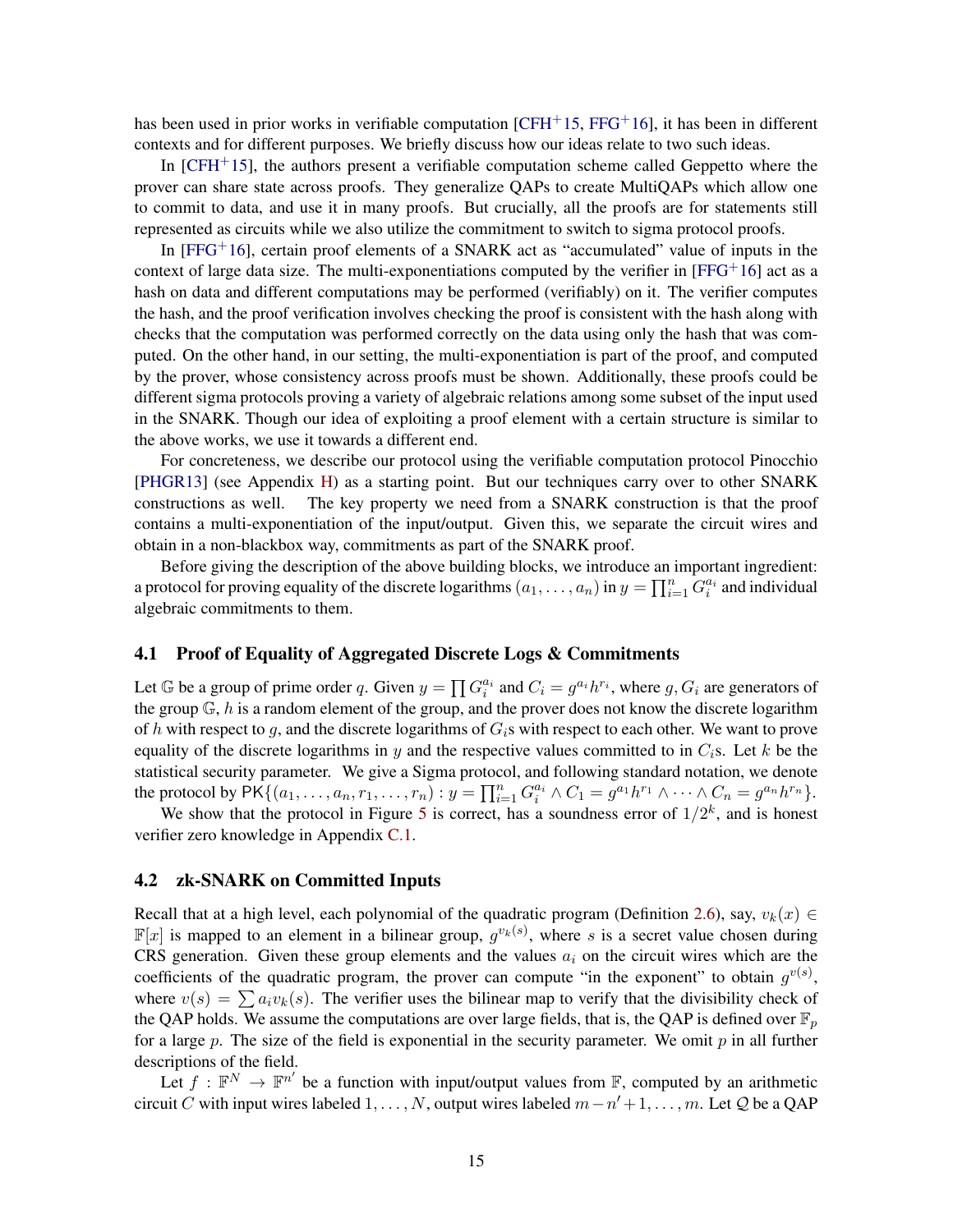<span id="page-16-0"></span>Given  $y = \prod_{i=1}^n G_i^{a_i}$  and  $C_i = g^{a_i} h^{r_i}$ 

- 1. The prover computes the following values:  $u = \prod_{i=1}^n G_i^{\alpha_i}$  and  $v_i = g^{\alpha_i} h^{R_i}$  for randomly chosen  $\alpha_i, \overline{R}_i \in \mathbb{Z}_q$  and sends  $u, v_i$  to the verifier.
- 2. The verifier chooses a challenge c at random from  $\mathbb{Z}_{2^k}$  for a fixed k, such that  $2^k < q$ , and sends it to the prover.
- 3. For a challenge string c, prover computes and sends the tuple  $(s_i, t_i)$

$$
s_i = \alpha_i - ca_i \pmod{q}, \qquad t_i = R_i - cr_i \pmod{q}
$$

4. Verification: Check if  $u = y^c \prod G_i^{s_i}$  and  $v_i = (C_i)^c g^{s_i} h^{t_i}$ . The verifier accepts if checks succeed for all i.

Figure 5: comEq : PK $\{(a_1, ..., a_n, r_1, ..., r_n) : y = \prod_{i=1}^n G_i^{a_i} \wedge C_1 = g^{a_1} h^{r_1} \wedge \cdots \wedge C_n = g^{a_n} h^{r_n}\}$ 

of size  $m$  and degree  $d$  corresponding to  $C$ . We separate the circuit wires  $I$  into private input, public input, intermediate values, and output wires. Let  $I_{com} \subseteq \{1, \ldots, N\}$  be the set of indices corresponding to the private inputs  $a_1, \ldots, a_n$ ,  $I_{pub}$  the indices for the public input wires, and  $I_{out}$  the indices for the public output. Then let  $I_{mid} = \{1, \ldots, m\} \setminus (I_{pub} \cup I_{com} \cup I_{out})$  be the indices of the intermediate wires. This way there are separate CRS elements corresponding to the private input and public input allowing the prover to compute corresponding proof elements. The divisibility check can still proceed, and we include additional span checks for the new proof elements. Now, we bind the multiexponentiation corresponding to the private input in the proof to the value committed to in a Pedersen commitment using the protocol comEq. Let  $C_i = g^{a_i} h^{r_i}$  be a Pedersen commitment to the *i*th input  $a_i$ . The construction comInSnark : PK $\{(a_1, \ldots, a_n, r_1, \ldots, r_n) : f(a_1, \ldots, a_n, z_1, \ldots, z_{N-n}) =$  $(b_1, \ldots, b_{n'}) \wedge C_1 = g^{a_1} h^{r_1} \wedge \cdots \wedge C_n = g^{a_n} h^{r_n}$  is given in Figure [6.](#page-18-0)

Given commitments to private inputs  $C_i = g^{a_i} h^{r_i}$  for  $i \in [n]$ , public inputs  $z_1, \ldots, z_{N-n}$ , and public outputs  $b_1, \ldots, b_{n'}$ .

1. CRS generation: Run GroupGen(1<sup> $\kappa$ </sup>) to get  $(p, \mathbb{G}, \widetilde{\mathbb{G}}, \mathbb{G}_T, g, \widetilde{g}, e)$ . Choose  $r_v, r_w, \alpha_v, \alpha_w, \alpha_y, s, \beta, \gamma \stackrel{R}{\leftarrow} \mathbb{F}. \ \mathrm{Set} \ r_y = r_v r_w, g_v = g^{r_v}, g_w = g^{r_w}, \tilde{g}_w = \tilde{g}^{r_w}, g_y = g^{r_y}.$ Set the CRS to be:

$$
\begin{split} \text{crs} = \Big( \{ g^{v_k(s)}_v \}_{k \in I_{com}}, \{ g^{v_k(s)}_v \}_{k \in I_{mid}}, \{ \tilde{g}^{w_k(s)}_w \}_{k \in I_{com}}, \\ \{ \tilde{g}^{w_k(s)}_w \}_{k \in I_{mid}}, \{ g^{y_k(s)}_y \}_{k \in I_{com}}, \{ g^{y_k(s)}_y \}_{k \in I_{mid}}, \{ g^{\alpha_v v_k(s)}_v \}_{k \in I_{com}}, \\ \{ g^{\alpha_v v_k(s)}_v \}_{k \in I_{mid}}, \{ \tilde{g}^{\alpha_w w_k(s)}_w \}_{k \in I_{com}}, \{ \tilde{g}^{\alpha_w w_k(s)}_w \}_{k \in I_{mid}}, \\ \{ g^{\alpha_y y_k(s)}_y \}_{k \in I_{com}}, \{ g^{\alpha_y y_k(s)}_y \}_{k \in I_{mid}}, \{ g^{s^i} \}_{i \in [d]}, \{ \tilde{g}^{s^i} \}_{i \in [d]}, \\ \{ \tilde{g}^{\alpha_y s^i} \}_{i \in [d]}, \{ \tilde{g}^{\alpha_v s^i} \}_{i \in [d]}, \{ g^{\alpha_w s^i} \}_{i \in [d]}, \{ \tilde{g}^{\alpha_w s^i} \}_{i \in [d]}, \{ g^{\alpha_y s^i} \}_{i \in [d]}, \\ \{ \tilde{g}^{\alpha_y s^i} \}_{i \in [d]}, \{ g^{\beta v_k(s)}_y g^{\beta y_k(s)}_y \}_{k \in I_{com}}, \{ g^{\beta v_k(s)}_v g^{\beta y_k(s)}_y \}_{k \in I_{mid}} \Big) \end{split}
$$

Set the short verification CRS to be:

$$
\text{shorters} = \left(g, \tilde{g}, \tilde{g}^{\alpha_v}, g^{\alpha_w}, \tilde{g}^{\alpha_y}, \tilde{g}^{\gamma}, g^{\beta\gamma}, \tilde{g}^{\beta\gamma}, g^{t(s)},\right.
$$

$$
\{g_v^{v_k(s)}\}_{k \in I_{com}}, \{g_v^{v_k(s)}\}_{k \in I_{pub} \cup I_{out}}, \{\tilde{g}_w^{w_k(s)}\}_{k \in I_{pub} \cup I_{out}}, \{g_y^{y_k(s)}\}_{k \in I_{pub} \cup I_{out}}\right)
$$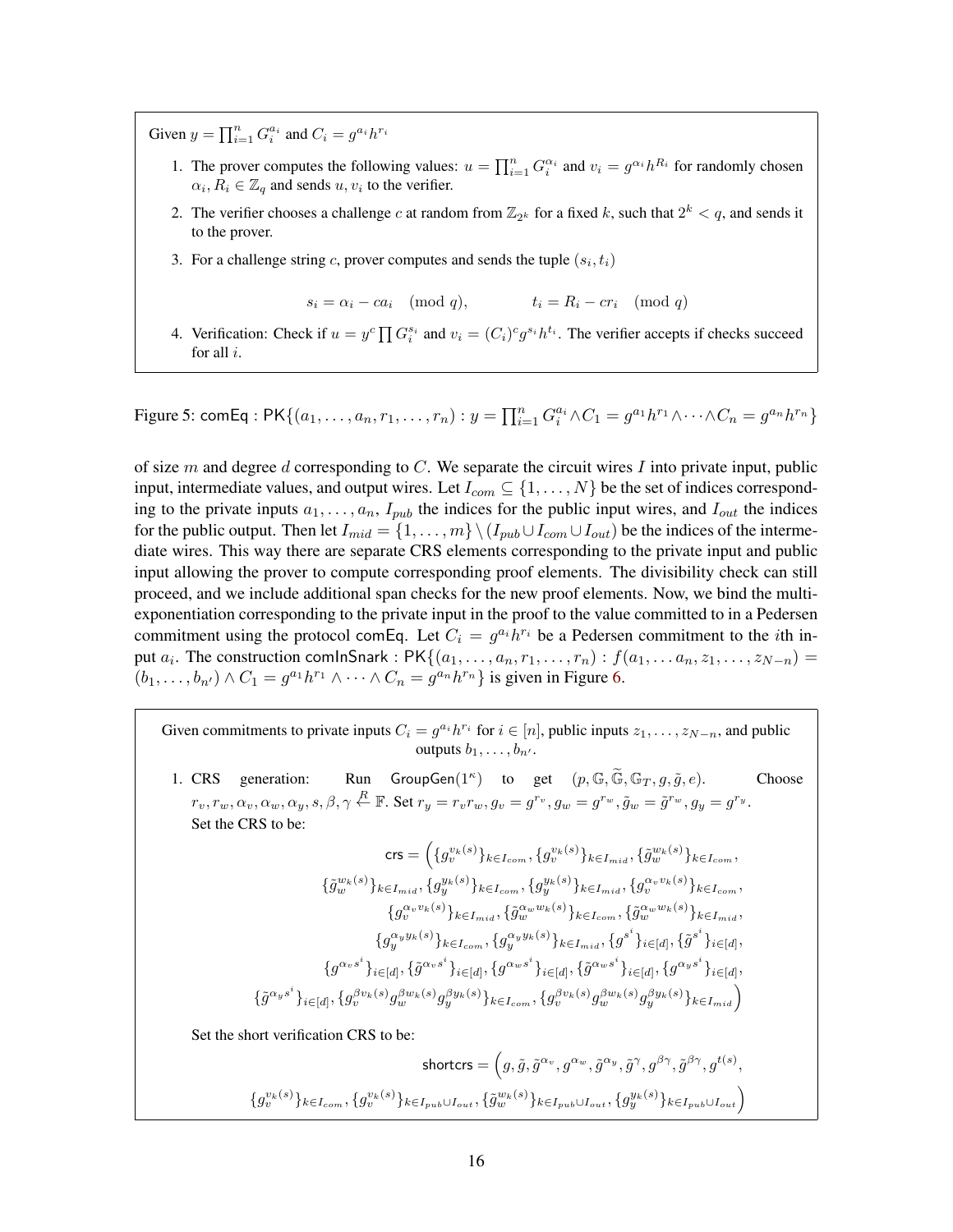- 2. Prove: On input  $z_1, \ldots, z_{N-n}$ , witness  $a_1, \ldots, a_n$ , and crs, the prover evaluates the QAP to obtain  ${a_i}_{i\in[m]}$ . (Equivalently, evaluates the circuit to obtain the values on the circuit wires). The prover solves for the quotient polynomial h such that  $p(x) = h(x)t(x)$ . Let  $v_{com}(x) = \sum_{k \in I_{com}} a_k v_k(x)$ ,  $v_{mid}(x) = \sum_{k \in I_{mid}} a_k v_k(x)$  and similarly define  $w_{com}(x)$ ,  $w_{mid}(x)$ ,  $y_{com}(x)$  and  $y_{mid}(x)$ .
	- The prover computes the proof  $\pi$ :

$$
\begin{array}{c}\left(g_v^{v_{com}(s)},g_v^{v_{mid}(s)},\tilde{g}_w^{w_{com}(s)},\tilde{g}_w^{w_{mid}(s)},g_y^{y_{com}(s)},g_y^{y_{mid}(s)},\tilde{g}^{h(s)},\right.\\ \left.\tilde{g}_v^{\alpha_vv_{com}(s)},\tilde{g}_v^{\alpha_vv_{mid}(s)},g_w^{\alpha_ww_{com}(s)},g_w^{\alpha_ww_{mid}(s)},\tilde{g}_y^{\alpha_yy_{com}(s)},\tilde{g}_y^{\alpha_yy_{mid}(s)}\right.\\ \left.g_v^{\beta v_{com}(s)}g_w^{\beta w_{com}(s)}g_y^{\beta y_{com}(s)},g_v^{\beta v_{mid}(s)}g_w^{\beta w_{mid}(s)}g_y^{\beta y_{mid}(s)}\right)\end{array}
$$

- Prove input consistency with commitment: The prover uses the Sigma protocol comEq to compute  $\pi_{in}$ : PK $\{(a_1, ..., a_n, r_1, ..., r_n) : y = \prod_{i=1}^n G_i^{a_i} \wedge C_1 = g^{a_1} h^{r_1} \wedge \cdots \wedge C_n =$  $g^{a_n}h^{r_n}$ }, for  $G_i = g_v^{v_i(s)}, i \in I_{com}$ , and  $y = g_v^{v_{com}(s)}$ .
- 3. Verify:
	- On input shortcrs, z, and proofs  $\pi$ ,  $\pi_{in}$  parse  $\pi$  as

$$
\pi = (g^{V_{com}}, g^{V_{mid}}, \tilde{g}^{W_{com}}, \tilde{g}^{W_{mid}}, g^{Y_{com}}, g^{Y_{mid}}, \tilde{g}^{H},
$$

$$
\tilde{g}^{V'_{com}}, \tilde{g}^{V'_{mid}}, g^{W'_{com}}, g^{W'_{mid}}, \tilde{g}^{Y'_{com}}, \tilde{g}^{Y'_{mid}}, g^{Z_{com}}, g^{Z_{mid}})
$$

• Divisibility check. Compute  $g_v^{v_{io}(s)} = \prod_{k \in I_{pub} \cup I_{out}} (g_v^{v_k(s)})^{a_k}$ . Similarly, compute  $\tilde{g}_w^{w_{io}(s)}$ and  $g_y^{y_{io}(s)}$ . Verify that

$$
e\left(g_v^{v_0(s)}g_v^{v_{io}(s)}g^{V_{com}}g^{V_{mid}}, \tilde{g}_w^{w_0(s)}\tilde{g}_w^{w_{io}(s)}\tilde{g}^{W_{com}}\tilde{g}^{W_{mid}}\right)
$$
  
= 
$$
e\left(g^{t(s)}, \tilde{g}^H\right) \cdot e\left(g_y^{y_0(s)}g_y^{y_{io}(s)}g^{Y_{com}}g^{Y_{mid}}, \tilde{g}\right).
$$

• Verify that the linear combinations are in correct spans.

(a) 
$$
e(g^{V_{com}}, \tilde{g}^{\alpha_v}) = e(g, \tilde{g}^{V'_{com}})
$$
  
\n(b)  $e(g^{V_{mid}}, \tilde{g}^{\alpha_v}) = e(g, \tilde{g}^{V'_{mid}})$   
\n(c)  $e(g^{W'_{com}}, \tilde{g}) = e(g^{\alpha_w}, \tilde{g}^{W_{com}})$   
\n(d)  $e(g^{W'_{mid}}, \tilde{g}) = e(g^{\alpha_w}, \tilde{g}^{W_{mid}})$   
\n(e)  $e(g^{Y_{com}}, \tilde{g}^{\alpha_y}) = e(g, \tilde{g}^{Y'_{com}})$   
\n(f)  $e(g^{Y_{mid}}, \tilde{g}^{\alpha_y}) = e(g, \tilde{g}^{Y'_{mid}})$ 

• Verify same coefficients in all linear combinations.

(a) 
$$
e(g^{Z_{com}}, \tilde{g}^{\gamma}) = e(g^{V_{com}}g^{Y_{com}}, \tilde{g}^{\beta\gamma}) \cdot e(g^{\beta\gamma}, \tilde{g}^{W_{com}})
$$
  
\n(b)  $e(g^{Z_{mid}}, \tilde{g}^{\gamma}) = e(g^{V_{mid}}g^{Y_{mid}}, \tilde{g}^{\beta\gamma}) \cdot e(g^{\beta\gamma}, \tilde{g}^{W_{mid}})$ 

• Verify input consistency with commitment: Set  $G_i = g_v^{v_i(s)}$ ,  $i \in I_{com}$ , and  $y = g^{V_{com}}$ . Verify the proof  $\pi_{in}$ .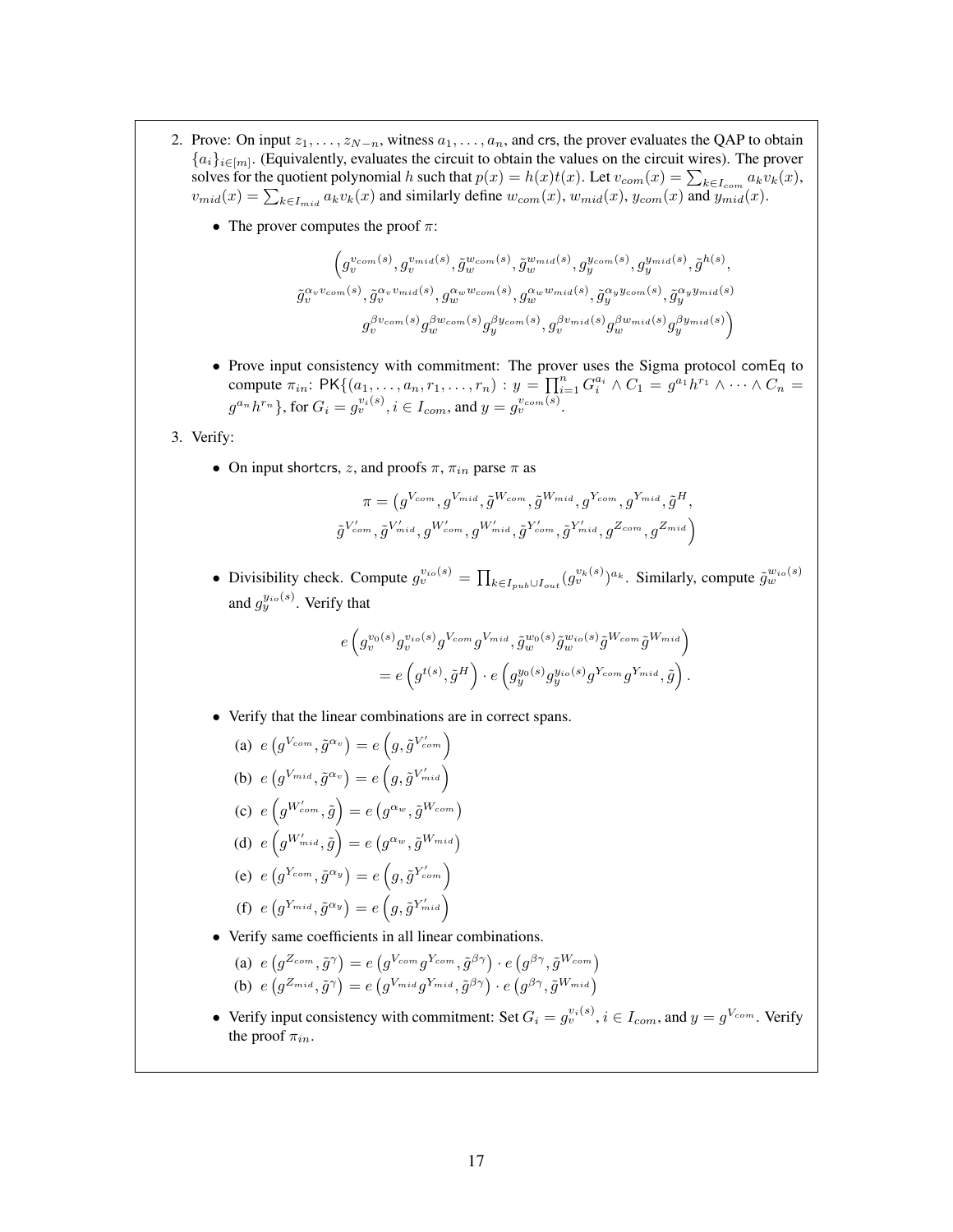<span id="page-18-0"></span>Figure 6: comInSnark : PK $\{(a_1, ..., a_n, r_1, ..., r_n) : f(a_1, ..., a_n, z_1, ..., z_{N-n}) = (b_1, ..., b_{n'}) \land$  $C_1 = g^{a_1} h^{r_1} \wedge \ldots \wedge C_n = g^{a_n} h^{r_n}$ 

**Zero-knowledge.** We make our construction zero-knowledge, and obtain zkcomlnSnark, by randomizing the elements in the proof  $\pi$  such that the checks verify and the proof is statistically indistinguishable from random group elements. Specifically, the prover chooses random  $\delta_v, \delta_w, \delta_u \leftarrow \mathbb{F}$ , and adds  $\delta_v t(s)$  in the exponent to  $v_{com}(s)$ ,  $v_{mid}(s)$ ;  $\delta_w t(s)$  to  $w_{com}(s)$ ,  $w_{mid}(s)$ ; and  $\delta_y t(s)$  to  $y_{com}(s)$ ,  $y_{mid}(s)$ . It is easy to see that the modified value of  $p(x)$  remains divisible by  $t(x)$ . The following terms are added to crs:  $g_v^{t(s)}$ ,  $\tilde{g}_w^{t(s)}$ ,  $g_y^{t(s)}$ ,  $g_v^{\alpha_v t(s)}$ ,  $g_w^{\alpha_w t(s)}$ ,  $g_y^{\alpha_y t(s)}$ ,  $g_v^{\beta t(s)}$ ,  $g_w^{\beta t(s)}$ ,  $g_y^{\beta t(s)}$  $(g_v^{t(s)}$  is also added to shortcrs). Prover can now compute the new values in  $\pi$  from crs, and they are verified in the same manner as before. The proof  $\pi_{in}$  now proves a slightly different statement:  $PK{ (a_1, ..., a_n, \delta, r_1, ..., r_n) : y = H^{\delta} \prod_{i=1}^{n} G_i^{a_i} \wedge C_1 = g^{a_1} h^{r_1} \wedge ... \wedge C_n = g^{a_n} h^{r_n}}$ . To verify it, the verifier uses  $g_v^{t(s)}$  from shortcrs.

<span id="page-18-1"></span>**Theorem 4.1.** *If*  $q$ -PDH, 2 $q$ -SDH and  $d$ -PKE assumptions hold for GroupGen for  $q \geq 4d + 4$ , then *zk-*comInSnark *instantiated with a QAP of degree* d *is secure under Definition [2.2.](#page-7-0)*

We prove the above theorem in Appendix [B.](#page-32-0) Similarly, by separating the circuit wires into private input, public input, intermediate values and private output, we obtain zk-SNARK on committed input and output. This construction, comIOSnark, is presented in Appendix [A.](#page-30-0) We state the theorem below.

**Theorem 4.2.** *If q-PDH,* 2*q-SDH and d-PKE assumptions hold for* GroupGen *for*  $q \geq 4d + 4$ *, and discrete logarithm assumption holds in* G*, then zk-*comIOSnark *instantiated with a QAP of degree* d *is secure under Definition [2.2.](#page-7-0)*

# 5 Constructions for Compound Statements

In this section we use the building blocks we constructed in Sections [4](#page-14-1) and [3,](#page-9-4) to devise proofs for compound statements. In the following, we distinguish between functions that have an efficient algebraic representation versus functions that are efficiently represented as an arithmetic circuit over a field. Of course, any algebraic function can be written as a circuit over some field. But certain functions, modular exponentiation for instance, have a large circuit size and hence it is more desirable to not use a circuit in computing them. Therefore, when we say *algebraic* or *arithmetic* for functions below, we really mean the efficient representation of the function for computation. We say a function f is arithmetic if an arithmetic circuit is used to compute f, and say f is algebraic if it is represented algebraically. In this section, we show how to prove compound statements involving function compositions, OR, and AND. In our compositions, the SNARK used for the circuit could use a group whose order does not match with the group of the sigma protocol for the algebraic part. We construct a building block Eq to prove equality of committed values in different groups, given in Appendix [D,](#page-36-1) which we use in our compositions.

#### 5.1 Function Composition

We assume that the commitments we use in the following are in groups of correct order for the computation, so as to focus on the ideas for the composition. Wlog., our compositions hold even when the the scalar field of the elliptic curve group, the field the curve is defined over and the field of the arithmetic circuit are all different, since we can prove equality of committed values in different groups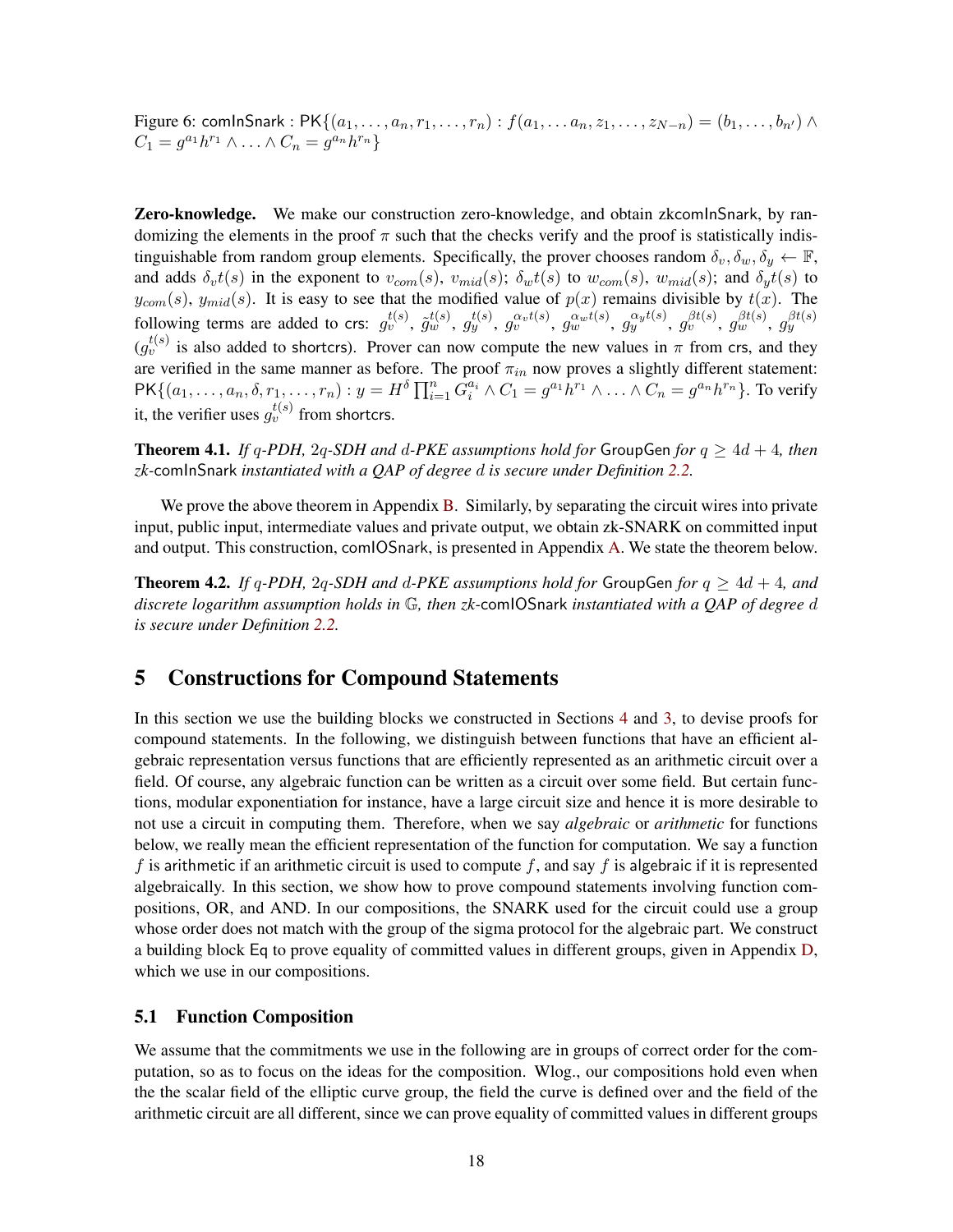using the protocol Eq given in Figure [12.](#page-37-0) We present the interactive variant for ease of presentation but note that all our constructions can be made non-interactive by running all the proofs in parallel and invoking the standard Fiat-Shamir transform (see Section [2.1\)](#page-6-0). The constructions below also easily generalize to functions that have more input/output elements than shown, i.e. we can obtain constructions for statements of the form  $PK{(\lbrace x_1,\ldots,x_n,y_1,\ldots,y_m\rbrace : f_1(x_1,\ldots,x_n,f_2(y_1,\ldots,y_m)) = z\rbrace}$ where  $f_1$ ,  $f_2$  may each be arithmetic or algebraic. We give constructions composition by elaborating on the four possible compositions next:

- 1.  $f_1$  and  $f_2$  are functions represented as arithmetic circuits. Let  $f_1 : \mathbb{F}_p^2 \to \mathbb{F}_p$ , and  $f_2 : \mathbb{F}_p \to \mathbb{F}_p$ , and we want to prove knowledge of secrets  $x_1, x_2$  such that  $f_1(x_1, f_2(x_2)) = z$  for a public z. An example is proof of knowledge of  $x_1$  and  $x_2$  such that  $H(x_1||H(x_2)) = z$  where H is a collision resistant hash function such as SHA256. Such a composition can help reduce the size of CRS by composing the same or a few SNARK systems multiple times to obtain more complex statements without an increase in CRS size.
	- The prover commits to  $x_1, x_2$  and  $x_3 = f_2(x_2)$  by computing  $c_1 = \text{Com}_p(x_1), c_2 =$  $\textsf{Com}_p(x_2), c_3 = \textsf{Com}_p(x_3)$ . The prover sends  $c_1, c_2, c_3$  to the verifier.
	- The prover uses zk-comIOSnark to give a proof that  $f_2(x_2) = x_3$ , given  $c_2$  and  $c_3$ .  $PK{ (x_2, x_3, r_2, r_3) : f_2(x_2) = x_3 \wedge c_2 = \textsf{Com}_p(x_2) \wedge c_3 = \textsf{Com}_p(x_3)}.$
	- The prover uses zk-comInSnark to give a proof that  $f_1(x_1, x_3) = z$  given  $c_1, c_3$  and z.  $PK{ (x_1, x_3, r_1, r_3) : f_1(x_1, x_3) = z \land c_1 = \textsf{Com}_p(x_1) \land c_3 = \textsf{Com}_p(x_3)}.$
- 2.  $f_1$  is an arithmetic circuit and  $f_2$  is algebraic. Let  $f_1 : \mathbb{F}_p^3 \to \mathbb{F}_p$ ,  $f_2 : \mathbb{Z}_q \to \mathcal{G}$  and  $T : \mathcal{G} \to \mathbb{F}_p^2$ . In this proof, we assume the algebraic function is over an elliptic curve group and assume the natural transformation for mapping an elliptic curve point to a tuple of field elements, i.e. its coordinates. Let G be an elliptic curve group of prime order q, and let  $T(k) = (k_x, k_y)$ for  $k \in \mathcal{G}$ , where  $(k_x, k_y)$  are the coordinates of the elliptic curve point. The following is a protocol for PK $\{(x_1, x_2) : f_1(x_1, T(f_2(x_2))) = z\}$ . An example is proving knowledge of x such that  $H(g^x) = z$ .
	- The prover commits to  $x_1, x_2$  and  $k = f_2(x_2)$  by computing  $c_1 = \text{Com}_n(x_1), c_2 =$  $Com<sub>a</sub>(x<sub>2</sub>), c<sub>3</sub> = Com<sub>n</sub>(k) = (Com<sub>n</sub>(k<sub>x</sub>), Com<sub>n</sub>(k<sub>y</sub>)),$  and sends  $c<sub>1</sub>, c<sub>2</sub>, c<sub>3</sub>$  to the verifier.
	- The prover uses the protocols ddlog and the sigma protocol on committed group element comSigma to give the following proof:  $PK{ (x_2, k, r_2, r_3) : f_2(x_2) = k \wedge c_2 = \textsf{Com}_q(x_2) \wedge c_3 = \textsf{Com}_p(k) }$ .
	- The prover uses zk-comInSnark to prove  $f_1(x_1, T(k)) = z$  given  $c_1, c_3, c_4$ . PK $\{(x_1, k, r_1, r_3)$ :  $f_1(x_1, T(k)) = z \wedge c_1 = \text{Com}_p(x_1) \wedge c_3 = \text{Com}_p(k).$
- 3.  $f_1$  is algebraic, and  $f_2$  is an arithmetic circuit. Let  $f_1 : \mathbb{Z}_q^2 \to \mathcal{G}, f_2 : \mathbb{F}_p \to \mathbb{F}_p$ . Let  $\Pi$  be a Σ-protocol for  $f_1$ . The following is a protocol for PK $\{(x_1, x_2) : f_1(x_1, f_2(x_2)) = z\}$ . An example is proving knowledge of x such that  $g^{H(x)} = z$  where H is a hash function. This composition commonly appears when proving knowledge of a digitally signed message.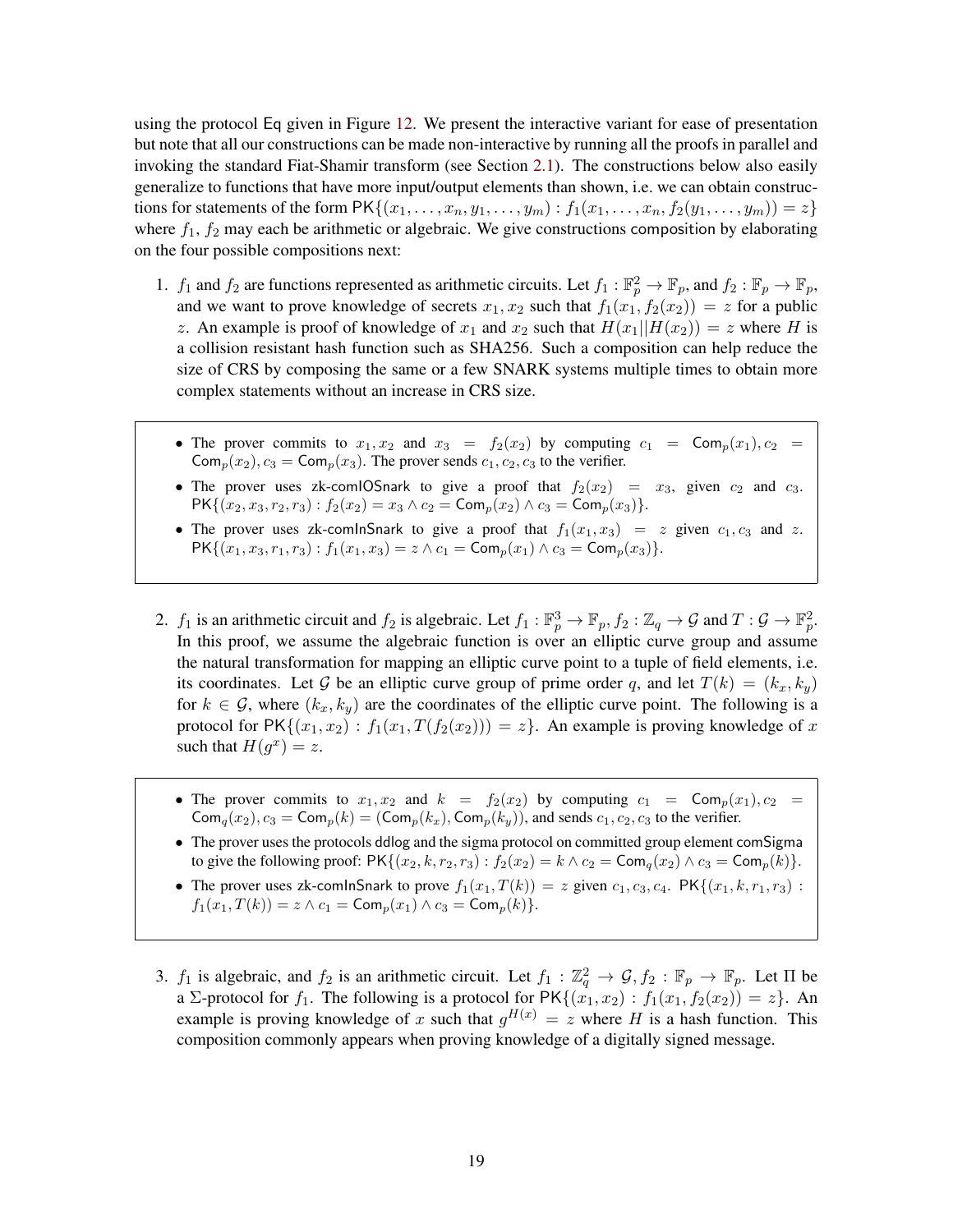- The prover commits to  $x_1, x_2, x_3 = f_2(x_2)$  by computing  $c_1 = \text{Com}_p(x_1), c_2 = \text{Com}_p(x_2), c_3 =$  $\textsf{Com}_q(x_3), c'_3 = \textsf{Com}_p(x_3)$ .  $c_3$  is committed to twice, in groups of order p and q. The prover sends  $c_1, c_2, c_3, c'_3$  to the verifier.
- The prover uses zk-comIOSnark to give a proof that  $f_2(x_2) = x_3$ , given  $c_2$  and  $c'_3$ .  $\mathsf{PK}\{(x_2,x_3',r_2,r_3') : f_2(x_2) = x_3' \land c_2 = \mathsf{Com}_p(x_2) \land c_3' = \mathsf{Com}_p(x_3')\}.$
- The prover uses the sigma protocol  $\Pi$  to give the following proof. PK $\{(x_1, x_3, r_1, r_3)$ :  $f_1(x_1, x_3) = z \wedge c_1 = \text{Com}_q(x_1) \wedge c_3 = \text{Com}_q(x_3)$ .
- The prover uses the protocol Eq to prove that  $c'_3$  and  $c_3$  are commitments to the same value.  $\mathsf{PK}\{(x_3, x_3', r_3, r_3') : x_3 \equiv x_3' \pmod{q} \land c_3 = \mathsf{Com}_q(x_3) \land c_3' = \mathsf{Com}_p(x_3')\}$
- 4.  $f_1$  and  $f_2$  are algebraic. Let  $f_1 : \mathbb{Z}_p^3 \to \mathcal{G}_1, f_2 : \mathbb{Z}_q \to \mathcal{G}_2$ , where  $\mathcal{G}_1$  and  $\mathcal{G}_2$  are elliptic curve groups of prime order p and q respectively. Let  $T(k) = (k_x, k_y)$  for  $k \in G_2$ , where  $(k_x, k_y)$  are the coordinates of the elliptic curve point. Let  $\Pi_1$  be a  $\Sigma$ -protocol for  $f_1$ . Let  $x_1 \in \mathbb{Z}_p, x_2 \in \mathbb{Z}_q$ . An example is proving knowledge of x such that  $g_1^{T(g_2^x)}$  $\frac{1}{1}$ <sup>1</sup> ( $\frac{92}{7}$ ) for generators  $g_1$  and  $g_2$  for two different groups and a valid transformation T for mapping from one group to another. These statements often occur in anonymous credential constructions or proving statements about accumulators but the only previous constructions are for RSA groups.
	- The prover commits to  $x_1, x_2$  and  $k = f_2(x_2)$  by computing  $c_1 = \text{Com}_p(x_1), c_2 =$  $\textsf{Com}_q(x_2), c_3 = \textsf{Com}_p(k) = (\textsf{Com}_p(k_x), \textsf{Com}_p(k_y)),$  and sends  $c_1, c_2, c_3$  to the verifier.
	- The prover uses the protocols ddlog and the sigma protocol on committed group element comSigma for  $f_2$  to give the following proof: PK $\{(x_2, k, r_2, r_3) : f_2(x_2) = k \wedge c_2 = \text{Com}_q(x_2) \wedge c_3 =$  $\mathsf{Com}_p(k)$ .
	- The prover uses the sigma protocol  $\Pi_1$  to give the following proof. PK{ $(x_1, k, r_1, r_3)$  :  $f_1(x_1, T(k)) = z \wedge c_1 = \text{Com}_p(x_1) \wedge c_3 = \text{Com}_p(k).$

<span id="page-20-1"></span>Theorem 5.1 (Function Composition). *The constructions* composition *are non-interactive zero-knowledge arguments*  $PK{ (x_1, ..., x_n, y_1, ..., y_m) : f_1(x_1, ..., x_n, f_2(y_1, ..., y_m)) = z }$ *, as per Definition [2.2,](#page-7-0) for any*  $f_1, f_2 \in \{\text{algebraic}, \text{arithmetic}\}\$  *assuming the security of zk*-comInSnark, *zk*-comIOSnark, ddlog*,* Eq*.*

### <span id="page-20-0"></span>5.2 OR Composition

Consider the OR composition where a prover wants to show that  $f_1(x_1, x_2) = 1$  or  $f_2(x_1, x_3) = 1$ *but* without revealing which one is true. We give constructions compoundOR :  $PK{ (x_1, x_2, x_3) :}$  $f_1(x_1, x_2) \vee f_2(x_1, x_3) = 1$ , where the  $f_i$ s could have either an arithmetic or algebraic representation, and could have shared secret inputs.

1.  $f_1$  and  $f_2$  are functions represented as arithmetic circuits. Let  $f_1 : \mathbb{F}_p^2 \to \{0,1\}$ , and  $f_2$ :  $\mathbb{F}_q^2 \to \{0, 1\}, q < p$ . An example is composing proofs for two SNARK systems that work over different elliptic curve groups.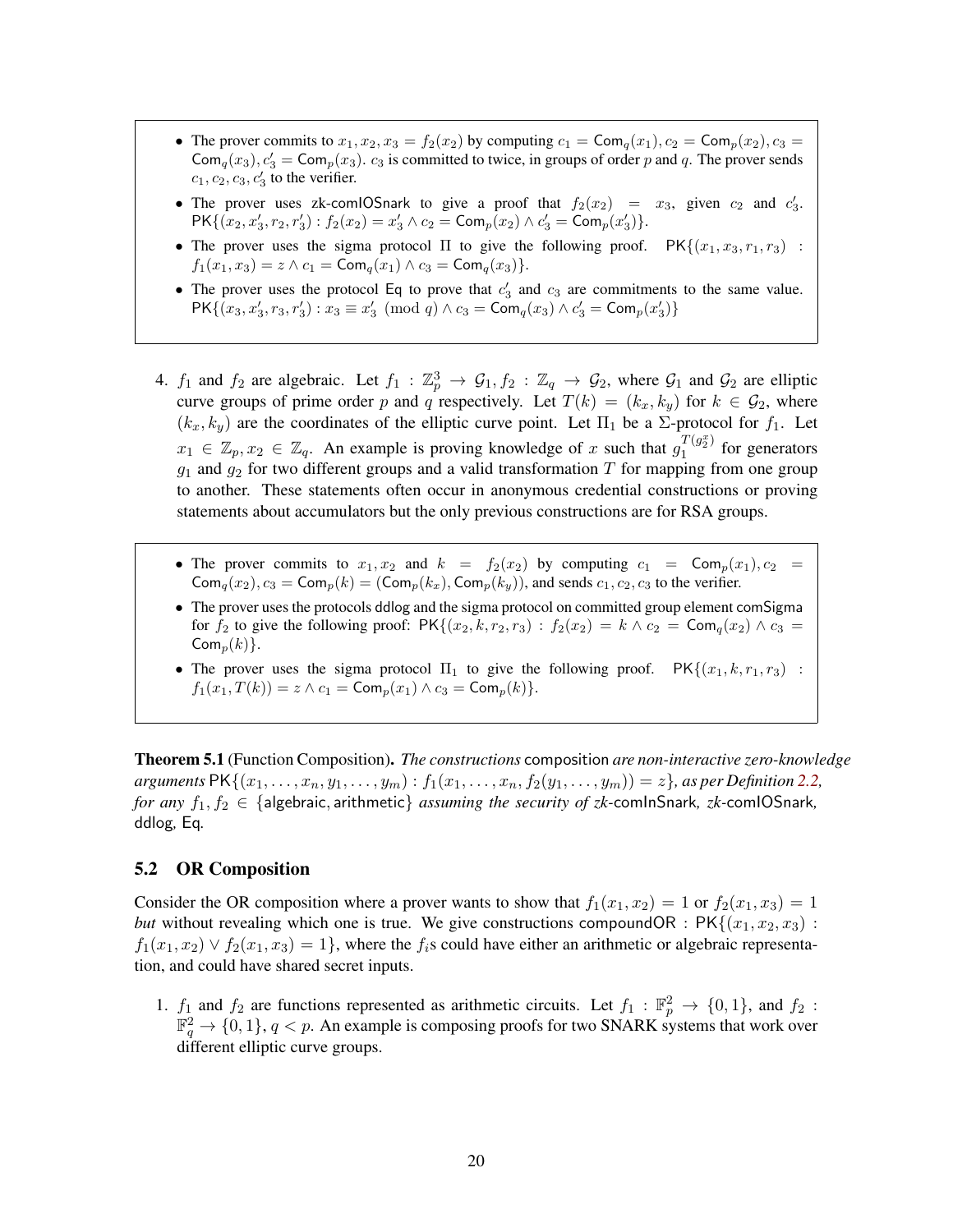- The prover commits to the inputs by computing,  $c_1 = \text{Com}_p(x_1), c'_1 = \text{Com}_q(x_1), c_2 = \text{Com}_q(x_2)$  $\textsf{Com}_p(x_2), c_3 = \textsf{Com}_q(x_3)$ , and to the output bits  $b_1 = f_1(x_1, x_2), b_2 = f_1(x_1, x_3), c_4 =$  $\textsf{Com}_p(b_1), c_5 = \textsf{Com}_q(b_2), c'_5 = \textsf{Com}_p(b_2).$   $x_1$  and  $b_2$  are committed to in both groups of order  $p$  and  $q$ .
- The prover uses zk-comIOSnark to give proofs.  $PK{ (x_1, x_2, b_1, r_1, r_2, r_4) : f_1(x_1, x_2) = b_1 \wedge c_1 = \text{Com}_p(x_1) \wedge c_2 = \text{Com}_p(x_2) \wedge c_4 = \text{Com}_p(x_1, r_2, r_4)$ Com<sub>p</sub> $(b_1)$ .  $\mathsf{PK}\{(x_1', x_3, b_2, r_1', r_3, r_5): f_2(x_1', x_3) = b_2 \wedge c_1' = \mathsf{Com}_q(x_1') \wedge c_3 = \mathsf{Com}_q(x_3) \wedge c_5 = \mathsf{Com}_q(b_2)\}.$
- The prover uses the protocol Eq to prove that  $c'_1$  and  $c_1$  are commitments to the same value.  $\mathsf{PK}\{(x_1,x'_1r_1,r'_1): x_1 \equiv x'_1 \pmod q \wedge c_1 = \mathsf{Com}_p(x_1) \wedge c'_1 = \mathsf{Com}_q(x_1)\}$
- The prover uses the protocol Eq to prove that  $c'_5$  and  $c_5$  are commitments to the same value.  $\mathsf{PK}_{2}(b_2, b'_2, r_5, r'_5) : b_2 \equiv b'_2 \pmod{q} \land c_5 = \mathsf{Com}_q(b_2) \land c'_5 = \mathsf{Com}_p(b'_2) \}$
- The prover uses the Sigma protocol OR-transform to give the following proof.  $\mathsf{PK} \{ (b_1, b_2, r_4, r_5) : (b_1 = 1 \land c_4 = \mathsf{Com}_p(b_1)) \lor (b_2 = 1 \land c_5' = \mathsf{Com}_p(b_2)) \}$
- 2. One of them is an arithmetic circuit and the other is an algebraic relation. Wlog.,  $f_1$  is represented as an arithmetic circuit and  $f_2$  is an algebraic statement. Let  $f_1 : \mathbb{F}_p^2 \to \{0, 1\}, f_2$ :  $\mathbb{Z}_q^2 \to \{0,1\}, q < p$ . Let  $\Pi$  be a  $\Sigma$ -protocol for  $f_2$ . An example is proving knowledge of x such that  $H(x) = y$  OR  $g^x = z$ .
	- The prover commits to the inputs,  $c_1 = \text{Com}_q(x_1), c'_1 = \text{Com}_p(x_1), c_2 = \text{Com}_p(x_2), c_3 =$ Com<sub>q</sub>(x<sub>3</sub>). The prover computes the outputs  $b_1 = f_1(x_1, x_2)$ ,  $b_2 = f_1(x_1, x_3)$  and commits to them by computing  $c_4 = \text{Com}_p(b_1)$ ,  $c_5 = \text{Com}_q(b_2)$ ,  $c'_5 = \text{Com}_p(b_2)$ .
	- The prover uses comIOSnark to give the following proof.  $\mathsf{PK}\{(x_1', x_2, b_1, r_1', r_2, r_4): f_1(x_1', x_2) = b \wedge c_1' = \mathsf{Com}_p(x_1) \wedge c_2 = \mathsf{Com}_p(x_2) \wedge c_4 = \mathsf{Com}_p(b_1)\}.$
	- The prover uses the protocol  $\Pi$  and protocol comBitSigma (Figure [3\)](#page-13-1) to prove the following.  $PK{ (x_1, x_3, b_2, r_1, r_3, r_5) : f_2(x_1, x_3) = b_2 \wedge c_1 = \text{Com}_q(x_1) \wedge c_3 = \text{Com}_q(x_3) \wedge c_5 = \text{Com}_q(b_2) }$
	- The prover uses the protocol Eq to prove that  $c'_1$  and  $c_1$  are commitments to the same value.  $\mathsf{PK}\{(x_1,x'_1r_1,r'_1): x_1 \equiv x'_1 \pmod q \wedge c_1 = \mathsf{Com}_q(x_1) \wedge c'_1 = \mathsf{Com}_p(x_1)\}$
	- The prover uses the protocol Eq to prove that  $c'_5$  and  $c_5$  are commitments to the same value.  $\mathsf{PK}_{2}(b_2, b'_2, r_5, r'_5) : b_2 \equiv b'_2 \pmod{q} \land c_5 = \mathsf{Com}_q(b_2) \land c'_5 = \mathsf{Com}_p(b'_2)$
	- The prover uses the Sigma protocol OR-transform to prove the following.  $PK{(b_1, b_2, r_4, r_5): (b_1 = 1 \land c_4 = \text{Com}_q(b_1)) \lor (b_2 = 1 \land c_5 = \text{Com}_q(b_2))}.$

Let  $f_{OR}$  be the relation given by  $f_{OR} = \{((f_1, f_2), (x_1, x_2, x_3)) : ((x_1, x_2) \in R_{f_1}) \vee ((x_1, x_3) \in R_{f_2})\}.$ 

<span id="page-21-0"></span>Theorem 5.2 (OR Composition). *The constructions* compoundOR *are non-interactive zero-knowledge*  $a$ *rguments* PK $\{(x_1, x_2, x_3): f_1(x_1, x_2) \vee f_2(x_1, x_3) = 1\}$ *, as per Definition [2.2,](#page-7-0) for the relation formation for any*  $f_1, f_2 \in \{\text{algebraic}, \text{arithmetic}\}\$ *, assuming the security of zk*-comInSnark, *zk*-comIOSnark, comBitSigma*,* Eq*.*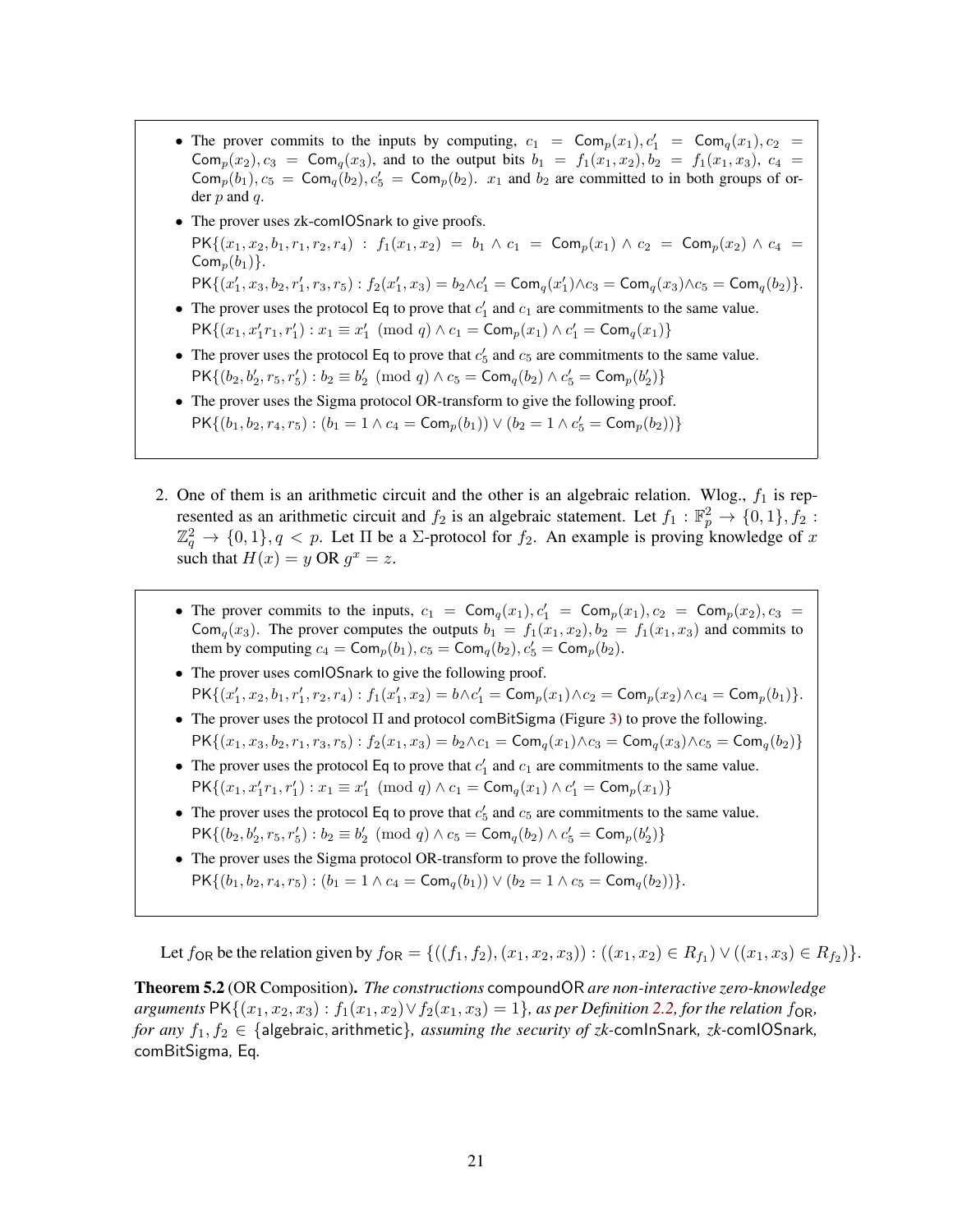### 5.3 AND Composition

Techniques shown in Section [5.2](#page-20-0) extend for proofs of the form, PK $\{(x_1, x_2, x_3) : f_1(x_1, x_2) \wedge f_2(x_2, x_3) \}$  $f_2(x_1, x_3) = 1$  for all combinations of  $f_1$  and  $f_2$  being arithmetic and algebraic. In particular, to prove the AND of multiple statements, we use our building blocks comInSnark for the arithmetic part, Σ-protocol for the algebraic part, and Eq to switch between groups.

# 6 Applications

#### 6.1 Privacy-preserving Audits of Bitcoin Exchanges

In this section, we show how to use our constructions for proving composite statements in zeroknowledge to build a privacy-preserving proof of solvency for Bitcoin exchanges. A proof of solvency demonstrates that an exchange controls sufficient reserves to settle each customer's account. If the exchange loses a large amount of money in an attack, it would not be able to provide such a proof. Thus customers will find out about the attack very soon and take necessary actions.

A proof of solvency consists of three components:

- A *proof of liabilities* that allows customers to verify that their accounts are included in the total.
- A *proof of assets* which shows that the exchange has a certain amount of reserves.
- A proof that the reserves cover the liabilities to an acceptable degree.

Let g, h be fixed public generators of a group G of order q. For a Bitcoin public key  $y, x \in \mathbb{Z}_q$ is the corresponding secret key such that  $y = g^x$ . In the proof of assets below, for a group element  $k = (k_x, k_y)$ , we write Com(k) to mean a commitment to the coordinates of k, i.e. Com(k) = (Com(k<sub>x</sub>), Com(k<sub>y</sub>)). The Bitcoin address corresponding to a key y is given by  $h = H(y)$ , where H hashes y to a more compact representation. We denote the balance associated with an address h by  $bal(h)$ .

#### 6.1.1 Proof of assets

We give the proof of assets in Figure [7,](#page-23-0) which allows an exchange to generate a commitment to its total assets along with a zero-knowledge proof that the exchange knows the private keys for a set of Bitcoin addresses whose total value is equal to the committed value. The exchange creates a set of hashes PK to serve as an anonymity set:  $\mathcal{PK} = \{\mathsf{h}_1, \cdots, \mathsf{h}_n\}$  from the public data available on the blockchain. Let  $x_1, \dots, x_n$  be the corresponding secret keys, so that  $h_i = H(g^{x_i})$ ,  $s_i$  indicates whether the exchange knows the *i*th secret key. The total assets can now be expressed as Assets  $=$  $\sum_{i=1}^n s_i$  bal(h<sub>i</sub>). The public data available on the blockchain is  $h_i = H(y_i)$ ,  $p_i = g^{\text{bal}(h_i)}$  for all  $i \in [1, n]$ .

#### 6.1.2 Proof of liabilities

The proof of liabilities has the exchange commit to its total liability, and in addition, convince all its customers of the inclusion of their balances in the commitment. Like in Provisions, each customer is mapped to an entry on a liability list. Each customer is provided with an identifier  $user_i$  (which could potentially include username, email address, or account number), and the exchange uses a hashbased commitment scheme to commit to the customer identifiers. To ensure that any included users can only add to the exchange's total liabilities, the protocol has the exchange give a proof that each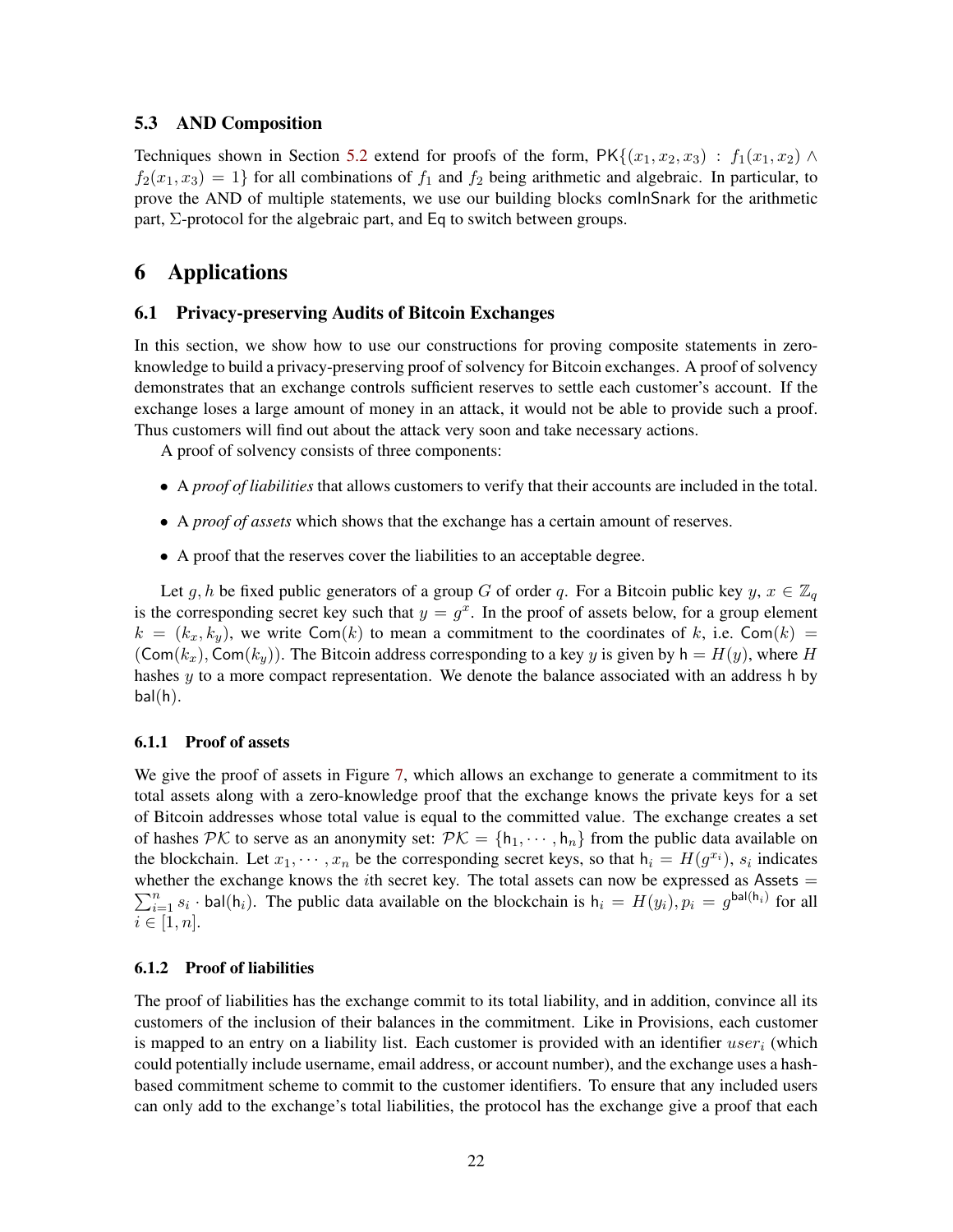- <span id="page-23-0"></span>• The exchange computes the commitments. For  $i \in [1, n]$ , commit to  $x_i$  by publishing  $\alpha_i =$ Com<sub>q</sub> $(x_i) = g^{x_i} h^{r_i}$ , and commit to  $y_i$  by publishing  $\beta_i = \textsf{Com}_q(y_i)$ .
- The exchange commits to the balance in each address for the public keys he controls and to 0 otherwise, by publishing  $u_i = \textsf{Com}_q(s_i \cdot \textsf{bal}(\mathsf{h}_i)) = g^{s_i \cdot \textsf{bal}(\mathsf{h}_i)} h^{t_i}, s_i \in \{0, 1\}$ , where  $s_i = 1$  if the exchange knows  $x_i$  such that  $y_i = g^{x_i}$ .
- The exchange uses protocols ddlog, comIOSnark and the constructions for function composition and OR composition, composition and compoundOR respectively, to prove the following for each i,

$$
\pi_i: \mathsf{PK}\{(x_i, y_i, s_i, r_i, a_i, b_i, t_i): (\alpha_i = \mathsf{Com}_q(x_i) \land \beta_i = \mathsf{Com}_q(y_i) \land u_i = \mathsf{Com}_q(s_i \cdot \mathsf{bal}(h_i)) \land f_1(f_2(x_i), h_i) = s_i \land s_i = 1) \lor (s_i = 0)\}
$$

where  $f_2(x) = g^x$  and

$$
f_1(y, h) = \begin{cases} 1 & \text{if } H(y) = h \\ 0 & \text{otherwise.} \end{cases}
$$

• Compute and publish  $Z_{Assets} = \prod_{i=1}^{n} u_i$ .



committed balance is in an interval between 0 and  $Max = 2<sup>51</sup>$ . While Provisions achieves this range proof by using bitwise commitments (which contributes to the bulk of the proof size), our comInSnark protocol for zk-SNARK on committed input allows us to use a circuit to check the range instead. The rest of the proof remains similar to Provisions, allowing the exchange to verifiably commit to its total liabilities  $Z_{Liab}$ , and convince clients of inclusion of their balances in  $Z_{Liab}$ . We give the proof of liabilities in Figure [8.](#page-24-0)

Given the proofs in Figures [7](#page-23-0) and [8,](#page-24-0) the proof of solvency involves the exchange proving that  $Z_{Assets}/Z_{Liab}$  is a commitment to 0, and is similar to the protocol for proof of solvency in Provisions. For completeness, we include the proof in Figure [9.](#page-24-1) Zero-knowledge and soundness of the proofs of assets and liabilities follow from properties of our constructions for compound statements (Theorems [5.1,](#page-20-1) [5.2\)](#page-21-0) and properties of the Sigma protocols used. We compare the trade-off between proof size and prover's work in our approach versus Provisions and a full SNARK solution in Table [1](#page-39-1) in Appendix [F.](#page-38-0)

### 6.2 Privacy-Preserving Credentials

Another application of our compositions for compound statements is in privacy-preserving verification of credentials. A credential system allows a user to obtain credentials from an organization or a Certificate Authority, and later prove to a verifier that she has been given appropriate credentials. Typically, the user's credentials will contain a set of attributes, and the verifier will require that the user prove that the attributes in his credential satisfy certain policy. Many different constructions have been proposed for anonymous credential systems built around sigma protocols. The signatures used, therefore, are specially designed so that a sigma protocol can be used to prove knowledge of the signature on a committed message. If we want to base anonymous credentials on standard signatures, like RSA signatures, we will need to prove a compound statement involving an algebraic relation (for the exponentiation), and a circuit-based statement (for the hash function). The recent work of [\[DLFKP16\]](#page-27-5)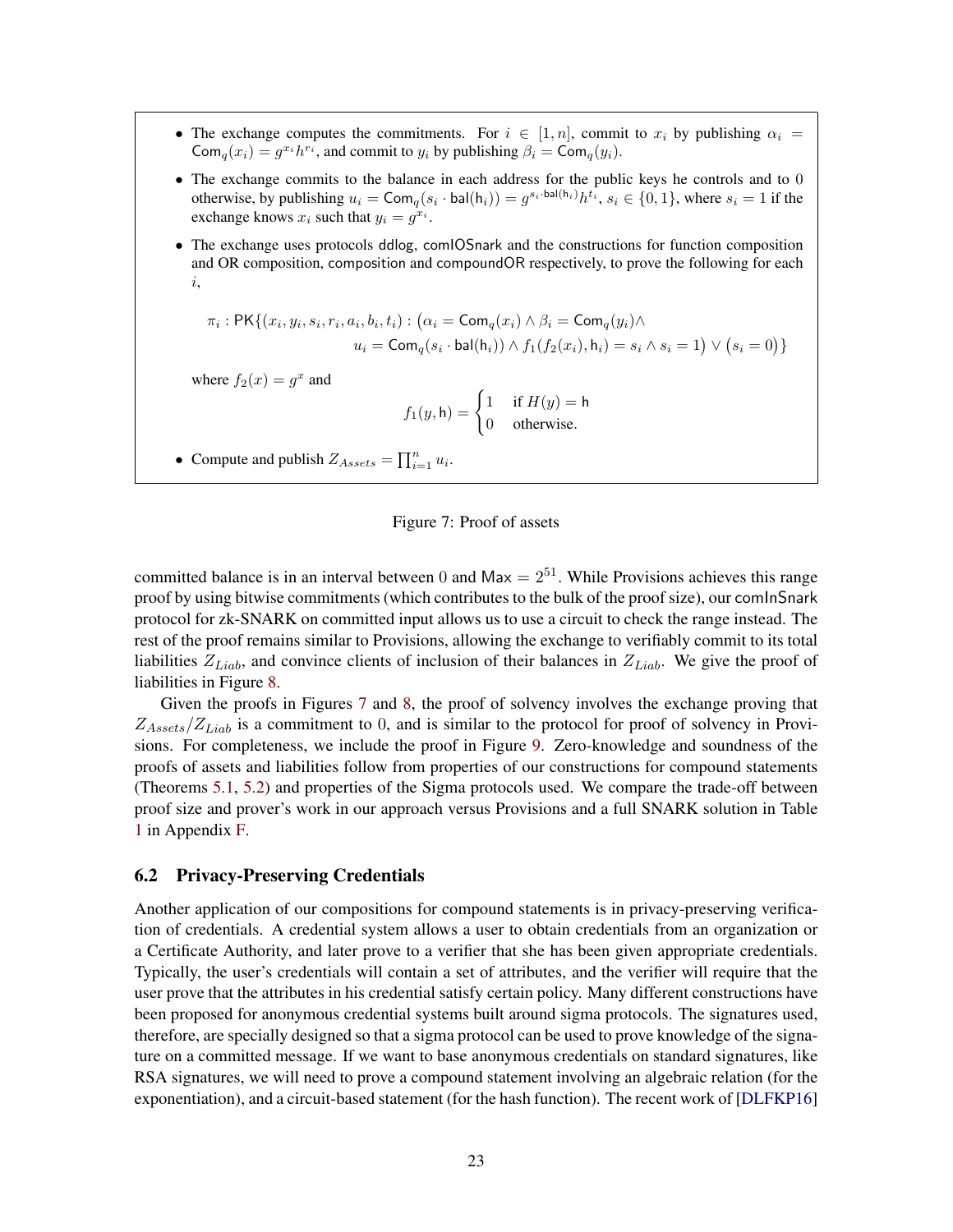- <span id="page-24-0"></span>• Let C be a circuit that takes as input m bit integers  $x_1, \dots, x_n$  and outputs 1 if  $x_i$  < Max for all i and 0 otherwise.
- The exchange commits to each customer  $C_i$ 's balance  $x_i$  by publishing  $c_i = \text{Com}_q(x_i) = g^{x_i} h^{r_i}$
- The exchange uses the protocol comInSnark to prove that  $x_i <$  Max for all customers.

 $\pi : \mathsf{PK}\{(x_i, r_i) : C(x_1, \cdots, x_n) = 1 \land c_i = \mathsf{Com}_q(x_i)\}.$ 

• The exchange computes a customer identifier for each customer by choosing a random nonce and computing

 $\text{CID}_i = H(user_i||n_i)$ 

where  $n_i \in \{0,1\}^{512}$ , user<sub>i</sub> is the *i*th customer's username, and H is a collision resistant hash function.

• The exchange publishes the liabilities list of all customers' tuples.

$$
\mathsf{ListLab}=(\mathsf{CID}_1,\cdots,\mathsf{CID}_n,c_1,\cdots,c_n,\pi)
$$

- Each client is privately given  $(r_i, n_i)$ 
	- The client computes CID and verifies inclusion in the liabilities list.
	- The client checks its own balance is included by computing  $c_i = g^{\text{bal}_i} h^{r_i}$ .
	- Verifies the proof  $\pi$ .
	- Each client computes  $Z_{Liab} = \prod_{i=1}^{n} c_i$ .

#### Figure 8: Proof of liabilities

- <span id="page-24-1"></span>1. The exchange uses the proof of assets in Figure [7](#page-23-0) and generates a commitment to its total assets  $Z_{Assets}.$
- 2. The exchange uses the proof of liabilities in Figure [8](#page-24-0) to generate a commitment to its total liabilities  $Z_{Liab}$  and a list of its liabilities, ListLiab.
- 3. The exchange gives a proof  $\pi$  :  $PK\{(R): Z = h^R\}$ , where  $Z = Z_{Assets} \cdot Z_{Liab}^{-1}$ .

Figure 9: Proof of solvency

achieves privacy-preserving verification of X.509 certificates by using zk-SNARKs, and this involves representing the exponentiation in an RSA group as a circuit. Here, we use our composition constructions to build an efficient proof avoiding expensive circuit representation of algebraic statements.

Given a SHA hash digest of a message m, a candidate RSA signature  $\sigma$ , and an RSA modulus N, verification involves checking whether  $\sigma^e \mod n = h$ , where  $h = \text{padding}(SHA(m))$ . The construction given in Figure [10](#page-25-7) achieves privacy-preserving verification for credentials based on RSA signatures. We compare the trade off between the proof size and prover's work in our approach versus other methods in Table [2](#page-39-2) in Appendix [F.](#page-38-0) Our compositions and similar techniques extend to yield efficient privacy-preserving verification for credentials based on existing infrastructure like standard RSA-PSS, RSA-PKCS etc.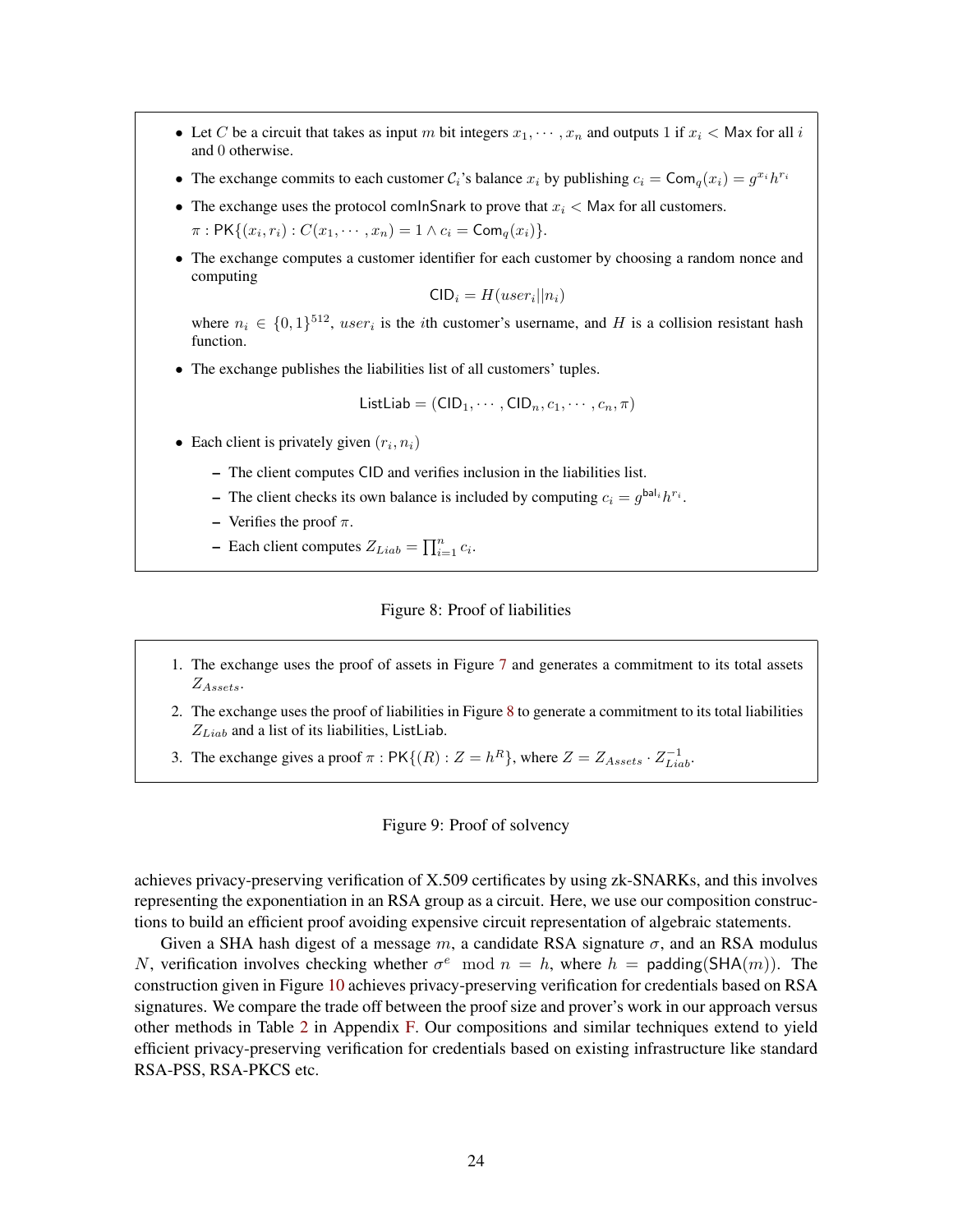- <span id="page-25-7"></span>• The prover commits to the message m, the digest h, and the signature  $\sigma$  by computing  $c_1$  =  $\mathsf{Com}_p(m), c_2 = \mathsf{Com}_p(h), c_3 = \mathsf{Com}_n(\sigma), c_4 = \mathsf{Com}_n(h)$  for  $p < n$ .
- The prover uses zk-comIOSnark to give a proof that the hash digest is correct, given  $c_1$  and  $c_2$ .  $PK{ (m, h, r_1, r_2) :}$  padding(SHA $(m)) = h \wedge c_1 = \text{Com}_n(m) \wedge c_2 = \text{Com}_n(h)$ .
- The prover uses a sigma protocol to prove knowledge of e-th root of a committed value [\[CS97\]](#page-27-2).  $PK\{(h, \sigma, r_2, r_3): \sigma^e \mod n = h \wedge c_2 = \textsf{Com}_n(h) \wedge c_3 = \textsf{Com}_n(\sigma)\}.$
- The prover uses the protocol Eq to prove that the commitments  $c_2$  and  $c_4$  are to the same value:  $PK\{(h, h', r_2, r_4) : c_2 = \text{Com}_p(h) \land c_4 = \text{Com}_n(h') \land h \equiv h' \mod p\}.$

#### Figure 10: RSA Signature Verification

# References

- <span id="page-25-1"></span>[AHIV17] Scott Ames, Carmit Hazay, Yuval Ishai, and Muthuramakrishnan Venkitasubramaniam. Ligero: Lightweight sublinear arguments without a trusted setup. In Bhavani M. Thuraisingham, David Evans, Tal Malkin, and Dongyan Xu, editors, *ACM CCS 17*, pages 2087–2104. ACM Press, October / November 2017.
- <span id="page-25-8"></span>[Aho87] Alfred Aho, editor. *19th ACM STOC*. ACM Press, May 1987.
- <span id="page-25-6"></span>[BBB+17] Benedikt Bunz, Jonathan Bootle, Dan Boneh, Andrew Poelstra, Pieter Wuille, and Greg ¨ Maxwell. Bulletproofs: Efficient range proofs for confidential transactions. Cryptology ePrint Archive, Report 2017/1066, 2017. [https://eprint.iacr.org/2017/](https://eprint.iacr.org/2017/1066) [1066](https://eprint.iacr.org/2017/1066).
- <span id="page-25-5"></span>[BCCT12] Nir Bitansky, Ran Canetti, Alessandro Chiesa, and Eran Tromer. From extractable collision resistance to succinct non-interactive arguments of knowledge, and back again. In Shafi Goldwasser, editor, *ITCS 2012*, pages 326–349. ACM, January 2012.
- <span id="page-25-3"></span>[BCG+13] Eli Ben-Sasson, Alessandro Chiesa, Daniel Genkin, Eran Tromer, and Madars Virza. SNARKs for C: Verifying program executions succinctly and in zero knowledge. In Ran Canetti and Juan A. Garay, editors, *CRYPTO 2013, Part II*, volume 8043 of *LNCS*, pages 90–108. Springer, Heidelberg, August 2013.
- <span id="page-25-0"></span>[BCG+14] Eli Ben-Sasson, Alessandro Chiesa, Christina Garman, Matthew Green, Ian Miers, Eran Tromer, and Madars Virza. Zerocash: Decentralized anonymous payments from bitcoin. In *2014 IEEE Symposium on Security and Privacy*, pages 459–474. IEEE Computer Society Press, May 2014.
- <span id="page-25-2"></span>[BCI+13] Nir Bitansky, Alessandro Chiesa, Yuval Ishai, Rafail Ostrovsky, and Omer Paneth. Succinct non-interactive arguments via linear interactive proofs. In Amit Sahai, editor, *TCC 2013*, volume 7785 of *LNCS*, pages 315–333. Springer, Heidelberg, March 2013.
- <span id="page-25-4"></span>[BCTV14] Eli Ben-Sasson, Alessandro Chiesa, Eran Tromer, and Madars Virza. Succinct noninteractive zero knowledge for a von neumann architecture. In *23rd USENIX Security Symposium (USENIX Security 14)*, pages 781–796, San Diego, CA, 2014. USENIX Association.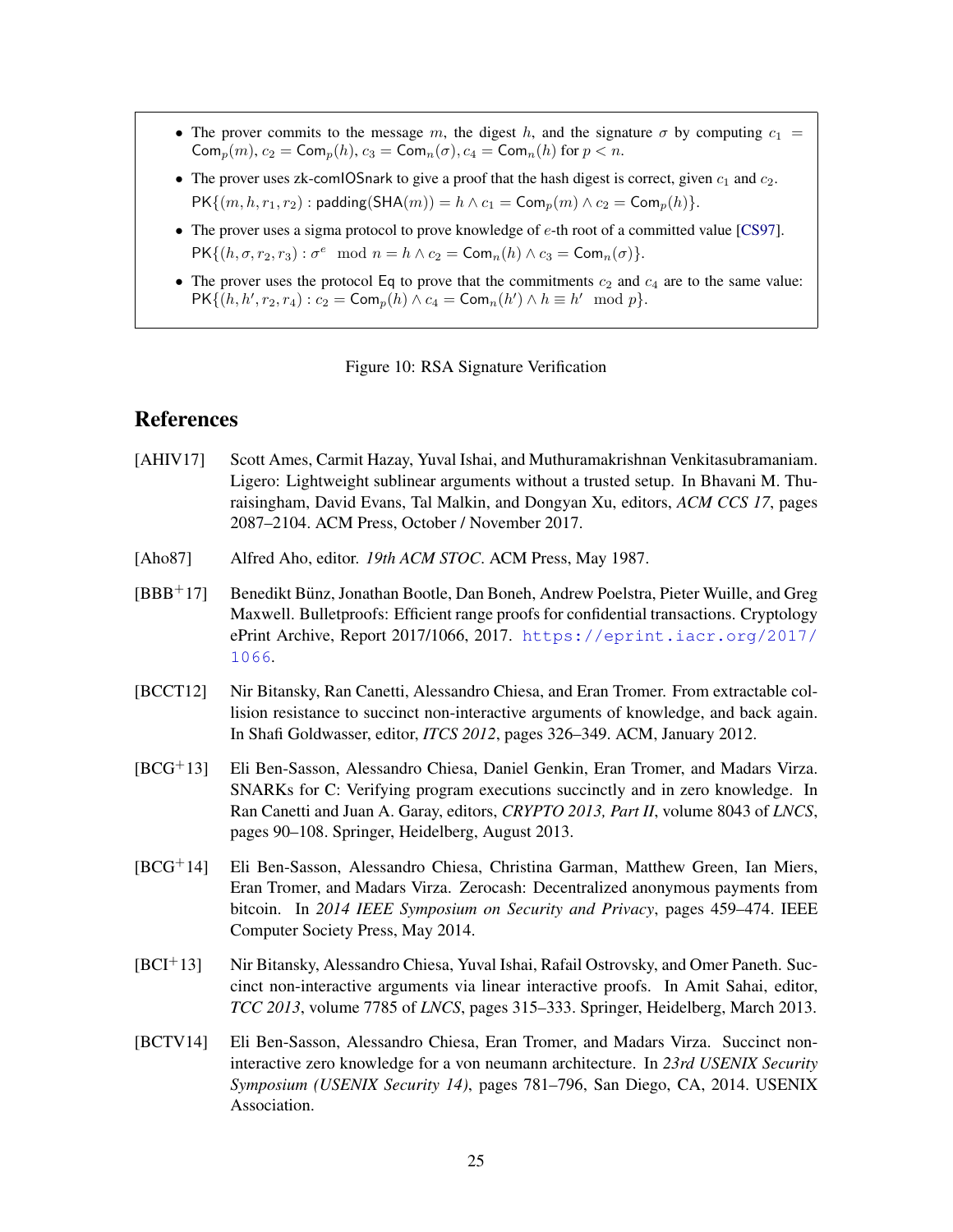- <span id="page-26-8"></span>[BFM88] Manuel Blum, Paul Feldman, and Silvio Micali. Non-interactive zero-knowledge and its applications (extended abstract). In *20th ACM STOC*, pages 103–112. ACM Press, May 1988.
- <span id="page-26-5"></span>[bit] Technical background of version 1 bitcoin addresses. [https://en.bitcoin.it/](https://en.bitcoin.it/wiki/Technical_background_of_version_1_Bitcoin_addresses) [wiki/Technical\\_background\\_of\\_version\\_1\\_Bitcoin\\_addresses](https://en.bitcoin.it/wiki/Technical_background_of_version_1_Bitcoin_addresses).
- <span id="page-26-0"></span>[BOGG<sup>+90]</sup> Michael Ben-Or, Oded Goldreich, Shafi Goldwasser, Johan Håstad, Joe Kilian, Silvio Micali, and Phillip Rogaway. Everything provable is provable in zero-knowledge. In Shafi Goldwasser, editor, *CRYPTO'88*, volume 403 of *LNCS*, pages 37–56. Springer, Heidelberg, August 1990.
- <span id="page-26-9"></span>[Bou00] Fabrice Boudot. Efficient proofs that a committed number lies in an interval. In Bart Preneel, editor, *EUROCRYPT 2000*, volume 1807 of *LNCS*, pages 431–444. Springer, Heidelberg, May 2000.
- <span id="page-26-10"></span>[CCs08] Jan Camenisch, Rafik Chaabouni, and abhi shelat. Efficient protocols for set membership and range proofs. In Josef Pieprzyk, editor, *ASIACRYPT 2008*, volume 5350 of *LNCS*, pages 234–252. Springer, Heidelberg, December 2008.
- <span id="page-26-3"></span>[CDG+17] Melissa Chase, David Derler, Steven Goldfeder, Claudio Orlandi, Sebastian Ramacher, Christian Rechberger, Daniel Slamanig, and Greg Zaverucha. Post-quantum zeroknowledge and signatures from symmetric-key primitives. In *Proceedings of the 2017 ACM SIGSAC Conference on Computer and Communications Security*, pages 1825– 1842. ACM, 2017.
- <span id="page-26-4"></span>[CDS94] Ronald Cramer, Ivan Damgård, and Berry Schoenmakers. Proofs of partial knowledge and simplified design of witness hiding protocols. In Yvo Desmedt, editor, *CRYPTO'94*, volume 839 of *LNCS*, pages 174–187. Springer, Heidelberg, August 1994.
- <span id="page-26-2"></span>[CF85] Josh D. Cohen and Michael J. Fischer. A robust and verifiable cryptographically secure election scheme (extended abstract). In *26th FOCS*, pages 372–382. IEEE Computer Society Press, October 1985.
- <span id="page-26-11"></span>[CFH<sup>+</sup>15] Craig Costello, Cédric Fournet, Jon Howell, Markulf Kohlweiss, Benjamin Kreuter, Michael Naehrig, Bryan Parno, and Samee Zahur. Geppetto: Versatile verifiable computation. In *2015 IEEE Symposium on Security and Privacy*, pages 253–270. IEEE Computer Society Press, May 2015.
- <span id="page-26-7"></span>[CGM16] Melissa Chase, Chaya Ganesh, and Payman Mohassel. Efficient zero-knowledge proof of algebraic and non-algebraic statements with applications to privacy preserving credentials. In Matthew Robshaw and Jonathan Katz, editors, *CRYPTO 2016, Part III*, volume 9816 of *LNCS*, pages 499–530. Springer, Heidelberg, August 2016.
- <span id="page-26-6"></span>[Cha82] David Chaum. Blind signatures for untraceable payments. In David Chaum, Ronald L. Rivest, and Alan T. Sherman, editors, *CRYPTO'82*, pages 199–203. Plenum Press, New York, USA, 1982.
- <span id="page-26-1"></span>[CL01] Jan Camenisch and Anna Lysyanskaya. An efficient system for non-transferable anonymous credentials with optional anonymity revocation. In Birgit Pfitzmann, editor, *EU-ROCRYPT 2001*, volume 2045 of *LNCS*, pages 93–118. Springer, Heidelberg, May 2001.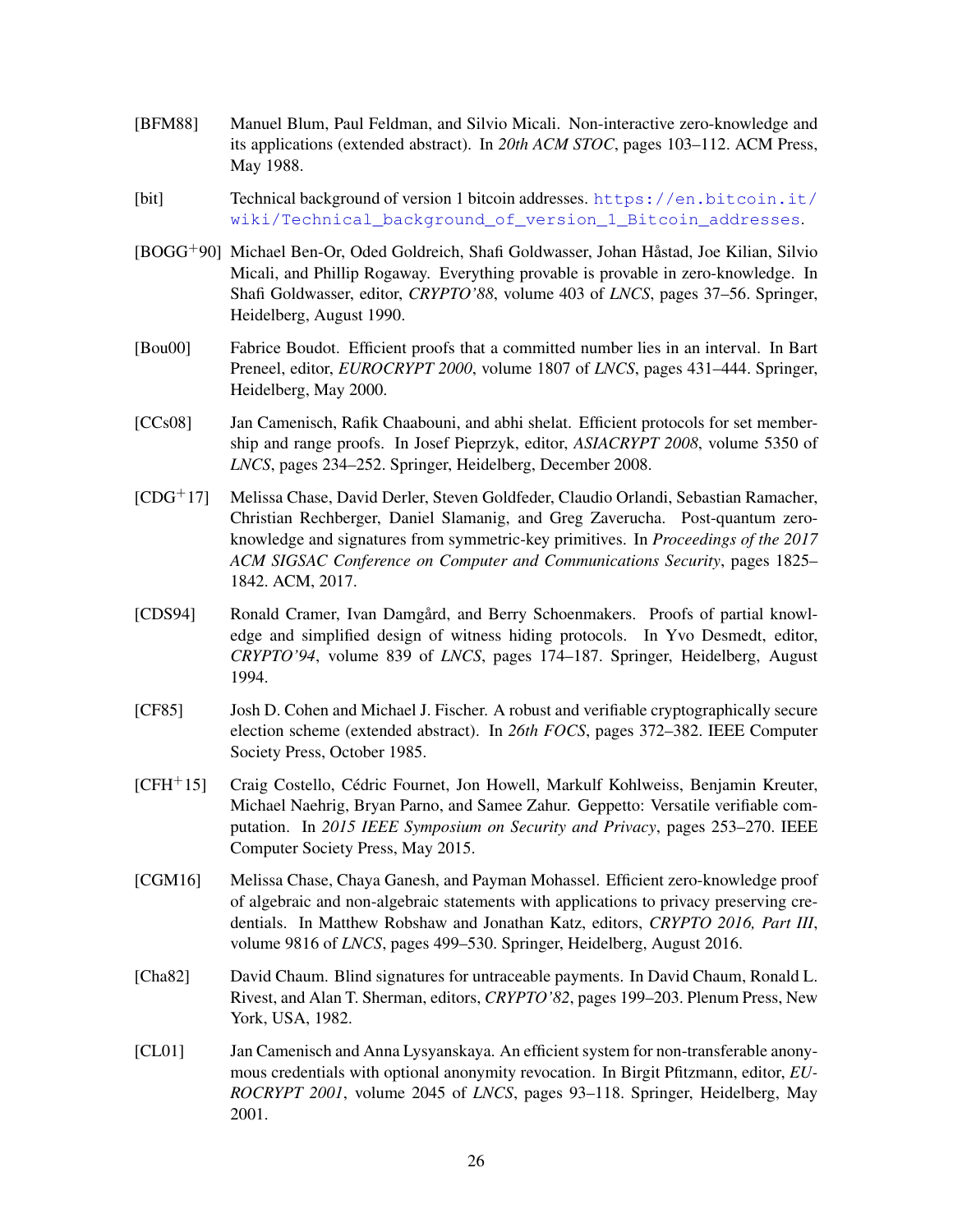- <span id="page-27-9"></span>[CM99] Jan Camenisch and Markus Michels. Proving in zero-knowledge that a number is the product of two safe primes. In Jacques Stern, editor, *EUROCRYPT'99*, volume 1592 of *LNCS*, pages 107–122. Springer, Heidelberg, May 1999.
- <span id="page-27-12"></span>[Cra12] Ronald Cramer, editor. *TCC 2012*, volume 7194 of *LNCS*. Springer, Heidelberg, March 2012.
- <span id="page-27-2"></span>[CS97] Jan Camenisch and Markus Stadler. Efficient group signature schemes for large groups (extended abstract). In Kaliski Jr. [\[Kal97\]](#page-28-11), pages 410–424.
- <span id="page-27-7"></span>[Dåm] Jvan Dåmgard. On Sigma Protocols. http://www.cs.au.dk/~ivan/Sigma. [pdf](http://www.cs.au.dk/~ivan/Sigma.pdf).
- <span id="page-27-4"></span>[DBB<sup>+</sup>15] Gaby G. Dagher, Benedikt Bünz, Joseph Bonneau, Jeremy Clark, and Dan Boneh. Provisions: Privacy-preserving proofs of solvency for bitcoin exchanges. In Indrajit Ray, Ninghui Li, and Christopher Kruegel:, editors, *ACM CCS 15*, pages 720–731. ACM Press, October 2015.
- <span id="page-27-13"></span>[DF02] Ivan Damgård and Eiichiro Fujisaki. A statistically-hiding integer commitment scheme based on groups with hidden order. In Yuliang Zheng, editor, *ASIACRYPT 2002*, volume 2501 of *LNCS*, pages 125–142. Springer, Heidelberg, December 2002.
- <span id="page-27-3"></span>[DFH12] Ivan Damgård, Sebastian Faust, and Carmit Hazay. Secure two-party computation with low communication. In Cramer [\[Cra12\]](#page-27-12), pages 54–74.
- <span id="page-27-5"></span>[DLFKP16] Antoine Delignat-Lavaud, Cédric Fournet, Markulf Kohlweiss, and Bryan Parno. Cinderella: Turning shabby X.509 certificates into elegant anonymous credentials with the magic of verifiable computation. In *2016 IEEE Symposium on Security and Privacy*, pages 235–254. IEEE Computer Society Press, May 2016.
- <span id="page-27-10"></span>[Edw07] Harold Edwards. A normal form for elliptic curves. *Bulletin of the American Mathematical Society*, 44(3):393–422, 2007.
- <span id="page-27-11"></span>[FFG+16] Dario Fiore, Cedric Fournet, Esha Ghosh, Markulf Kohlweiss, Olga Ohrimenko, and ´ Bryan Parno. Hash first, argue later: Adaptive verifiable computations on outsourced data. In Edgar R. Weippl, Stefan Katzenbeisser, Christopher Kruegel, Andrew C. Myers, and Shai Halevi, editors, *ACM CCS 16*, pages 1304–1316. ACM Press, October 2016.
- <span id="page-27-1"></span>[FFS87] Uriel Feige, Amos Fiat, and Adi Shamir. Zero knowledge proofs of identity. In Aho [\[Aho87\]](#page-25-8), pages 210–217.
- <span id="page-27-6"></span>[FLS90] Uriel Feige, Dror Lapidot, and Adi Shamir. Multiple non-interactive zero knowledge proofs based on a single random string (extended abstract). In *31st FOCS*, pages 308– 317. IEEE Computer Society Press, October 1990.
- <span id="page-27-8"></span>[FO97] Eiichiro Fujisaki and Tatsuaki Okamoto. Statistical zero knowledge protocols to prove modular polynomial relations. In Kaliski Jr. [\[Kal97\]](#page-28-11), pages 16–30.
- <span id="page-27-0"></span>[For87] Lance Fortnow. The complexity of perfect zero-knowledge (extended abstract). In Aho [\[Aho87\]](#page-25-8), pages 204–209.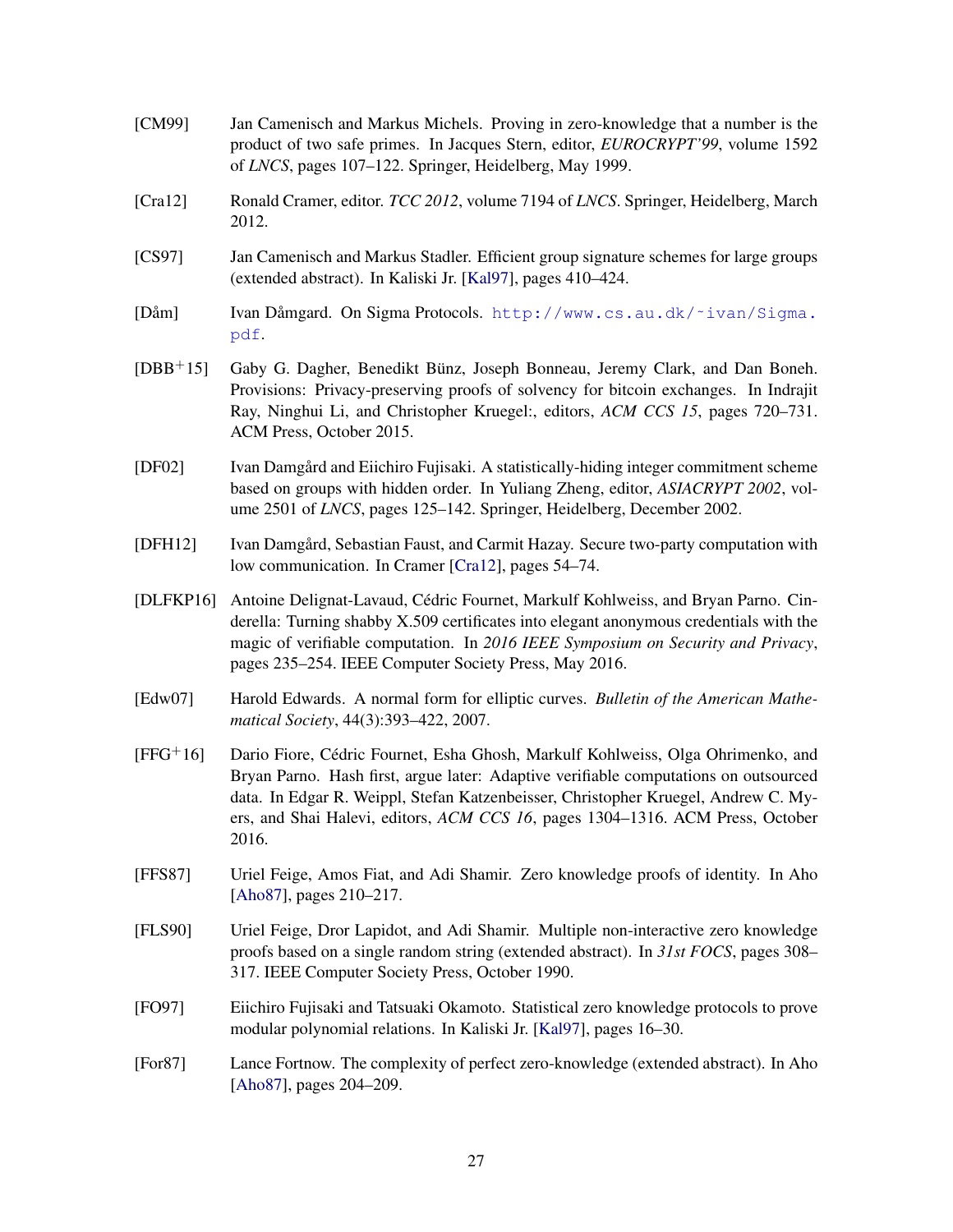- <span id="page-28-7"></span>[FS87] Amos Fiat and Adi Shamir. How to prove yourself: Practical solutions to identification and signature problems. In Andrew M. Odlyzko, editor, *CRYPTO'86*, volume 263 of *LNCS*, pages 186–194. Springer, Heidelberg, August 1987.
- <span id="page-28-9"></span>[GGPR13] Rosario Gennaro, Craig Gentry, Bryan Parno, and Mariana Raykova. Quadratic span programs and succinct NIZKs without PCPs. In Thomas Johansson and Phong Q. Nguyen, editors, *EUROCRYPT 2013*, volume 7881 of *LNCS*, pages 626–645. Springer, Heidelberg, May 2013.
- <span id="page-28-6"></span>[GK15] Jens Groth and Markulf Kohlweiss. One-out-of-many proofs: Or how to leak a secret and spend a coin. In Elisabeth Oswald and Marc Fischlin, editors, *EUROCRYPT 2015, Part II*, volume 9057 of *LNCS*, pages 253–280. Springer, Heidelberg, April 2015.
- <span id="page-28-10"></span>[GLR11] Shafi Goldwasser, Huijia Lin, and Aviad Rubinstein. Delegation of computation without rejection problem from designated verifier CS-Proofs. Cryptology ePrint Archive, Report 2011/456, 2011. <http://eprint.iacr.org/2011/456>.
- <span id="page-28-3"></span>[GMO16] Irene Giacomelli, Jesper Madsen, and Claudio Orlandi. Zkboo: Faster zero-knowledge for boolean circuits. In *25th USENIX Security Symposium, USENIX Security 16, Austin, TX, USA, August 10-12, 2016.*, 2016.
- <span id="page-28-0"></span>[GMW86] Oded Goldreich, Silvio Micali, and Avi Wigderson. Proofs that yield nothing but their validity and a methodology of cryptographic protocol design (extended abstract). In *27th FOCS*, pages 174–187. IEEE Computer Society Press, October 1986.
- <span id="page-28-1"></span>[GMW87] Oded Goldreich, Silvio Micali, and Avi Wigderson. How to play any mental game or A completeness theorem for protocols with honest majority. In Aho [\[Aho87\]](#page-25-8), pages 218–229.
- <span id="page-28-5"></span>[GMY06] Juan A. Garay, Philip D. MacKenzie, and Ke Yang. Strengthening zero-knowledge protocols using signatures. *Journal of Cryptology*, 19(2):169–209, April 2006.
- <span id="page-28-4"></span>[GQ88] Louis C. Guillou and Jean-Jacques Quisquater. A practical zero-knowledge protocol fitted to security microprocessor minimizing both trasmission and memory. In C. G. Günther, editor, *EUROCRYPT'88*, volume 330 of *LNCS*, pages 123–128. Springer, Heidelberg, May 1988.
- <span id="page-28-8"></span>[Gro10] Jens Groth. Short pairing-based non-interactive zero-knowledge arguments. In Masayuki Abe, editor, *ASIACRYPT 2010*, volume 6477 of *LNCS*, pages 321–340. Springer, Heidelberg, December 2010.
- <span id="page-28-12"></span>[IEE13] *2013 IEEE Symposium on Security and Privacy*. IEEE Computer Society Press, May 2013.
- <span id="page-28-2"></span>[IKOS07] Yuval Ishai, Eyal Kushilevitz, Rafail Ostrovsky, and Amit Sahai. Zero-knowledge from secure multiparty computation. In David S. Johnson and Uriel Feige, editors, *39th ACM STOC*, pages 21–30. ACM Press, June 2007.
- <span id="page-28-11"></span>[Kal97] Burton S. Kaliski Jr., editor. *CRYPTO'97*, volume 1294 of *LNCS*. Springer, Heidelberg, August 1997.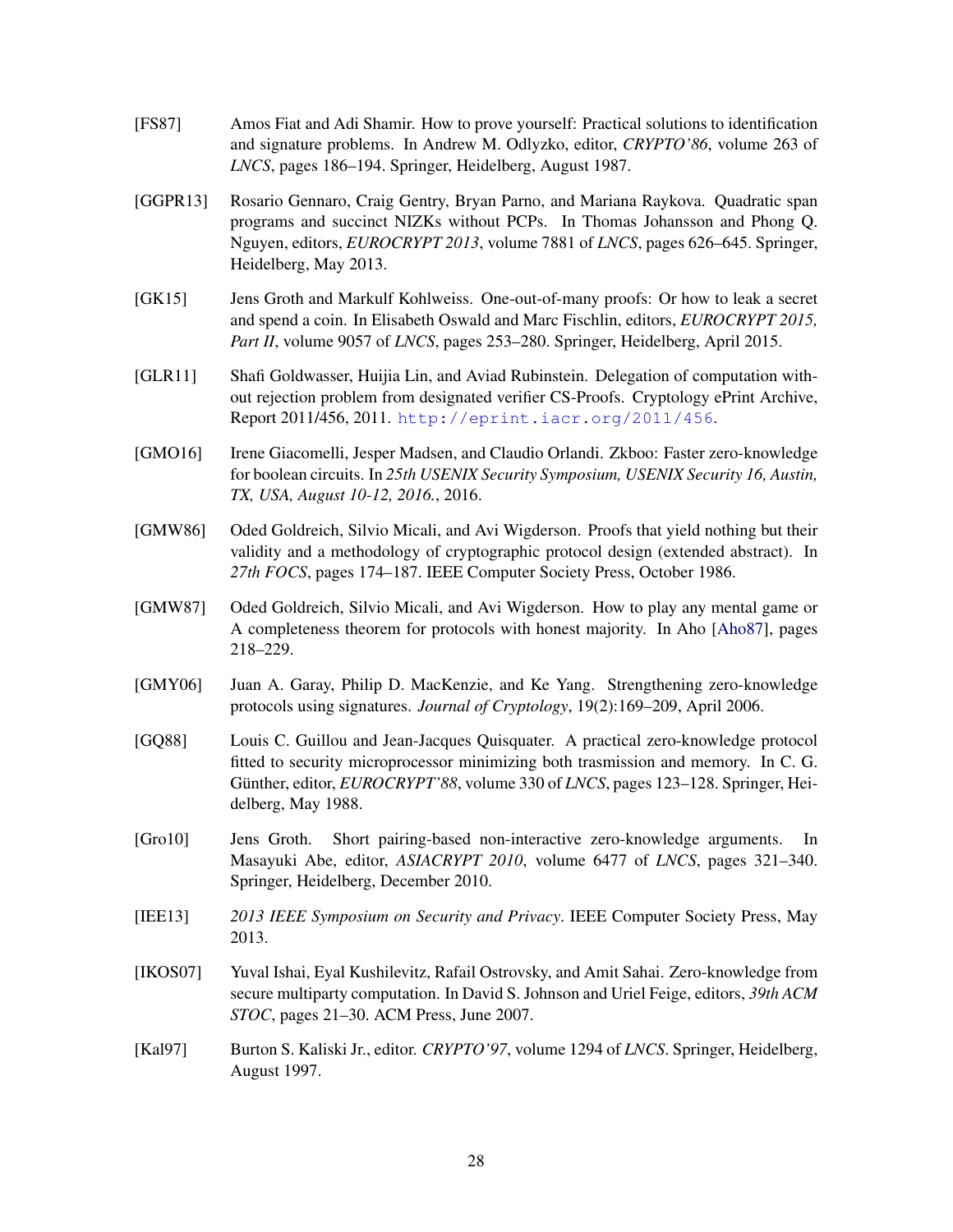- <span id="page-29-8"></span>[Kil92] Joe Kilian. A note on efficient zero-knowledge proofs and arguments. In *Proceedings of the twenty-fourth annual ACM symposium on Theory of computing*, pages 723–732. ACM, 1992.
- <span id="page-29-5"></span>[Lip12] Helger Lipmaa. Progression-free sets and sublinear pairing-based non-interactive zeroknowledge arguments. In Cramer [\[Cra12\]](#page-27-12), pages 169–189.
- <span id="page-29-7"></span>[Lip13] Helger Lipmaa. Succinct non-interactive zero knowledge arguments from span programs and linear error-correcting codes. In Kazue Sako and Palash Sarkar, editors, *ASIACRYPT 2013, Part I*, volume 8269 of *LNCS*, pages 41–60. Springer, Heidelberg, December 2013.
- <span id="page-29-15"></span>[MGGR13] Ian Miers, Christina Garman, Matthew Green, and Aviel D. Rubin. Zerocoin: Anonymous distributed E-cash from Bitcoin. In IEEE S&P 2013 [\[IEE13\]](#page-28-12), pages 397–411.
- <span id="page-29-9"></span>[Mic00] Silvio Micali. Computationally sound proofs. *SIAM Journal on Computing*, 30(4):1253–1298, 2000.
- <span id="page-29-2"></span>[NMT] Shen Noether, Adam Mackenzie, and Monero Core Team. Ring confidential transactions. <https://lab.getmonero.org/pubs/MRL-0005.pdf>.
- <span id="page-29-1"></span>[NY90] Moni Naor and Moti Yung. Public-key cryptosystems provably secure against chosen ciphertext attacks. In *22nd ACM STOC*, pages 427–437. ACM Press, May 1990.
- <span id="page-29-14"></span>[para] Zcash 1.0 "Sprout" Guide. [https://github.com/zcash/zcash/wiki/1.](https://github.com/zcash/zcash/wiki/1.0-User-Guide) [0-User-Guide](https://github.com/zcash/zcash/wiki/1.0-User-Guide).
- <span id="page-29-10"></span>[parb] Zcash Parameter Generation. [https://z.cash/technology/paramgen.](https://z.cash/technology/paramgen.html) [html](https://z.cash/technology/paramgen.html).
- <span id="page-29-16"></span>[Ped92] Torben P. Pedersen. Non-interactive and information-theoretic secure verifiable secret sharing. In Joan Feigenbaum, editor, *CRYPTO'91*, volume 576 of *LNCS*, pages 129– 140. Springer, Heidelberg, August 1992.
- <span id="page-29-6"></span>[PHGR13] Bryan Parno, Jon Howell, Craig Gentry, and Mariana Raykova. Pinocchio: Nearly practical verifiable computation. In IEEE S&P 2013 [\[IEE13\]](#page-28-12), pages 238–252.
- <span id="page-29-4"></span>[PS96] David Pointcheval and Jacques Stern. Security proofs for signature schemes. In Ueli M. Maurer, editor, *EUROCRYPT'96*, volume 1070 of *LNCS*, pages 387–398. Springer, Heidelberg, May 1996.
- <span id="page-29-3"></span>[Sch91] Claus-Peter Schnorr. Efficient signature generation by smart cards. *Journal of Cryptology*, 4(3):161–174, 1991.
- <span id="page-29-12"></span>[sec] Secp256k1. <https://en.bitcoin.it/wiki/Secp256k1>.
- <span id="page-29-0"></span>[Vad99] Salil Pravin Vadhan. *A study of statistical zero-knowledge proofs*. PhD thesis, Massachusetts Institute of Technology, 1999.
- <span id="page-29-11"></span>[Wil] Zooko Wilcox. Proving bitcoin reserves. [https://iwilcox.me.uk/2014/](https://iwilcox.me.uk/2014/proving-bitcoin-reserves) [proving-bitcoin-reserves](https://iwilcox.me.uk/2014/proving-bitcoin-reserves).
- <span id="page-29-13"></span>[Woo] Gavin Wood. Ethereum: A Secure Decentralised Generalised Transaction Ledger. <http://gavwood.com/paper.pdf>.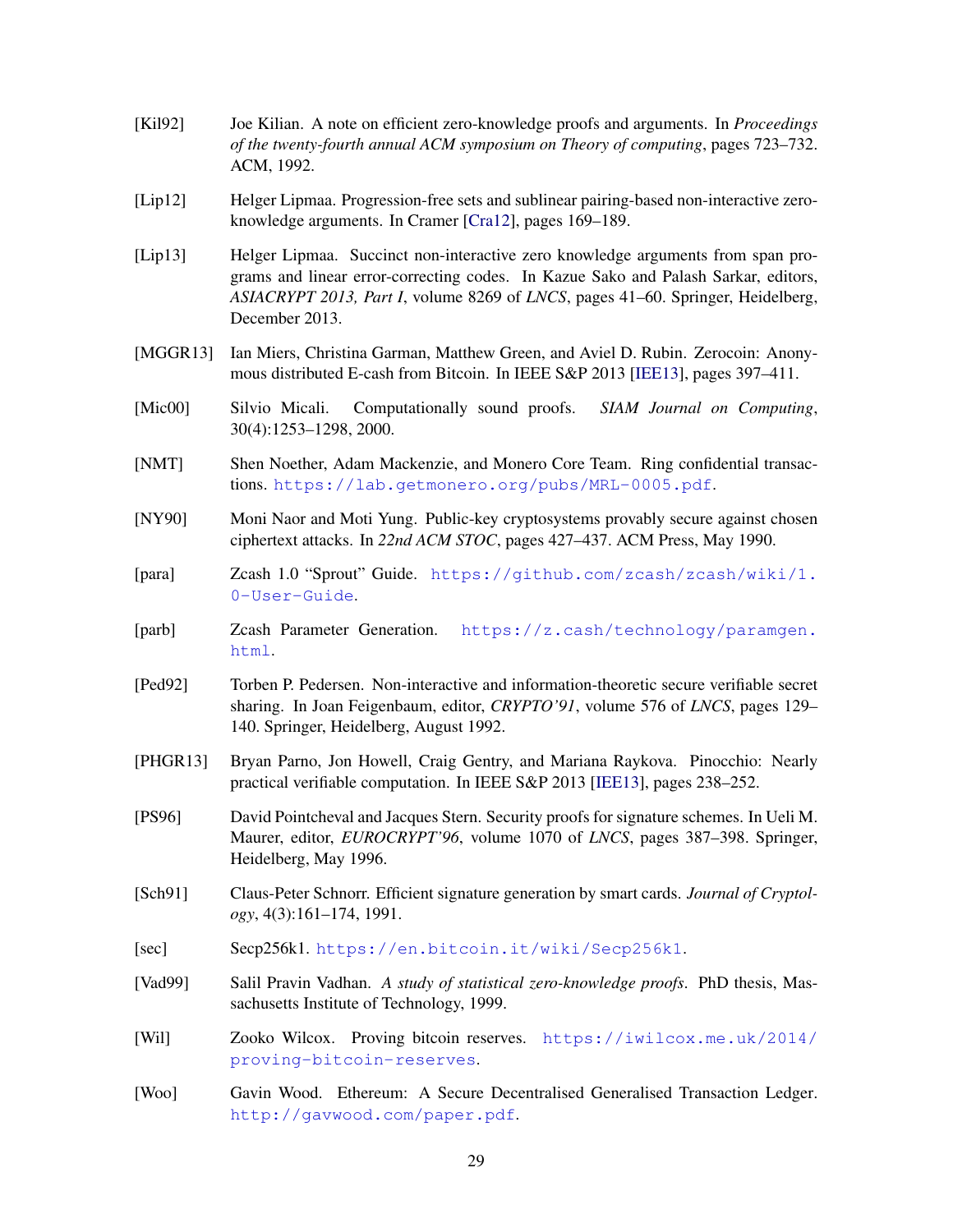# <span id="page-30-0"></span>A zk-SNARK on Committed Input/Output

We separate the circuit wires into private input, public input, intermediate values and private output. Let  $I_{com} \subseteq \{1, \ldots, m\}$  be the set of indices corresponding to the private inputs  $a_1, \ldots, a_n$ , and  $I_{pub}$ the indices for the public input wires. Let  $I_{out}$  be the set of indices corresponding to the outputs  $b_i$ , and  $I_{mid} = \{1, \ldots, m\} \setminus I_{pub} \cup I_{com} \cup I_{out}$ . Let  $C_i = g^{a_i} h^{r_i}$  be a Pedersen commitment, to the *i*th input  $a_i$  and  $D_i = g^{b_i} h^{R_i}$ , commitment to the outputs. The construction comIOSnark is given in Fig. [11.](#page-31-0)

Given  $C_i = g^{a_i} h^{r_i}$ , for all  $i \in [n]$ , commitments to private inputs,  $D_i = g^{b_i} h^{R_i}$ , for all  $i \in [n']$ , commitments to private outputs, and public input z.

1. CRS generation: Run GroupGen(1<sup> $\kappa$ </sup>) to get  $(p, \mathbb{G}, \widetilde{\mathbb{G}}, \mathbb{G}_T, g, \widetilde{g}, e)$ . Choose  $r_v, r_w, \alpha_v, \alpha_w, \alpha_y, s, \beta, \gamma \ \stackrel{R}{\leftarrow} \ \mathbb{F}. \quad \text{Set} \ \ r_y \ = \ r_v r_w, g_v \ = \ g^{r_v}, \tilde{g}_v \ = \ \tilde{g}^{r_v}, g_w \ = \ g^{r_w}, \tilde{g}_w \ = \ \tilde{g}^{r_w}$  $\tilde{g}^{r_w}, g_y = g^{r_y}, \tilde{g}_y = \tilde{g}^{r_y}.$ Set the CRS to be:

$$
\begin{split} \text{crs} = \Big( & \{ g^{v_k(s)}_v \}_{k \in I_{com}}, \{ g^{v_k(s)}_v \}_{k \in I_{out}}, \{ g^{v_k(s)}_v \}_{k \in I_{mid}}, \\ & \{ \tilde{g}^{w_k(s)}_w \}_{k \in I_{com}}, \{ \tilde{g}^{w_k(s)}_w \}_{k \in I_{out}}, \{ \tilde{g}^{w_k(s)}_w \}_{k \in I_{com}}, \{ g^{y_k(s)}_y \}_{k \in I_{com}}, \\ & \{ g^{y_k(s)}_y \}_{k \in I_{out}}, \{ g^{y_k(s)}_y \}_{k \in I_{mid}}, \{ \tilde{g}^{\alpha_v v_k(s)}_v \}_{k \in I_{com}}, \{ \tilde{g}^{\alpha_v v_k(s)}_v \}_{k \in I_{out}}, \\ & \{ \tilde{g}^{\alpha_v v_k(s)}_y \}_{k \in I_{com}}, \{ \tilde{g}^{\alpha_y y_k(s)}_y \}_{k \in I_{cont}}, \{ \tilde{g}^{\alpha_y y_k(s)}_y \}_{k \in I_{mid}}, \{ g^{s^i} \}_{k \in I_{mid}}, \\ & \{ \tilde{g}^{\alpha_y y_k(s)}_y \}_{k \in I_{com}}, \{ \tilde{g}^{\alpha_y y_k(s)}_y \}_{k \in I_{out}}, \{ \tilde{g}^{\beta_y y_k(s)}_y \}_{k \in I_{mid}}, \{ g^{s^i} \}_{i \in [d]}, \\ & \{ \tilde{g}^{s^i} \}_{i \in [d]}, \{ g^{\beta v_k(s)}_y g^{\beta y_k(s)}_y \}_{k \in I_{com}}, \\ & \{ g^{\beta v_k(s)}_v g^{\beta y_k(s)}_y \}_{k \in I_{out}}, \{ g^{\beta v_k(s)}_v g^{\beta y_k(s)}_y \}_{k \in I_{mid}} \Big). \end{split}
$$

Set the short verification CRS to be:

$$
\text{shorters} = \left(g,\tilde{g},\tilde{g}^{\alpha_v},g^{\alpha_w},\tilde{g}^{\alpha_y},\tilde{g}^{\gamma},g^{\beta\gamma},g^{\beta\gamma},g_t^{t(s)},\right.\\\left.\left\{g_v^{v_k(s)}\right\}_{k\in I_{com}\cup I_{out}},\{g_v^{v_k(s)}\}_{k\in I_{pub}},\{\tilde{g}_w^{w_k(s)}\}_{k\in I_{pub}}\right)
$$

- 2. Prove. On input z, witness  $a_1, \ldots, a_n, b_1, \ldots, b_{n'}$ , and crs, the prover evaluates the QAP to obtain  $\{a_i\}_{i\in[m]}$ . (Equivalently, evaluates the circuit to obtain the values on the circuit wires).  $\sum_{k \in I_{com}} a_k v_k(x)$ ,  $v_{mid}(x) = \sum_{k \in I_{mid}} a_k v_k(x)$ ,  $v_{out}(x) = \sum_{k \in I_{out}} a_k v_k(x)$  and similarly de-The prover solves for the quotient polynomial h such that  $p(x) = h(x)t(x)$ . Let  $v_{com}(x) =$ fine  $w_{com}(x)$ ,  $w_{mid}(x)$ ,  $w_{out}(x)$ ,  $y_{com}(x)$ ,  $y_{mid}(x)$  and  $y_{out}(x)$ .
	- The prover computes the proof  $\pi$ :

$$
\begin{array}{c}\left(g_v^{v_{com}(s)},g_v^{v_{mid}(s)},g_v^{v_{out}(s)},\tilde{g}_w^{w_{com}(s)},\tilde{g}_w^{w_{mid}(s)},\\ \tilde{g}_w^{w_{out}(s)},g_y^{y_{com}(s)},g_y^{y_{mid}(s)},g_y^{y_{out}(s)},\tilde{g}_v^{h(s)},\tilde{g}_v^{a_vv_{com}(s)},\tilde{g}_v^{\alpha_vv_{mid}(s)},\\ \tilde{g}_v^{\alpha_vv_{out}(s)},g_w^{\alpha_ww_{com}(s)},g_w^{\alpha_ww_{mid}(s)},g_w^{\alpha_ww_{out}(s)},\tilde{g}_y^{\alpha_yy_{com}(s)},\tilde{g}_y^{\alpha_yy_{mid}(s)},\\ \tilde{g}_y^{\alpha_yy_{out}(s)},g_v^{\beta v_{com}(s)}g_w^{\beta w_{com}(s)}g_y^{\beta y_{com}(s)},g_v^{\beta v_{mid}(s)}g_w^{\beta y_{mid}(s)},\\ g_v^{\beta v_{out}(s)}g_w^{\beta y_{out}(s)}g_y^{\beta y_{out}(s)}g_y^{\beta y_{out}(s)}\end{array}
$$

• Prove input consistency with commitment. The prover uses sigma protocol comEq to compute proof  $\pi_{in}$ : PK $\{(a_1, ..., a_n, r_1, ..., r_n) : y = \prod_{i=1}^n G_i^{a_i} \wedge C_1 = g^{a_1} h^{r_1} \wedge \cdots \wedge C_n =$  $g^{a_n}h^{r_n}$ }, for  $G_i=g_v^{v_i(s)}, i\in I_{com},$  and  $y=g_v^{v_{com}(s)}.$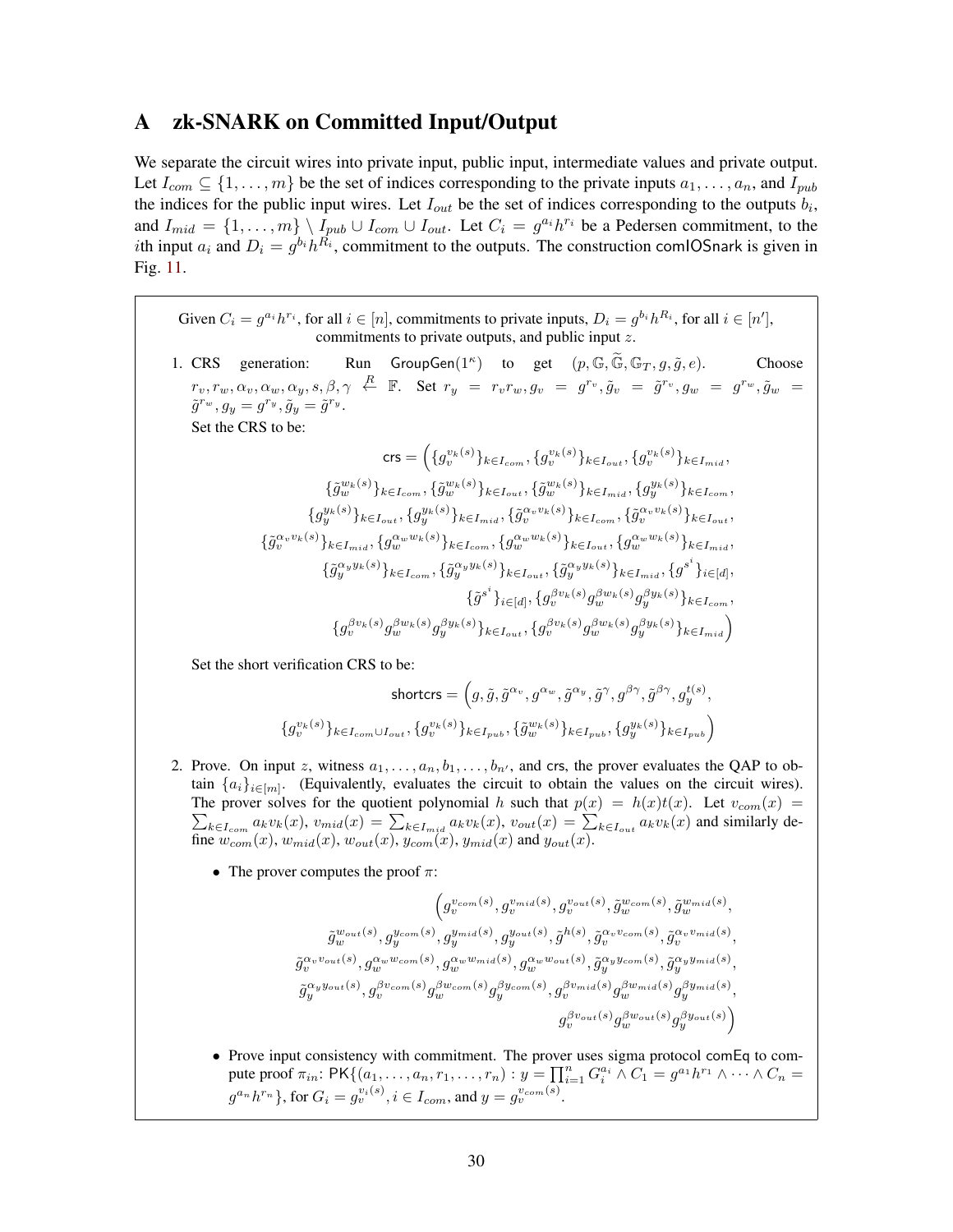• Prove output consistency with commitment. The prover uses sigma protocol comEq to compute proof  $\pi_{out}$ : PK $\{(b_1, \ldots, b_{n'}, R_1, \ldots, R_{n'}) : y = \prod_{i=1}^{n'} G_{m-n'+i}^{b_i} \wedge D_1 = g^{b_1} h^{R_1} \wedge D_1$  $\cdots \wedge D_{n'}=g^{b_{n'}}h^{R_{n'}}\},$  for  $G_j=g_v^{v_j(s)},$   $j\in I_{out},$  and  $y=g_v^{v_{out}(s)}$ 

3. Verify.

• On input shortcrs, y, and a proof  $\pi$ , parse it as

$$
\pi = \left( g^{V_{com}}, g^{V_{mid}}, g^{V_{out}}, \tilde{g}^{W_{com}}, \tilde{g}^{W_{mid}}, \tilde{g}^{W_{out}}, g^{Y_{com}}, \right.\\ \\ \left. g^{Y_{mid}}, g^{V_{out}}, \tilde{g}^{H}, \tilde{g}^{V'_{com}}, \tilde{g}^{V'_{mid}}, \tilde{g}^{V'_{out}}, g^{W'_{com}}, \right.\\ \\ \left. g^{W'_{mid}}, g^{W'_{out}}, \tilde{g}^{Y'_{com}}, \tilde{g}^{Y'_{mid}}, \tilde{g}^{Z_{out}}, g^{Z_{con}}, g^{Z_{mid}}, g^{Z_{out}} \right)
$$

• Divisibility check. Compute  $g_v^{v_{pub}(s)} = \prod_{k \in I_{pub}} (g_v^{v_k(s)})^{a_k}$ . Similarly, compute  $\tilde{g}_w^{w_{pub}(s)}$  and  $g_y^{y_{pub}(s)}$ . Check that,

$$
\begin{aligned} e\left(g_v^{v_0(s)}g_v^{v_{pub}(s)}g_v^{V_{conf}}g_v^{V_{mid}}g_v^{V_{out}}, \tilde{g}_w^{w_0(s)}\tilde{g}_w^{w_{pub}(s)}\tilde{g}_w^{W_{conf}}\tilde{g}_w^{W_{mid}}\tilde{g}_w^{W_{out}}\right) \\ = e\left(g_y^{t(s)}, \tilde{g}^H\right)e\left(g_y^{y_0(s)}g_y^{y_{pub}(s)}g_y^{Y_{com}}g_y^{Y_{mid}}g_y^{Y_{out}}, \tilde{g}\right) \end{aligned}
$$

- Verify that the linear combinations are in correct spans.
	- (a)  $e(g^{V_{com}}, \tilde{g}^{\alpha_v}) = e(g, \tilde{g}^{V'_{com}})$ (b)  $e(g^{V_{mid}}, \tilde{g}^{\alpha_v}) = e(g, \tilde{g}^{V'_{mid}})$ (c)  $e(g^{V_{out}}, \tilde{g}^{\alpha_v}) = e(g, \tilde{g}^{V'_{out}})$ (d)  $e(g^{W'_{com}}, \tilde{g}) = e(g^{\alpha_w}, \tilde{g}^{W_{com}})$ (e)  $e(g^{W'_{mid}}, \tilde{g}) = e(g^{\alpha_w}, \tilde{g}^{W_{mid}})$
	- (f)  $e(g^{W'_{out}}, \tilde{g}) = e(g^{\alpha_w}, \tilde{g}^{W_{out}})$
	- (g)  $e(g^{Y_{com}}, \tilde{g}^{\alpha_y}) = e(g, \tilde{g}_y^{Y'_{com}})$
	- (h)  $e(g^{Y_{mid}}, \tilde{g}^{\alpha_y}) = e(g, \tilde{g}_y^{Y'_{mid}})$
	- (i)  $e(g^{Y_{out}}, \tilde{g}^{\alpha_y}) = e(g, \tilde{g}_y^{Y'_{out}})$
- Verify same coefficients in all linear combinations.
	- (a)  $e(g^{Z_{com}}, \tilde{g}^{\gamma}) = e(g^{V_{com}}g^{Y_{com}}, \tilde{g}^{\beta\gamma})e(g^{\beta\gamma}, \tilde{g}^{W_{com}})$ (b)  $e(g^{Z_{mid}}, \tilde{g}^{\gamma}) = e(g^{V_{mid}}g^{Y_{mid}}, \tilde{g}^{\beta\gamma})e(g^{\beta\gamma}, \tilde{g}^{W_{mid}})$ (c)  $e(g^{Z_{out}}, \tilde{g}^{\gamma}) = e(g^{V_{out}}g^{Y_{out}}, \tilde{g}^{\beta\gamma})e(g^{\beta\gamma}, \tilde{g}^{W_{out}})$
- Verify input consistency with commitment. Verify comEq proof  $\pi_{in}$ . The verifier computes  $G_i = g_v^{v_i(s)}$ ,  $i \in I_{com}$ , and sets  $y = g^{V_{com}}$  from the proof  $\pi$ . The verifier checks that the proof  $\pi_{in}$  is a proof of knowledge of:  $PK\{(a_1, \ldots, a_n, r_1, \ldots, r_n) : y = \prod_{i=1}^n G_i^{a_i} \wedge C_1 =$  $g^{a_1} h^{r_1} \wedge \cdots \wedge C_n = g^{a_n} h^{r_n}$ .
- Verify output consistency with commitment. Verify comEq proof  $\pi_{out}$ . The verifier computes  $G_i = g_v^{v_i(s)}$ ,  $i \in I_{out}$ , and sets  $y = g_{v}^{V_{out}}$  from the proof  $\pi$ . The verifier checks that the proof  $\pi_{out}$  verifies. PK $\{ (b_1, \ldots, b_{n'}, R_1, \ldots, R_{n'}) : y = \prod_{i=1}^{n'} G_{m-n'+i}^{b_i} \wedge D_1 = g^{b_1} h^{R_1} \wedge \cdots \wedge D_n$  $D_{n'} = g^{b_{n'}} h^{R_{n'}}$  }.

<span id="page-31-0"></span>Figure 11: comIOSnark :  $PK{ (a_1, ..., a_n, b_1, ..., b_{n'}, r_1, ..., r_n, R_1, ..., R_{n'}) : f(a_1, ..., a_n, z) =$  $(b_1, ..., b_{n'}) \wedge C_i = g^{a_i} h^{r_i} \wedge D_i = g^{b_i} h^{R_i}$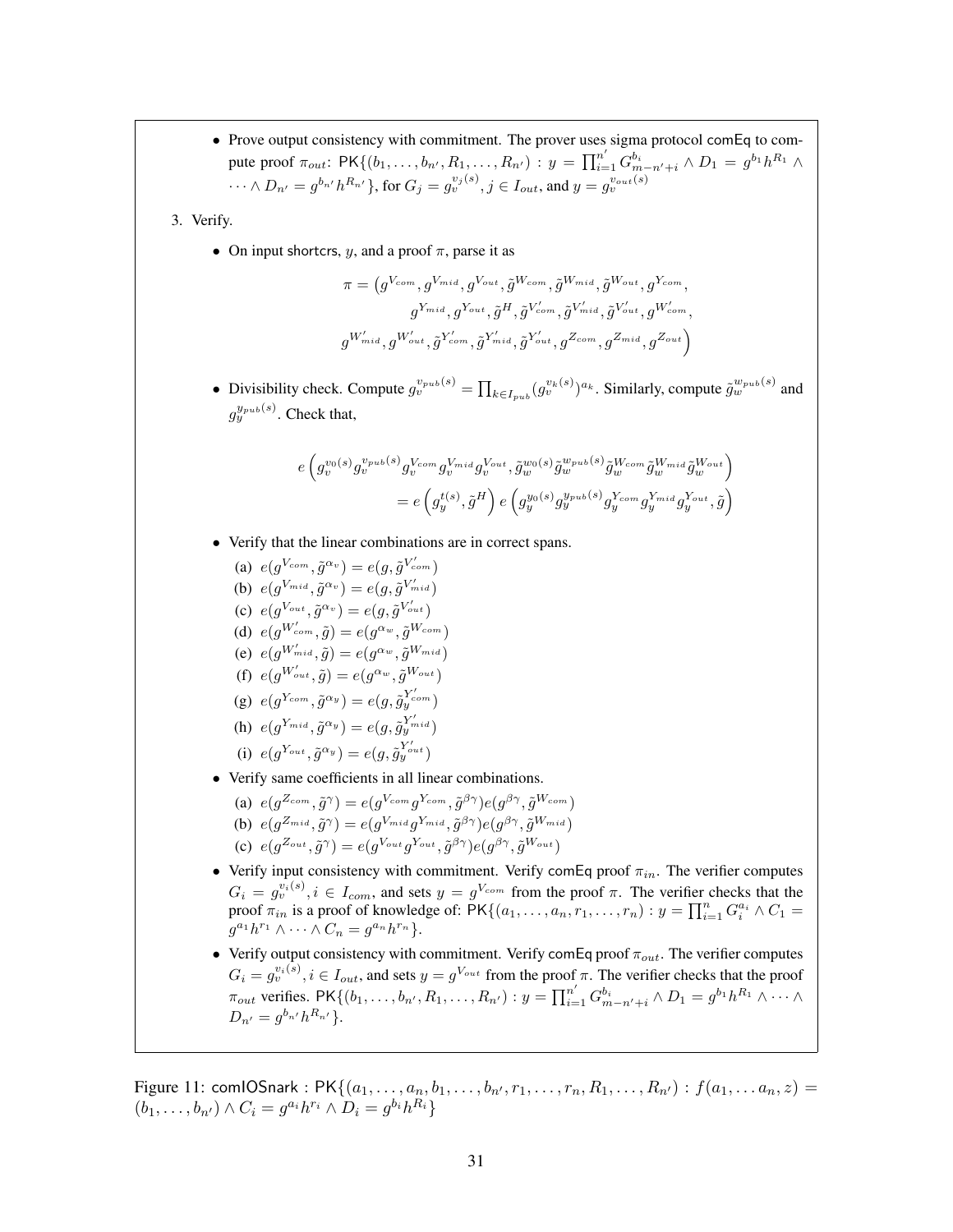The construction comIOSnark is made zero-knowledge by randomizing the elements in the proof  $\pi$  in a way similar to comInSnark and we obtain zk-comIOSnark. The proof of the above is omitted, and follows from ideas similar to the proof of Theorem [4.1.](#page-18-1)

### <span id="page-32-0"></span>B Proof of Theorem [4.1](#page-18-1)

We recall a technical lemma from Gennaro et al. [\[GGPR13\]](#page-28-9) below, on which we rely for soundness.

<span id="page-32-1"></span>**Lemma B.1** (Lemma 10, [\[GGPR13\]](#page-28-9)). Let  $\mathbb{F}[x]^{(k)}$  denote polynomials over  $\mathbb{F}[x]$  of degree at most k. Let  $\mathbb{F}[x]^{(-k)}$  denote polynomials over  $\mathbb{F}[x]$  that have a zero coefficient for  $x^k$ . For some d, let  $\mathcal{U} = \{u_k(x)\} \subset \mathbb{F}[x]^d$ , and let span(U) denote the set of polynomials that can be generated as  $\mathbb{F}$ linear combinations of the polynomials in U. Let  $a(x) \in \mathbb{F}[x]^{(d+1)}$  be generated uniformly at random  $subject\ to\ the\ constraint\ that\ \{a(x)\cdot u_k(x):u_k(x)\in\mathcal{U}\}\subset \mathbb{F}[x]^{(\neg(d+1))}.$  Let  $s\in\mathbb{F}^*$ . Then, for all *algorithms* A

$$
\Pr[u(x) \leftarrow \mathcal{A}(\mathcal{U}, s, a(s)): u(x) \in \mathbb{F}[x]^d \wedge u(x) \not \in \text{span}(\mathcal{U}) \wedge a(x) \cdot u(x) \in \mathbb{F}[x]^{(\neg(d+1))}] \leq \frac{1}{|\mathbb{F}|}
$$

Proof of Theorem [4.1.](#page-18-1)

*Proof.* **Soundness.** Assume there exists an adversary A who returns the proof of a false statement. We use this adversary  $A$  along with the knowledge extractor that exists by the  $d$ -PKE assumption to construct an adversary B to break either the q-PDH assumption or the 2q-SDH assumption. B is given the description of a bilinear map,  $(p, \mathbb{G}, \mathbb{G}_T, g, \tilde{g}, e)$ , and the challenge  $g^s, \tilde{g}^s, \dots, g^{s^q}, \tilde{g}^{s^q}, g^{s^{q+2}}$ ,  $\tilde{g}^{s^{q+2}}, \cdots, g^{s^{2q}}, \tilde{g}^{s^{2q}}$ . A generates a function f that has a QAP  $\mathcal{Q} = (t(x), V, W, V)$  of size m and degree d.

B first picks  $r_v, r_w, \alpha_v, \alpha_w, \alpha_y, s$  at random and sets  $r_y = r_v r_w, g_v = g^{r_v s^{d+1}}, g_w = g^{r_w s^{2(d+1)}},$ and  $g_y = g^{r_y s^{3(d+1)}}$ . Using these values, the final term in the proof  $\pi$  can be rewritten as

<span id="page-32-2"></span>
$$
g_v^{\beta v(s)} g_w^{\beta w(s)} g_y^{\beta y(s)} = g^{\beta(r_v s^{d+1} v(s) + r_w s^{2(d+1)} w(s) + r_y s^{3(d+1)} y(s))}.
$$
\n(8)

B sets  $\beta = s^{q-(4d+3)}\beta_{poly}(s)$  where  $\beta_{poly}(x)$  is a polynomial of degree at most  $3d+3$  sampled uniformly at random such that  $\beta_{poly}(x) \cdot (r_v v_k(x) + r_w x^{(d+1)} w_k(x) + r_y x^{2(d+1)} y_k(x))$  has a zero coefficient in front of  $x^{3d+3}$  for all k. Such a polynomial is guaranteed to exist by Lemma [B.1.](#page-32-1) Rewriting [\(8\)](#page-32-2) by writing  $\beta$  in terms of s, we have

<span id="page-32-3"></span>
$$
g^{s^{q-3d-2}r_v\beta_{poly}(s)v(s)+s^{q-2d-1}r_w\beta_{poly}(s)w(s)+s^{q-d}r_y\beta_{poly}(s)y(s)} = g^{s^{q-3d-2}\beta_{poly}(s)(r_vv(s)+s^{d+1}r_ww(s)+s^{2d+2}r_yy(s))}.
$$
\n(9)

Since  $\beta_{poly}(x) \cdot (r_v v_k(x) + r_w x^{(d+1)} w_k(x) + r_y x^{2(d+1)} y_k(x))$  has a zero coefficient in front of  $x^{3d+3}$ , the exponent in [\(9\)](#page-32-3) has a zero in front of  $s^{q+1}$ . The powers of q in the exponent go up to  $(q - 3d - 2) + (3d + 3) + (2d + 2) + d = q + 3d + 3 \leq 2q$ . Thus, B can efficiently generate the terms in the CRS that contain  $\beta$  by using the elements in the challenge.

B picks  $\gamma'$  uniformly at random from F and sets  $\gamma = \gamma' s^{q+2}$ . B can generate  $g^{\gamma}$  from the challenge, since  $g^{s^{q+2}}$  is given. Note that  $\beta\gamma = s^{q-(4d+3)}\beta_{poly}(s)\gamma' s^{q+2}$  does not have the  $s^{q+1}$ term, and it has degree at most  $q - (4d + 3) + (3d + 3) + (q + 2) \le 2q$  (assuming  $d \ge 2$ ). Hence, B can generate  $g^{\beta\gamma}$  using the elements in its challenge.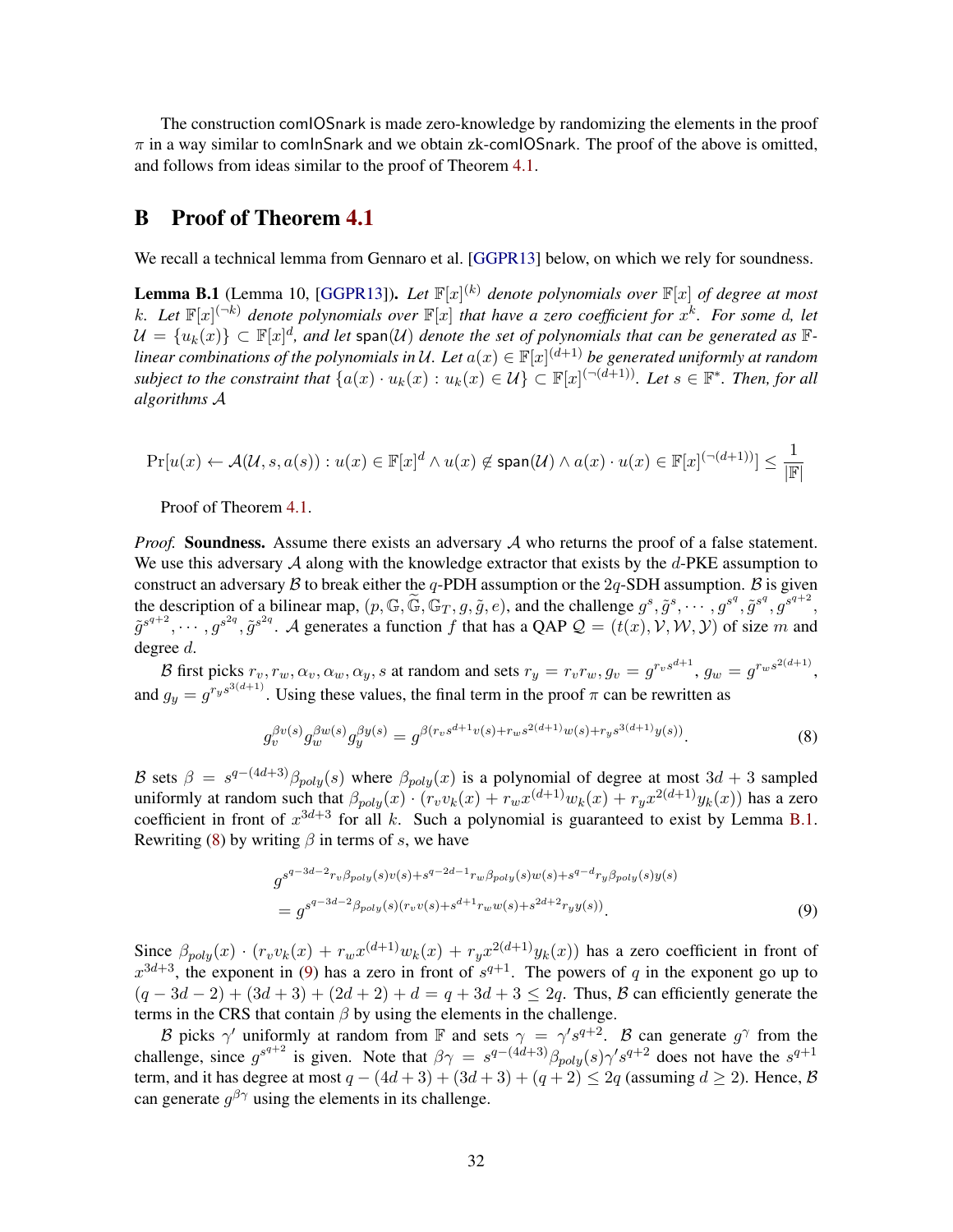Let  $(\hat{\pi}, \hat{\pi_{in}})$  be a cheating proof returned by A for the computation of f with public input and public output  ${c_k}_{k \in I_{pub}\cup I_{out}}$ . Let  $\hat{\pi} = (g^{V_{com}}, g^{V_{mid}}, \tilde{g}^{W_{com}}, \tilde{g}^{V_{mid}}, g^{V_{cond}}, \tilde{g}^{H}, g^{V'_{com}}, g^{V'_{mid}}, g^{V'_{mid}})$  $g^{W'_{com}}$ ,  $g^{W'_{mid}}$ ,  $g^{Y'_{com}}$ ,  $g^{Z_{com}}$ ,  $g^{Z_{mid}}$ ). Since the verification holds, we have that  $e(g^{V_{com}}, \tilde{g}^{\alpha_v})$  =  $e(g, \tilde{g}^{V'_{com}})$  and  $e(g^{V_{mid}}, \tilde{g}^{\alpha_v}) = e(g, \tilde{g}^{V'_{mid}})$ . B can run the d-PKE extractor to recover polynomials  $V_{mid}(x)$  and  $V_{com}(x)$  of degree at most d such that  $V_{mid} = V_{mid}(s)$ ,  $V_{com} = V_{com}(s)$ . Note that the parameters received by  $A$  is a valid input for the d-PKE assumption from which all the other terms in the CRS can be efficiently generated. That is, the  $d$ -PKE adversary receives input  $(\sigma, z)$ , where  $\sigma = (p, \mathbb{G}_1, \mathbb{G}_2, \mathbb{G}_T, g, \tilde{g}, \{g^{s^i}\}_{i \in [0,d]}, \{\tilde{g}^{s^i}\}_{i \in [0,d]})$ , and the auxiliary input z consists of all the other terms in the CRS. Note that the terms  $\{g_v^{v_k(s)}\}$  can be efficiently generated from  $\sigma$ . A returns  $(V, V')$  such that  $e(V, \tilde{g}^{\alpha_v}) = e(g, V')$ . Thus, B can invoke the d-PKE extractor  $\chi_A$  to recover a polynomial  $V_{com}(x) = \sum_{i=0}^d c_i x^i$  of degree at most d such that  $V = g^{V_{com}(s)}$ . Similarly, B recovers polynomials  $W_{mid}(x)$ ,  $W_{com}(x)$ ,  $Y_{mid}(x)$ ,  $Y_{com}(x)$  such that  $W_{mid} = W_{mid}(s)$ ,  $W_{com} = W_{com}(s)$ ,  $Y_{mid} = Y_{mid}(s)$ ,  $Y_{com} = Y_{com}(s)$ . Now,  $\beta$  computes,

$$
V(x) = v_0(x) + \sum_{k \in I_{pub}} c_k v_k(x) + \sum_{k \in I_{out}} c_k v_k(x) + V_{com}(x) + V_{mid}(x)
$$

and similarly  $W(x)$  and  $Y(x)$ , and sets  $H(x) = (V(x)W(x) - Y(x))/t(x)$ 

Since the proof is of a false statement, either the extracted polynomials do not form a QAP solution, or the co-efficients of the extracted *com* polynomials are not equal to the values committed to in  $C_1, \ldots, C_n$ . There are the following cases:

- $H(x)$  has a non-trivial denominator.
- The polynomial  $R(x) = r_v x^{d+1} V_{mid}(x) + r_w x^{2(d+1)} W_{mid}(x) + r_y x^{3(d+1)} Y_{mid}(x)$  is not in the linear subspace generated by the polynomials  ${r_k(x) = r_v x^{d+1} v_k(x) + r_w x^{2(d+1)} w_k(x)} +$  $r_y x^{3(d+1)} y_k(x) \}_{k \in I_{mid}}$
- The polynomial  $S(x) = r_v x^{d+1} V_{com}(x) + r_w x^{2(d+1)} W_{com}(x) + r_y x^{3(d+1)} Y_{com}(x)$  is not in the linear subspace generated by the polynomials  ${r_k(x) = r_v x^{d+1} v_k(x) + r_w x^{2(d+1)} w_k(x)} +$  $r_y x^{3(d+1)} y_k(x) \}_{k \in I_{com}}$
- By the soundness of the protocol comEq, there exists an extractor that extracts  $a_1, \ldots, a_n$  such that  $V_{com}(s) = \sum_{k \in I_{com}} a_k v_k(s)$ ,  $C_i = g^{a_i} h^{r_i}$ .  $a_1, \dots, a_n$  are different from the coefficients  $c_i$  of the polynomial  $V_{com}$  extracted by the d-PKE extractor.

If none of the above cases hold, then  $V(x)$ ,  $W(x)$ ,  $Y(x)$  are a QAP solution, with input consistent with commitments  $C_i$ .

Case 1  $t(x)$  does not divide  $p(x) = V(x)W(x) - Y(x)$ . Let  $(x - r)$  be a polynomial that divides  $t(x)$  but not  $p(x)$ , and let  $T(x) = t(x)/(x - r)$ . Let  $d(x) = \gcd(t(x), p(x))$ .  $t(x)$  has degree at most d and  $p(x)$  has degree at most 2d. B can use the extended Euclidean algorithm to find polynomials  $a(x)$ ,  $b(x)$  with degrees  $2d - 1$  and  $d - 1$  respectively, such that  $a(x)t(x)$  +  $b(x)p(x) = d(x)$ . Now set  $A(x) = a(x) \cdot (T(x)/d(x))$  and  $B(x) = b(x) \cdot (T(x)/d(x))$ .  $A(x)$  and  $B(x)$  do not have any denominator since  $d(x)$  divides  $T(x)$ . We have,  $A(x)t(x)$  +  $B(x)p(x) = T(x)$ . Dividing by  $t(x)$  we have,  $A(x) + B(x)H(x) = \frac{1}{(x-r)}$ .  $A(x)$  and  $B(x)$  have degree at most  $2d - 1 \leq q$ ; hence, B can use the terms in its challenge to compute

 $e(g^{A(s)}, \tilde{g})e(g^{B(s)}, \tilde{g}^H) = e(g, \tilde{g})^{1/(s-r)}$  which solves the 2q-SDH.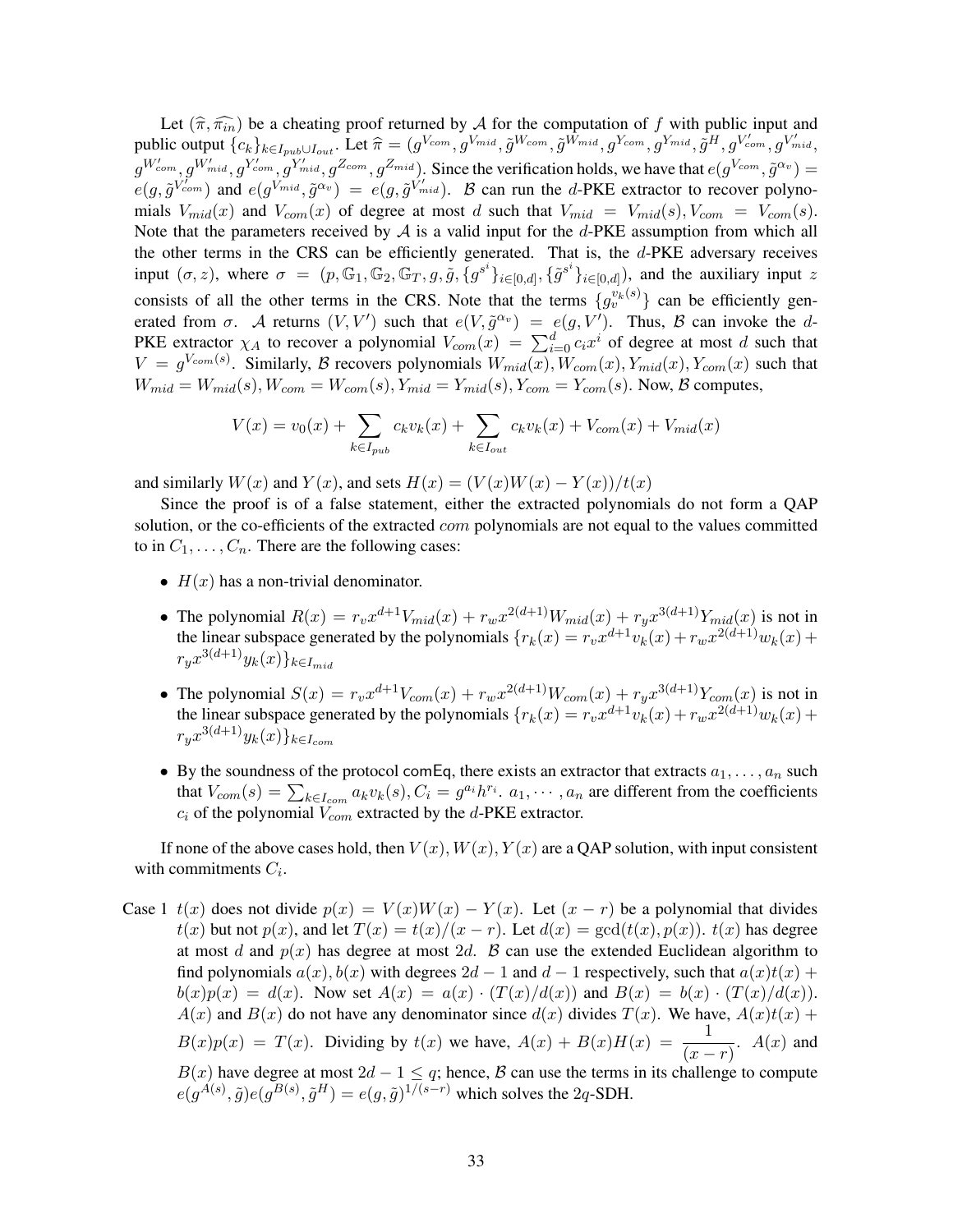- Case 2 There does not exist  $\{c_k\}_{k\in I_{mid}}$  such that  $V_{mid}(x) = \sum_{k\in I_{mid}} c_k v_k(x)$ ,  $W_{mid}(x) = \sum_{k\in I_{mid}} c_k w_k(x)$ and  $Y_{mid}(x) = \sum_{k \in I_{mid}} c_k y_k(x)$ . By Lemma [B.1,](#page-32-1) we have that  $x^{q-(4d+3)}\beta_{poly}(x)(r_v x^{d+1} v_k(x) +$  $r_w x^{2(d+1)} w_k(x) + r_y x^{3(d+1)} y_k(x)$  has a non-zero coefficient for the  $x^{q+1}$  term with high probability. B can use  $g^{Z_{mid}} = g^{s^{q-(4d+3)}\beta_{poly}(x)(s^{d+1}V_{mid}(s)+s^{2(d+1)}W_{mid}(s)+s^{3(d+1)}Y_{mid}(s))}$  to subtract off all elements of the form  $g^{s^j}$  for  $j \neq q+1$ , and obtain  $g^{s^{q+1}}$ . This breaks the q-PDH assumption.
- Case 3 Similar to Case 2 with  $V_{com}$  polynomial, and using  $g^{Z_{com}}$ .
- Case 4 This breaks the binding property of the multi-commitment y, since we have  $y = \prod_{i \in I_{com}} G_i^{a_i} = \prod_{i \in I_{com}} G_i^{c_i}$ ,  $a_i \neq c_i$  for some  $i \in I_{com}$ .  $\sum_{i \in I_{com}} G_i^{c_i}, a_i \neq c_i$  for some  $i \in I_{com}$ .

**Zero-knowledge.** We now show a simulator  $(S, Sim)$  such that S outputs a simulated crs and trapdoor, and Sim outputs a simulated proof. S generates crs in the same way and sets the trapdoor  $\tau$  to be  $\tau = (s, \alpha_v, \alpha_w, \alpha_v, \beta, \gamma)$ . Sim, given the trapdoor  $\tau$  picks polynomials  $v(x), w(x)$  at random such that  $t(x)$  divides  $v(x)w(x)$ . It sets  $h(x)$  to be the quotient polynomial. Now, it chooses polynomials  $v_{com}(x), w_{com}(x)$  at random, and sets  $v_{mid}(x) = v(x) - v_0(x) - v_{io}(x) - v_{com}(x)$ , and  $w_{mid}(x) = v_0(x) - v_0(x) - v_0(x)$  $w(x) - w_0(x) - w_{io}(x) - w_{com}(x)$ . Given these polynomials, and  $s, \alpha, \beta, \gamma$  from the trapdoor, Sim can compute the encodings of  $V_{mid} = v_{mid}(s)$ ,  $V_{com} = v_{com}(s)$ , and other elements of the proof. Moreover, the simulated proof elements are statistically uniform, subject to the verification constraints. By the zero-knowledge property of the protocol comEq, there exists a simulator that is invoked by Sim to generate a simulated proof that is statistically indistinguishable from  $\pi_{in}$ .

 $\Box$ 

### C Other Proofs

#### <span id="page-34-0"></span>C.1 Protocol comEq

We show that the protocol comEq in Figure [5](#page-16-0) is correct, has a soundness error of  $1/2^k$  for a challenge length k and is honest verifier zero knowledge.

*Proof.* • **Completeness:** If the prover and the verifier behave honestly, it is easy to see that verification conditions hold.

$$
y^c \prod G_i^{s_i} = (\prod G_i^{a_i})^c \prod G_i^{s_i} = \prod G_i^{a_i c + s_i} = u
$$
  

$$
(C_i)^c g^{s_i} h^{t_i} = (g^{a_i} h^{r_i})^c g^{s_i} h^{t_i} = g^{ca_i + s_i} h^{cr_i + t_i} = v_i
$$

• Soundness: We show an extractor that computes  $a_1, \ldots, a_n, r_1, \ldots, r_n$  given two accepting views with same commitments but different challenge strings. Say, we have two accepting views:  $\{(u, v_i), c, (s_i, t_i)\}\$  and  $\{(u, v_i), \hat{c}, (\hat{s}_i, \hat{t}_i)\}\$ for challenges c and  $\hat{c} \neq c$ . Since the views are accepting, we have,

$$
y^{c} \prod G_i^{s_i} = y^{\hat{c}} \prod G_i^{\hat{s}_i} = u
$$

$$
y^{c-\hat{c}} = \prod G_i^{\hat{s}_i - s_i}
$$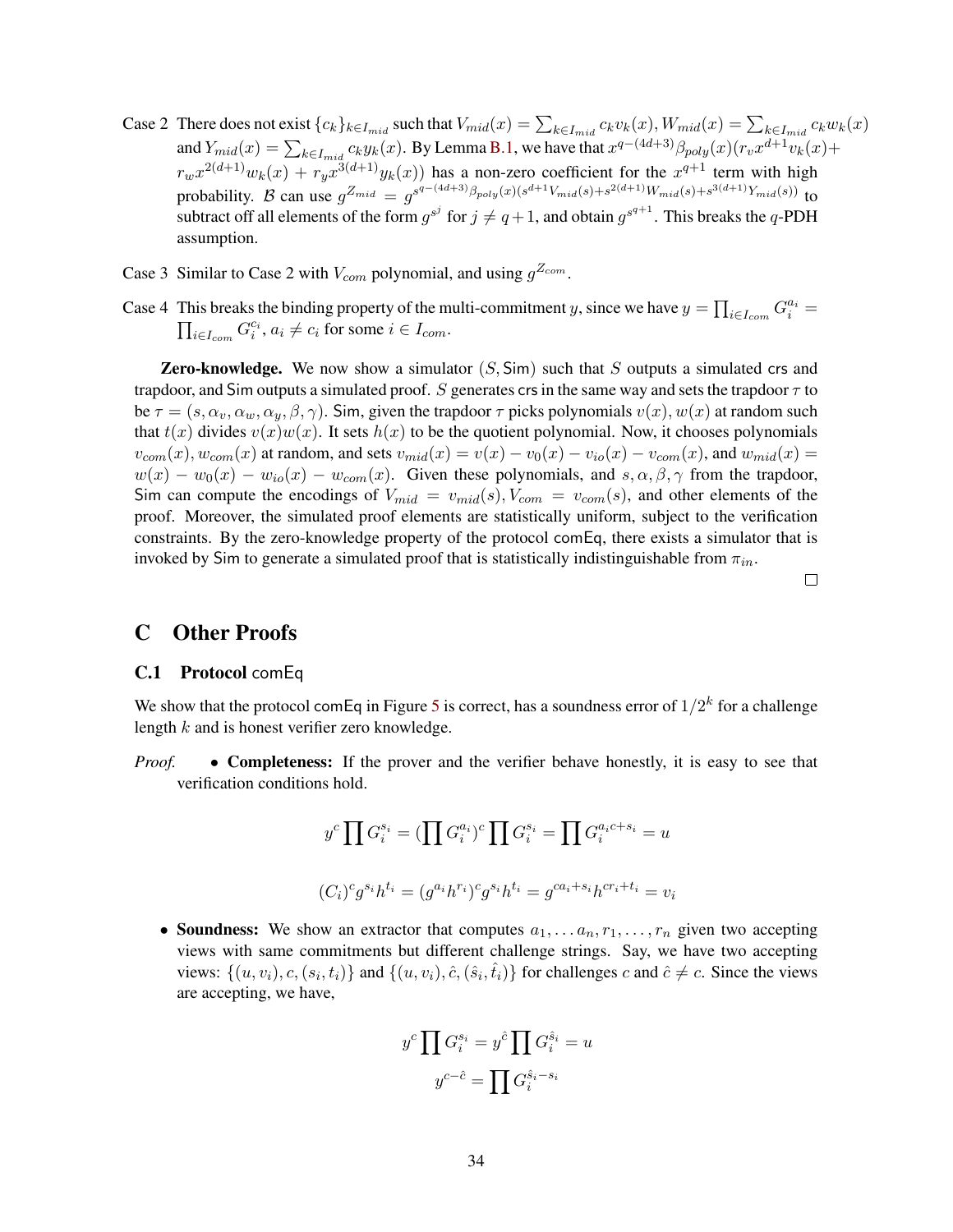We can now compute (in  $\mathbb{Z}_q$ ),  $a_i = (\hat{s}_i - s_i)(c - \hat{c})^{-1}$ . The inverse of  $(c - \hat{c})$  exists in  $\mathbb{Z}_q$ , since  $c \neq \hat{c}$  by assumption.

Similarly,

$$
(C_i)^c g^{s_i} h^{t_i} = (C_i)^{\hat{c}} g^{\hat{s}_i} h^{\hat{t}_i} = v_i
$$

and we can compute

 $r_i = (\hat{t}_i - t_i)(c - \hat{c})^{-1}$ 

The extractor succeeds in extracting a witness given two accepting transcripts. The prover can, therefore, cheat only when he can answer exactly one challenge correctly, and the probability of that challenge being chosen by the verifier is bounded by  $1/2^k$  where k is the length of the challenge.

• Honest Verifier Zero-Knowledge: We show a simulator such that the output of the simulator is statistically indistinguishable from the transcript of the protocol with a prover. The simulator on input c, randomly chooses  $s_i, t_i \in \mathbb{Z}_q$  and computes  $u = y^c \prod G_i^{s_i}$ , and  $v_i = (C_i)^c g^{s_i} h^{t_i}$ . It is easy to verify that the transcript output by the simulator will pass the verification equations. Moreover, the distribution of the output of the simulator is identical to the distribution of a transcript produced by the protocol between the prover and the verifier.

 $\Box$ 

#### <span id="page-35-0"></span>C.2 Protocol pointAddition

We show that the protocol addition is honest verifier zero-knowledge, and sound with a soundness error of  $\frac{1}{2^k}$ , where k is the length of the challenge.

- Honest verifier zero-knowledge. The simulator invokes the simulator for the proofs  $\pi_1, \pi_2, \pi_3$ ,  $\pi_4$ ,  $\pi_5$ . Zero-knowledge follows from the zero-knowledge of these proofs.
- Soundness. We show an extractor that computes  $P = (P_x, P_y), Q = (Q_x, Q_y)$  such that  $T = P + Q$ , given two accepting transcripts for two different challenge bits. Say, we have two accepting views for challenge bits c and  $\hat{c} \neq c$ .

From the soundness of proofs  $\pi_1, \pi_3, \pi_4$ , we can extract  $P_x, P_y, Q_x, Q_y$  such that  $L_x(P_x, P_y, Q_y)$  $Q_x, Q_y$  and  $R_x(P_x, P_y, Q_x, Q_y)$  satisfy the following.

 $L_x = k_1 t + r_1 \mod q, R_x = k'_1 t + r'_1 \mod q$  Now,

$$
L_x \mod t = ((k_1t + r_1) \mod q) \mod t
$$
  
=  $(k_1t + r_1)$  (Since  $q > t^3$ ,  $k_1 < q/t$ ,  $r_1 < t$ )  
=  $r_1 \mod t$  (Since  $r_1 < t$ )  
=  $r'_1 \mod t$  (Since  $r_1 = r'_1 \mod q$ ,  $r'_1 < t$ )  
=  $R_x \mod t$  (Since  $k'_1 < q/t$ ,  $r'_1 < t$ )

Similarly, from soundness of  $\pi_2$ ,  $\pi_3$ ,  $\pi_5$  we get,  $L_y = R_y \mod t$ 

#### <span id="page-35-1"></span>C.3 Protocol ddlog

*Proof.* We will show that the protocol ddlog is honest verifier zero-knowledge, and sound with a soundness error of  $\frac{1}{2^k}$ , where k is the length of the challenge.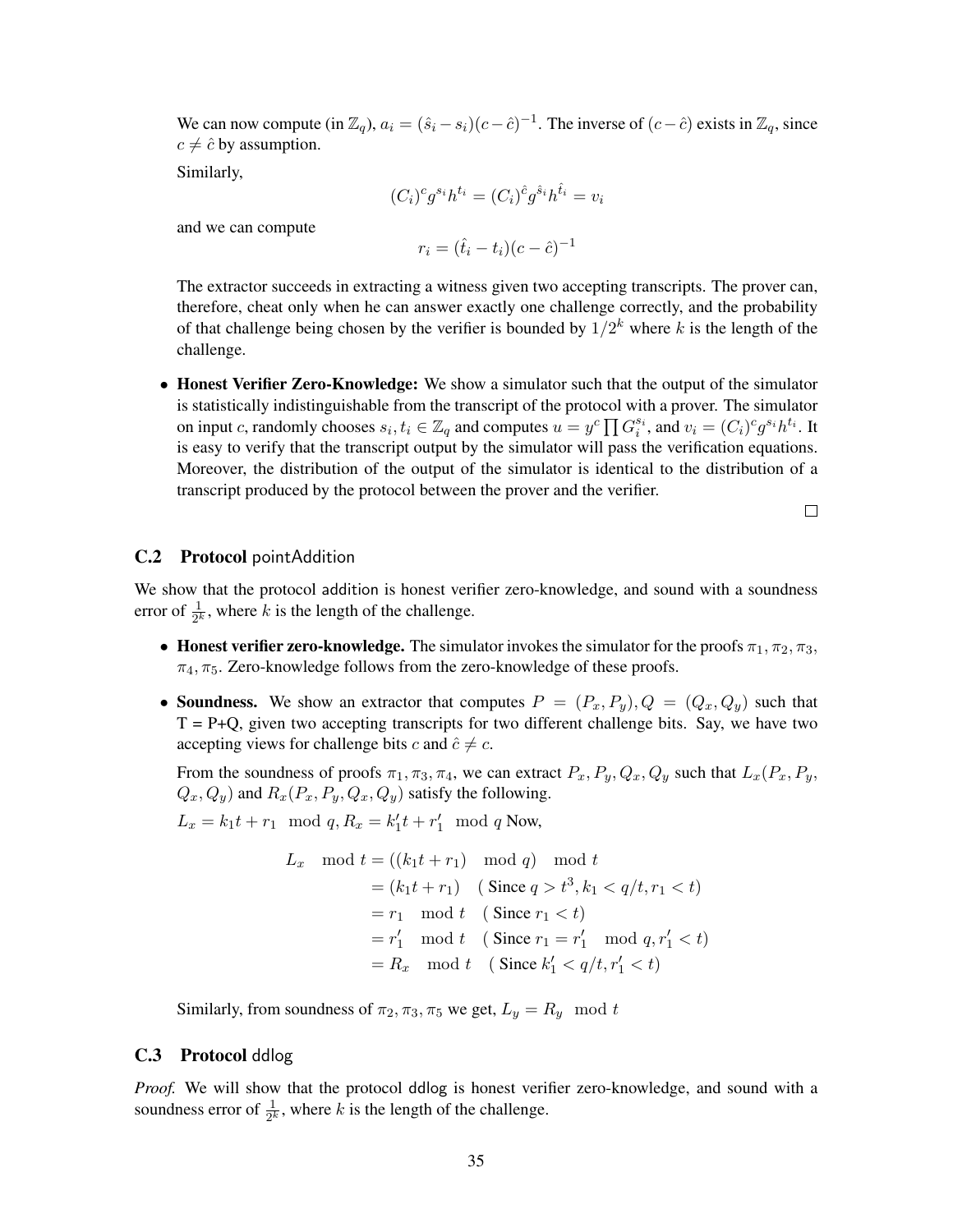- Honest verifier zero-knowledge. We can construct a simulator such that the output of the simulator is statistically indistinguishable from the transcript of the protocol with a prover. On input a bit c, the simulator does the following: if  $c = 0$ , the simulator randomly chooses  $z_1, z_2 \in \mathbb{Z}_p, z_3, z_4 \in \mathbb{Z}_q$ , and computes  $a_1 = z_1P + z_2Q, a_2 = \gamma_1P' + z_3Q', a_3 = \gamma_2P' + z_4Q'$ for  $(\gamma_1, \gamma_2) = z_1 P$ . It is easy to see that the output of the simulator is distributed identically with the distribution of the protocol transcript. If  $c = 1$ , the simulator randomly chooses  $z_1 \in \mathbb{Z}_t$  and invokes the simulator for the proof pointAddition. Zero-knowledge follows from the zero-knowledge of the proof  $\pi$ .
- Soundness. We show an extractor that computes  $\lambda$ , x, y given two accepting transcripts for two different challenge bits. Say, we have two accepting views for challenge bits c and  $\hat{c} \neq c$ . We have,

$$
\lambda = z_1 - \hat{z}_1 \mod t
$$

From the soundness of proofs  $\pi$ , we can extract  $x, y, \gamma_1, \gamma_2$  such that  $L_x(x, y, \gamma_1, \gamma_2) = R_x(x, y, \gamma_1, \gamma_2)$  $\gamma_1, \gamma_2$ ), and  $L_y(x, y, \gamma_1, \gamma_2) = R_y(x, y, \gamma_1, \gamma_2)$ . Thus,  $T = (\gamma_1, \gamma_2) - (x, y) = \hat{z}_1 P - \lambda P$ . Thus  $\lambda P = (x, y)$ .

 $\Box$ 

## <span id="page-36-1"></span>D Proof of Equality of Committed Values across Groups

There are techniques known to prove that two committed values in different groups are equal. The integer commitment technique of Damgård and Fujisaki [[DF02\]](#page-27-13) allows one to prove properties about discrete logarithms in  $\mathbb Z$  instead of modulo the order of the group. This technique could be fairly expensive as the group order is hidden and exponentiations need to be computed in an RSA group with large exponents. We give a protocol below for proving equality of committed values in different groups without using integer commitments. Let  $G_1$  and  $G_2$  be two groups of order p and q respectively, let g be a generator of  $\mathcal{G}_1$ , and G a generator of  $\mathcal{G}_2$ .

The protocol Eq in Figure [12](#page-37-0) is honest verifier zero-knowledge, and sound with a soundness error of  $\frac{1}{2^k}$ , where k is the length of the challenge.

- Honest Verifier Zero-Knowledge. Zero-knowledge follows from the zero-knowledge of the protocols for proofs  $\pi_1, \pi_2, \pi_3, \pi_4, \pi_{i1}$  and  $\pi_{i2}$ .
- Soundness. We have two accepting transcripts for different challenges  $c, \hat{c}, c \neq \hat{c}$ . From the response to c, we have  $s_{i1}, s_{i2}$  for all i such that  $s_{i1}, s_{i2} < p$ . From the response to  $\hat{c}$ , and the soundness of the proofs  $\pi_{i,1}$ , we extract  $b'_i$ ,  $s'_{i1}$ ,  $s'_{i2}$  such that  $z_{i1} = b'_i s'_{i1} + (1 - b'_i)s'_{i2} \mod p$ , and  $u_i = \textsf{Com}_p(b_i')$ . Similarly from  $\pi_{i2}$ , we extract  $\hat{b}_i, \hat{s}_{i1}, \hat{s}_{i2}$  such that  $z_{i1} = \hat{b}_i\hat{s}_{i1} + (1-\hat{b}_i)\hat{s}_{i2}$ mod q, and  $v_i = \textsf{Com}_q(\hat{b}_i)$ . By the soundness of the proof  $\pi_3, \pi_4$ , we extract  $b_i \in \{0,1\}$ . Since we have  $s_{i1}, s_{i2} < p < q$ , we have  $s_{i1} = s'_{i1} = \hat{s}_{i1}, s_{i2} = s'_{i2} = \hat{s}_{i2}$ . Therefore,  $b_i = b'_i = \hat{b}_i$ , and by soundness of  $\pi_1$  and  $\pi_2$ ,  $x \equiv y \mod p$ .

### <span id="page-36-0"></span>E Proof that a committed value is a polynomial of committed values

**Linear relationship among committed values.** Given  $C_1 = \text{Com}(x) = g^x h^{r_1}$ ,  $C_2 = \text{Com}(y) = g^{r_2} h^{r_3}$  $g^y h^{r_2}$ ,  $C_3 = \text{Com}(z) = g^z h^{r_3}$ , we want to prove that  $z = ax + by$  for public a, b. The following protocol, lin proves PK $\{(x, y, z) : C_1 = \text{Com}(x) \wedge C_2 = \text{Com}(y) \wedge C_3 = \text{Com}(z) \wedge z = ax + by\}$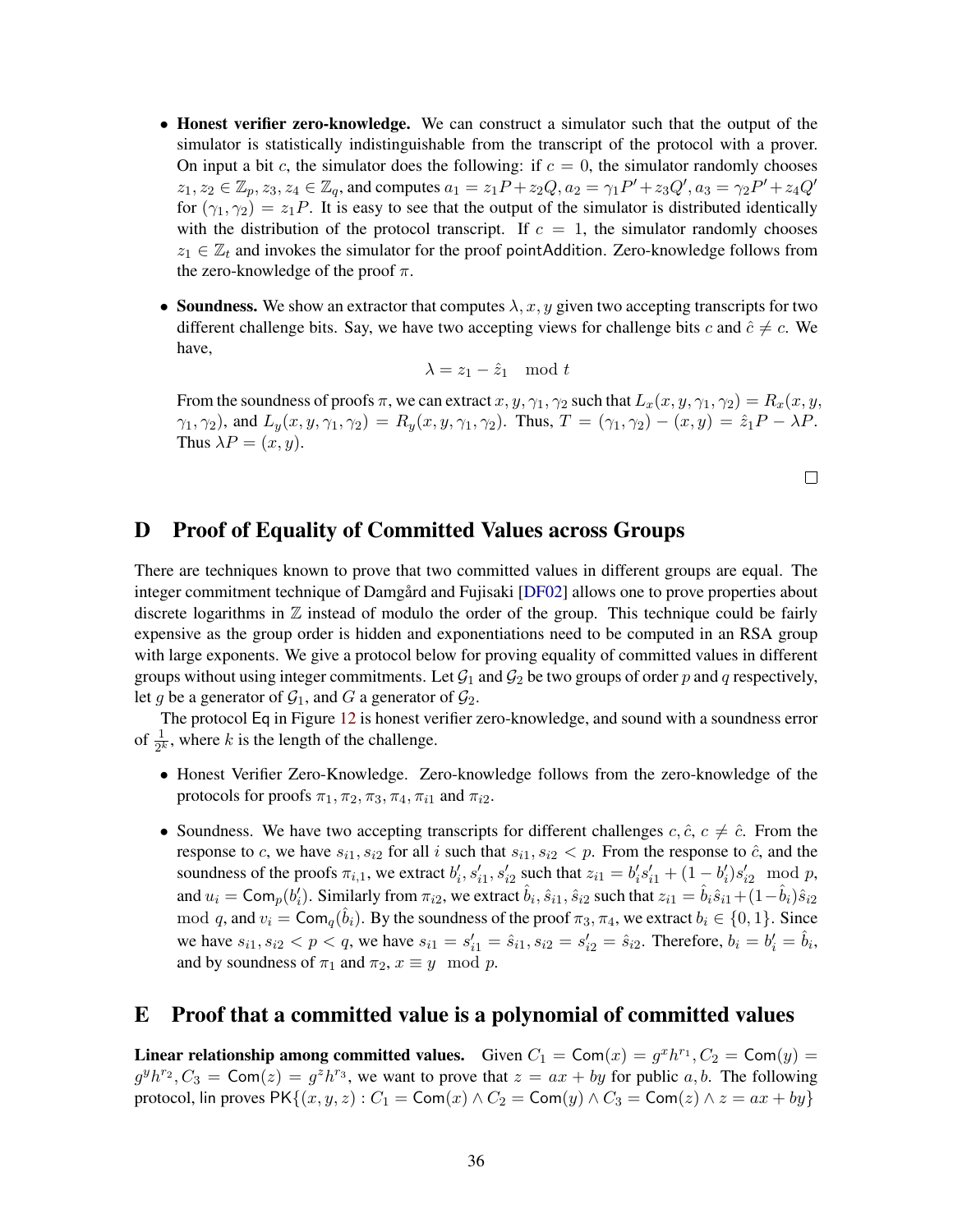<span id="page-37-0"></span>Given  $C_1 = \textsf{Com}_p(x) = g^x h^r$ ,  $C_2 = \textsf{Com}_q(y) = G^x H^R$ ,  $p < q$ , prove that  $x \equiv y \mod p$ 

- 1. The prover commits to bits of x in both groups by computing  $u_i = g^{b_i} h^{r_i}$ ,  $v_i = G^{b_i} H^{R_i}$ , for all  $i \in [0, n]$  where  $x = \sum_{i=0}^{n} 2^{i} b_{i}$ ,  $n = \lceil \log p \rceil$ . The prover sends  $\{u_i, v_i\}$  to the verifier.
- 2. The prover proves that the bits combine to yield  $x$  and  $y$  by giving the following proofs  $\pi_1$  and  $\pi_2$ .  $\pi_1$ : PK $\{(x, r, b_1, \ldots, b_n, r_1, \ldots, r_n) : C_1 = \text{Com}_p(x) \wedge u_1 = \text{Com}_p(b_1) \wedge u_1$  $\cdots u_n = \textsf{Com}_p(b_n) \wedge x = \sum 2^i b_i$ , and  $\pi_2 : \textsf{PK}\{(y, R, b_1, \ldots, b_n, R_1, \ldots, R_n) : C_2 =$ Com<sub>q</sub>(y)  $\wedge v_1 = \textsf{Com}_q(b_1) \wedge \cdots v_n = \textsf{Com}_q(b_n) \wedge y = \sum 2^i b_i$
- 3. For each bit  $b_i$ , the prover chooses random  $s_{i1}, s_{i2} \in \mathbb{F}_p$ ,  $s_{i1} \neq s_{i2}$ , and computes commitments to them in both groups. The prover computes  $a_{i1} = g^{s_{i1}}h^{\alpha_{i1}}, a_{i2} = g^{s_{i2}}g^{\alpha_{i2}}, a_{i3} =$  $G^{s_{i1}}h^{\beta_{i1}}, a_{i4} = G^{s_{i2}}h^{\beta_{i2}},$  and sends  $\{a_{i1}, a_{i2}, a_{i3}, a_{i4}\}$  to the verifier.
- 4. The prover proves that  $u_i$  and  $v_i$  are commitments to bits in both groups by proving  $b_i(1$  $b_i$ ) = 0,  $\forall i$ . The prover gives the following proofs.  $\pi_3$ : PK $\{(b_i, r_i) : u_i = \textsf{Com}_p(b_i) \land \emptyset\}$  $b_i(1 - b_i) = 0\}$ , and  $\pi_4$ : PK $\{(b_i, R_i) : v_i = \textsf{Com}_q(b_i) \wedge b_i(1 - b_i) = 0\}$
- 5. The verifier chooses a random challenge bit  $c$  and sends it to the prover.
- 6. For challenge  $c$ ,
	- If  $c = 0$ , set  $z_{i1} = s_{i1}, z_{i2} = s_{i2}, z_{i3} = \alpha_{i1}, z_{i4} = \alpha_{i2}, z_{i5} = \beta_{i1}, z_{i6} = \beta_{i2}$ , and send  $(z_{i1}, z_{i2}, z_{i3}, z_{i4}, z_{i5}, z_{i6})$  for all *i*.
	- If  $c = 1$ , set  $z_{i1} = b_i s_{i1} + (1 b_i)s_{i2}$ , and send  $(z_{i1}, \pi_{i1}, \pi_{i2})$  for all i, where  $\pi_{i1} = \textsf{PK}\{(b_i, s_{i1}, s_{i2}, r_i, \alpha_{i1}, \alpha_{i2}) : z_{i1} = b_i s_{i1} + (1-b_i) s_{i2} \wedge u_i = \textsf{Com}_p(b_i) \wedge a_{i1} =$ Com<sub>p</sub>(s<sub>i1</sub>)  $\wedge a_{i2}$  = Com<sub>p</sub>(s<sub>i2</sub>)}, and  $\pi_{i2}$  = PK{(b<sub>i</sub>, s<sub>i1</sub>, s<sub>i2</sub>, R<sub>i</sub>,  $\beta_{i1}$ ,  $\beta_{i2}$ ) :  $z_{i1}$  =  $b_i s_{i1} + (1 - b_i)s_{i2} \wedge v_i = \textsf{Com}_q(b_i) \wedge a_{i3} = \textsf{Com}_q(s_{i1}) \wedge a_{i4} = \textsf{Com}_q(s_{i2})\}$

7. Verification:

- If  $c = 0$ , verify  $z_{i1}, z_{i2} < p, z_{i1} \neq z_{i2}$ , check that  $a_{i1} = g^{z_{i1}}h^{z_{i3}}, a_{i2} =$  $g^{z_{i2}}h^{z_{i4}}, a_{i3} = G^{z_{i1}}H^{z_{i5}}, a_{i4} = G^{z_{i2}}H^{z_{i6}},$  for all i, and verify proofs  $\pi_1, \pi_2, \pi_3, \pi_4$ .
- If  $c = 1$ , verify proofs  $\pi_1, \pi_2, \pi_3, \pi_4$ , and proofs  $\pi_{i1}, \pi_{i2}$  for all *i*.

Figure 12: Eq : PK $\{(x, r, R) : \mathsf{Com}_p(x) = g^x h^r \wedge \mathsf{Com}_q(x) = G^x H^R\}$ 

- The verifier computes  $C_4 = C_1^a C_2^b$ .
- The prover gives the following proof  $PK{ (z, r_3, r_4) : C_3 = g^2 h^{r_3} \wedge C_4 = g^2 h^{r_4} }$

Multiplicative relationship of committed values. We would like to prove that committed values satisfy a multiplicative relationship. Given  $C_1 = \text{Com}(x) = g^x h^{r_1}$ ,  $C_2 = \text{Com}(y) = g^y h^{r_2}$ ,  $C_3 =$ Com(z) =  $g^zh^{r_3}$ , prove that  $z = xy$ . The following protocol, mul proves PK{ $(x, y, z) : C_1$  =  $\mathsf{Com}(x) \wedge C_2 = \mathsf{Com}(y) \wedge C_3 = \mathsf{Com}(z) \wedge z = xy$ 

• The prover computes and sends  $C_4 = C_1^y = g^{z'} h^{ra}$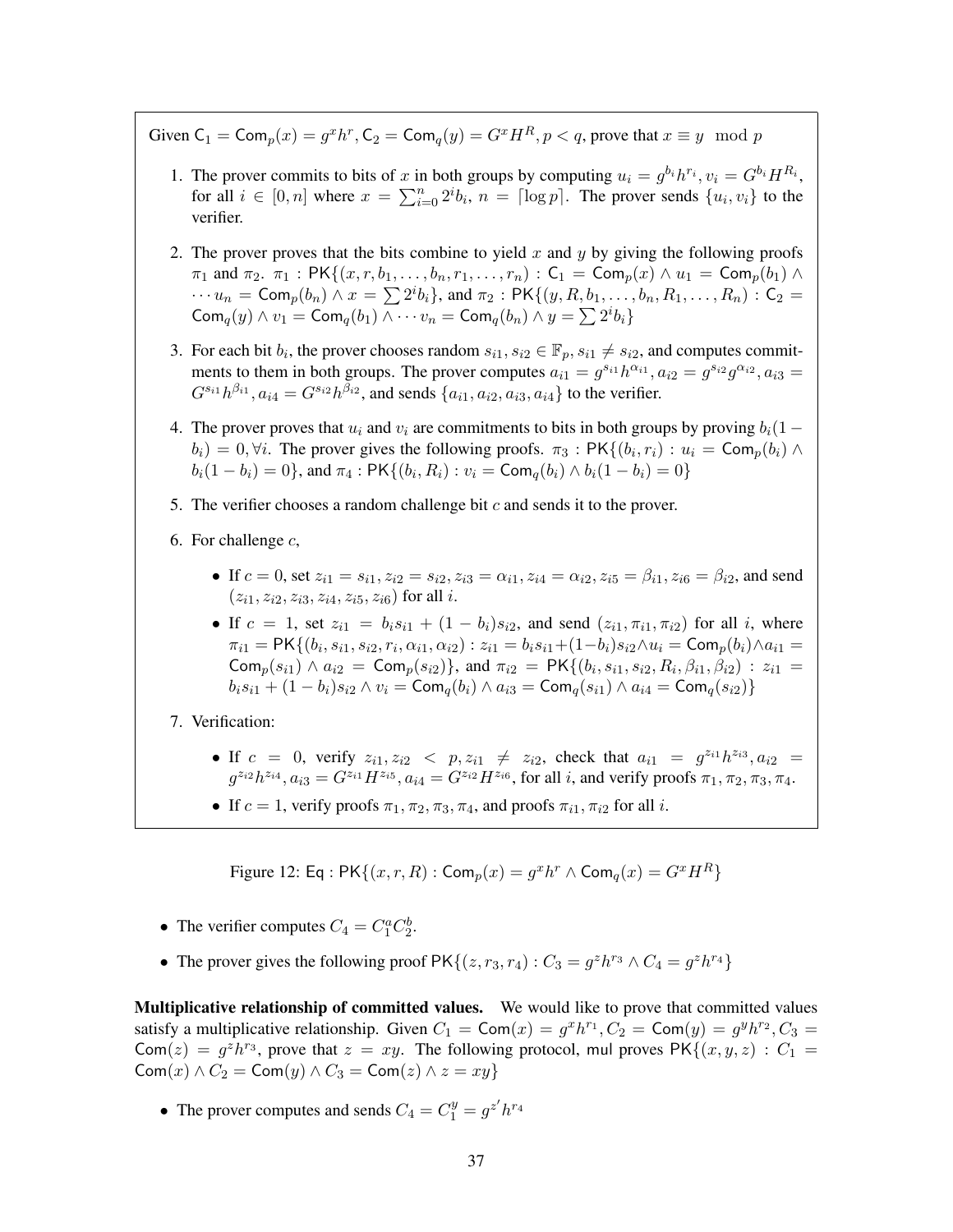- The prover gives the following proof:  $PK{ (y, r_2) : C_2 = g^y h^{r_2} \wedge C_4 = C_1^y}$  $\begin{bmatrix} y \\ 1 \end{bmatrix}$
- The prover gives the following proof:  $PK{ (z, r_3, r_4) : C_3 = g^2 h^{r_3} \wedge C_4 = g^2 h^{r_4} }$

Polynomial relationship of committed values. Using standard techniques outlined above for proving linear relationships and product of committed values, we now sketch how to prove that a committed value is a polynomial P in variables that are committed to as well. Let  $P(x_1, x_2, \ldots, x_n) =$  $c_1M_1 + \cdots + c_tM_t$  be a degree d polynomial in n variables where each monomial can be written as  $M_i = x_1^{d_1} x_2^{d_2} \cdots x_n^{d_n}, \sum_{i=1}^n d_i \leq d.$ 

- The prover commits to each monomial  $C_{M_i} = \text{Com}(M_i)$
- The prover commits to intermediate values, and proves that the monomial committed to is computed correctly.
	- For a degree d monomial  $M_i$ , it is written as product of two monomials  $M_{i1}$  and  $M_{i2}$  of degree  $\lfloor d/2 \rfloor$  and  $\lfloor d/2 \rfloor$  respectively. The prover commits to  $M_{i1}$  and  $M_{i2}$ . Given these commitments, the prover invokes the protocol mul to prove  $M_i = M_{i1} M_{i2}$ :

 $PK{ (M_{i1}, M_{i2}) : C_{M_i1} = \textsf{Com}(M_{i1}) \wedge C_{M_i2} = \textsf{Com}(M_{i2}) \wedge M_i = M_{i1}M_{i2} }$ 

- Now each of these monomials  $M_{i1}$  and  $M_{i2}$  are proven to be correct using mul recursively until the proof is for a degree two term involving commitment to the input variables  $x_i$ .
- The above step is performed on every monomial  $M_i$  in  $P$ .
- The prover now proves linear relationship among committed monomials by invoking lin:  $\mathsf{PK}\{(M_1,M_2,\ldots,M_t): C_{M_1}=\mathsf{Com}(M_1)\wedge \cdots \wedge C_{M_t}=\mathsf{Com}(M_t)\wedge P=\sum c_iM_i\}$

# <span id="page-38-0"></span>F Efficiency

We briefly discuss the estimated cost of some of the building blocks. The ddlog proof is dominated by the cost of the range proofs in steps [4,](#page-11-1) [5,](#page-11-2) [6](#page-11-3) of pointAddition protocol in Figure [1.](#page-11-0) In a recent work  $[BBB<sup>+</sup>17]$  $[BBB<sup>+</sup>17]$ , it was shown how to prove that a committed value is in a range using only a number of field elements that is logarithmic in the bit length of the range. Using these proofs to instantiate all the necessary range proofs in protocol pointAddition, the prover's work is  $30 \log t + 1800$  group exponentiations, the verifier's work is 10 log t exponentiations, and the proof size is  $2370 + \log \log t$ elements where the proof is for a curve defined over  $\mathbb{F}_t$ . The cost of comlnSnark is the cost of the comEq in addition to the cost incurred by separating the wires in the underlying SNARK construction. The proof size of comInSnark is 15 group elements, and 2 field elements for every committed value (input/output). In the case of our following applications, the proof size is 17 elements. The prover's work is the number of exponentiations for computing the SNARK proof and an additional 2 exponentiations for the comEq proof. The verifier's work is 2 exponentiations and 21 pairings. Similarly, comIOSnark has proof size 26 elements, the prover's work, in addition to the exponentiations for the SNARK proof is 4 exponentiations and the verifier's work is 4 exponentiations and 30 pairings.

**Proof of solvency.** In Table [1,](#page-39-1) we compare the proof size and prover's work of Provisions with our protocol and a solution that uses zk-SNARK for the entire statement. The proof size and prover's work are dominated by the range proofs; the numbers below give only the dominating terms ignoring small constants and are assuming that the range proofs are realized using Bulletproofs.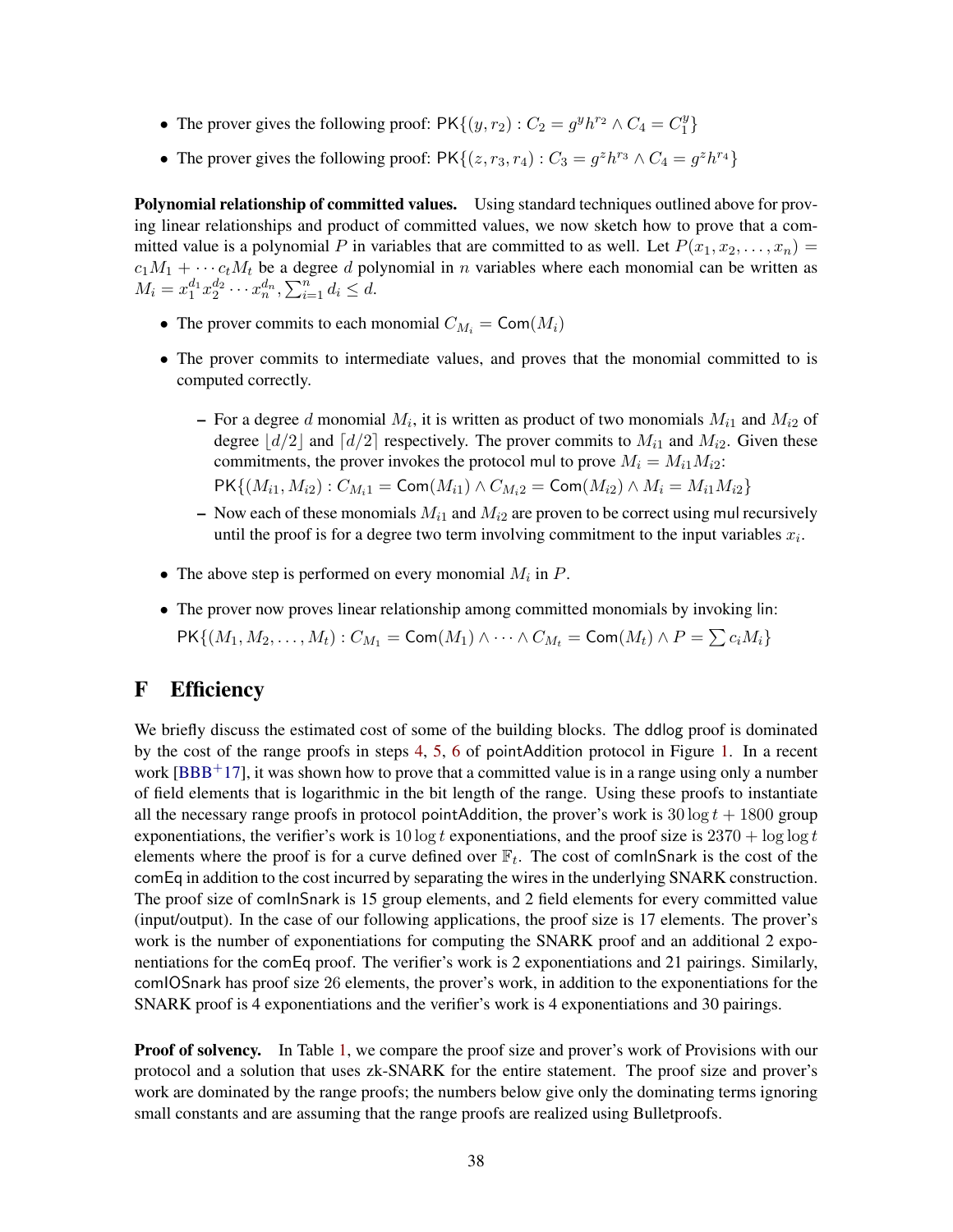<span id="page-39-1"></span>

| zk technique    | Functionality    | Proof size (in elements)  | Prover                                 |
|-----------------|------------------|---------------------------|----------------------------------------|
| Provisions      | pay-to-pub       | $10n + \log m + \log c$   | $5n + 4mc$ exp.                        |
| <b>SNARK</b>    | pay-to-pub, pay- |                           | $\sqrt{\left H\right +p^3}$ $n+c$ exp. |
|                 | to-hash          |                           |                                        |
| Our composition | pay-to-pub, pay- | $2396n + \log p + \log n$ | ( H )<br>$+$ 30p $+$                   |
| techniques      | to-hash          |                           | $(1800)n + c$ exp.                     |

Table 1: Comparison of prover work and proof sizes for proof of solvency using different methods.  $n$  is the size of the anonymity set, c is the number of customer accounts, m is  $\lceil \log \text{Max} \rceil = 51$ , p is the bit length of the modulus for exponentiation (size of the field over which the the curve is defined). For  $n = 500,000$  and  $c = 2$  million, the proof size and prover's work in Provisions is  $5 * 10^6$  and  $4 * 10^7$  respectively. For the same parameters, our approach gives proof size of  $10^9$  and prover's work  $10^{10}$ , while also achieving the additional pay-to-hash functionality. A fully zk-SNARK solution requires prover's work roughly  $10^{13}$ . (Exp. stands for exponentiations.)

<span id="page-39-2"></span>

| zk technique    | Feature         | Proof size    | Prover                                 |
|-----------------|-----------------|---------------|----------------------------------------|
| Cinderella      | non-interactive | 7             | $ H $ additional 164,826 equations for |
|                 |                 |               | RSA (as optimized in Cinderella)       |
| $GC + Sigma$    | interactive     | H             | $ m + h $ exp. +  H  symmetric-key op- |
| [CGM16]         |                 |               | erations                               |
| Our composition | non-interactive | $42 + \log p$ | $ H  + \log p + 16 \exp$ .             |
| techniques      |                 |               |                                        |

Table 2: Comparison of prover work and proof sizes for credential verification using different methods. p is the order of the group in which commitments are computed,  $|m|$  is the bit length of the message. For  $e = 65537$ ,  $\log p = 256$ ,  $|H| = 23785$ , we note an 87% decrease in prover's work compared to Cinderella at the cost of increasing the proof size to 298 from 7 group elements. (Exp. stands for exponentiations.)

Privacy preserving credentials. In Table [2,](#page-39-2) we compare the proof size and prover's work in privacy-preserving credentials for Cinderella, the interactive protocol of [\[CGM16\]](#page-26-7), and our composition.

# <span id="page-39-0"></span>G Assumptions on Bilinear maps

Assumption G.1 (q-PDH). *The* q*-power Diffie-Hellman* (q*-PDH) assumption holds for* GroupGen *if for all non-uniform probabilistic polynomial time algorithm* A*, the following probability is negligible in the security parameter.*

$$
\Pr\left(g_1^{s^{q+1}} \leftarrow \mathcal{A}(\sigma) : \begin{pmatrix} (p, \mathbb{G}_1, \mathbb{G}_2, \mathbb{G}_T, g_1, g_2, e) \leftarrow \text{GroupGen}(1^{\kappa}), \\ \sigma_1 = (p, \mathbb{G}_1, \mathbb{G}_2, \mathbb{G}_T, g_1, g_2, e) \\ s \leftarrow \mathbb{Z}_p^*, \\ \sigma = (\sigma_1, g_1, g_2, g_1^s, g_2^s, g_1^{s^2}, g_2^{s^2}, \dots, g_1^{s^q}, g_2^{s^q}, g_1^{s^{q+2}}, g_2^{s^{q+2}} \dots, g_1^{s^{2q}}, g_2^{s^{2q}}) \end{pmatrix}.
$$

Assumption G.2 (q-PKE). *The* q *power-knowledge of exponent*(q*-PKE) assumption holds for* GroupGen *if for all non-uniform probabilistic polynomial time algorithm* A*, there exists a non-uniform probabilistic polynomial time extractor*  $\chi_A$  *such that the following probability is negligible in the security parameter.*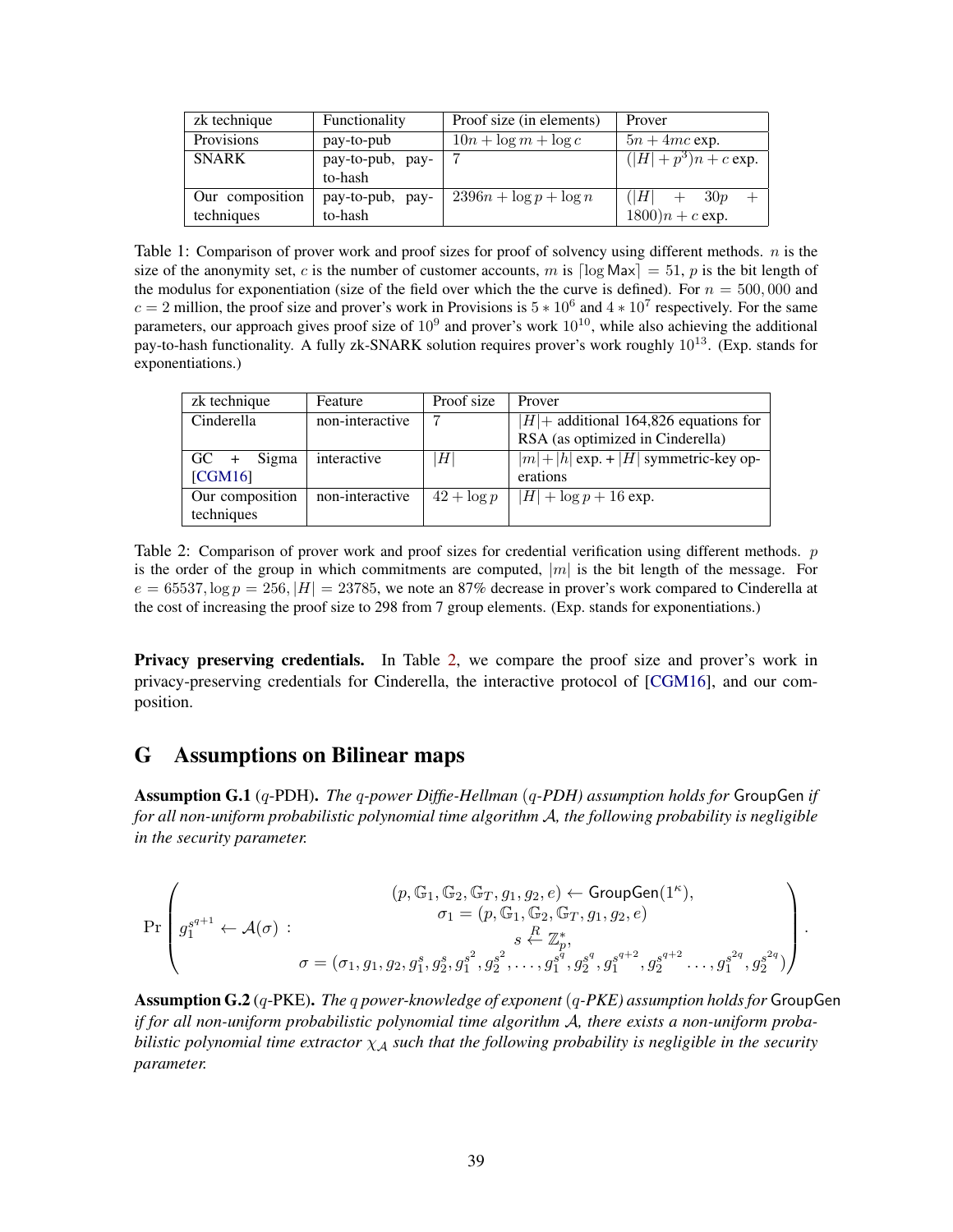$$
\Pr\left(e(c,g_2^\alpha)=e(g_1,\hat{c})\land c\neq\prod_{i=0}^qg_1^{a_is^i}:\begin{matrix} (p,\mathbb{G}_1,\mathbb{G}_2,\mathbb{G}_T,g_1,g_2,e)\leftarrow\text{GroupGen}(1^\kappa),\\ \sigma_1=(p,\mathbb{G}_1,\mathbb{G}_2,\mathbb{G}_T,g_1,g_2,e),\\ \alpha,s\stackrel{R}{\leftarrow}\mathbb{Z}_p^*,\\ \sigma=(\sigma_1,g_1,g_2,g_1^s,g_2^s,\ldots,g_1^{s^q},g_2^{s^q},g_1^{\alpha s},g_2^{\alpha s},\ldots,g_1^{\alpha s^q},g_2^{\alpha s^q}),\\ (c,\hat{c};a_0,\ldots,a_q)\leftarrow (A||\chi_A)(\sigma,z)\end{matrix}\right)
$$

.

In the above, z is auxiliary information generated independently of  $\alpha$ , and  $(x; y) \leftarrow (A||\chi_A)(\sigma, z)$ denotes that on input  $\sigma$ , A outputs x, and  $\chi_A$  given the same input  $\sigma$ , and A's random tape, outputs y.

Assumption G.3 (q-SDH). *The* q*-strong Diffie-Hellman* (q*-SDH) assumption holds for* GroupGen *if for all non-uniform probabilistic polynomial time algorithm* A*, the following probability is negligible in the security parameter.*

$$
\Pr\left(y = e(g_1, g_2)^{\frac{1}{s+c}}, c \in \mathbb{Z}_p^* : \begin{array}{c} (p, \mathbb{G}_1, \mathbb{G}_2, \mathbb{G}_T, g_1, g_2, e) \leftarrow \text{GroupGen}(1^{\kappa}), \\ \sigma_1 = (p, \mathbb{G}_1, \mathbb{G}_2, \mathbb{G}_T, g_1, g_2, e), \\ s \stackrel{R}{\leftarrow} \mathbb{Z}_p^*, \\ \sigma = (\sigma_1, g_1, g_2, g_1^s, g_2^s, g_1^{s^2}, g_2^{s^2}, \dots, g_1^{s^q}, g_2^{s^q}), \\ y \leftarrow \mathcal{A}(\sigma) \end{array}\right).
$$

# <span id="page-40-0"></span>H SNARK Construction of Parno et al.

We review the construction of SNARK from QAP of Parno et al. [\[PHGR13\]](#page-29-6) below. Let  $f$  be a function that maps N elements from  $\mathbb F$  to 0 or 1. Convert f into an arithmetic circuit C and build a QAP  $Q = (V, W, Y, t(x))$  for C of size m and degree d. We let the indices  $i \in [1, n]$  denote the public input (the statement y) and  $i \in [n+1, N]$  denote the private input (the witness x).

1. CRS generation. Choose  $r_v, r_w, \alpha_v, \alpha_w, \alpha_y, s, \beta, \gamma \stackrel{R}{\leftarrow} \mathbb{F}$ . Set  $r_y = r_v r_w, g_v = g^{r_v}, g_w = g^{r_w}$ , and  $g_y = g^{ry}$ . Set the CRS to be:

$$
\begin{split} \text{crs} = \left( \{ g_{v}^{v_k(s)} \}_{k \in [n+1,m]}, \{ g_{w}^{w_k(s)} \}_{k \in [n+1,m]}, \{ g_{y}^{y_k(s)} \}_{k \in [n+1,m]},\\ \{ g_{v}^{\alpha_v v_k(s)} \}_{k \in [n+1,m]}, \{ g_{w}^{\alpha_w w_k(s)} \}_{k \in [n+1,m]}, \{ g_{y}^{\alpha_y y_k(s)} \}_{k \in [n+1,m]},\\ \{ g^{s^i} \}_{i \in [d]}, \{ g_{v}^{\beta v_k(s)} g_{w}^{\beta w_k(s)} g_{y}^{\beta y_k(s)} \}_{k \in [n+1,m]} \right). \end{split}
$$

Set the short verification CRS to be:

$$
\text{shorters} = \left(g, g^{\alpha_v}, g^{\alpha_w}, g^{\alpha_y}, g^{\gamma}, g^{\beta\gamma}, g^{t(s)}_y, \right.\\ \left.\left\{g_v^{v_k(s)}\right\}_{k \in \{0\} \cup [n]}, \{g_w^{w_k(s)}\}_{k \in \{0\} \cup [n]}, \{g_y^{y_k(s)}\}_{k \in \{0\} \cup [n]}\right).
$$

2. **Prove.** On input statement y, witness  $x$ , and crs, the prover evaluates the QAP to obtain  ${a_i}_{i \in [m]}$ . (Equivalently, evaluates C to obtain the values on the circuit wires). The prover solves for the quotient polynomial h such that  $p(x) = h(x)t(x)$ . Let  $v_{mid}(x) = \sum_{k \in [n+1,m]} a_k v_k(x)$ ,